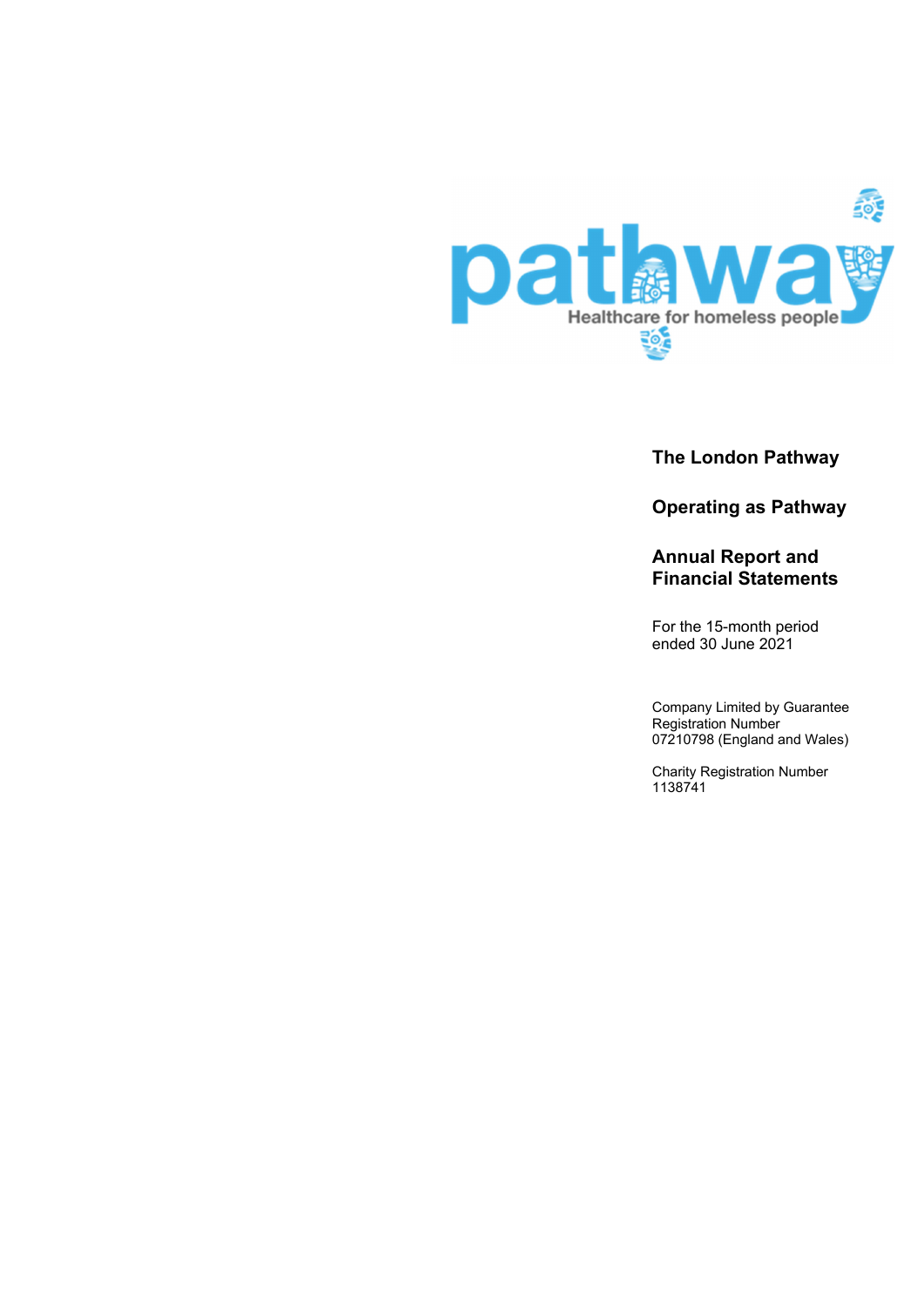# **Reports**

| Reference and administrative details <b>Error!</b><br>Bookmark not defined. |    |
|-----------------------------------------------------------------------------|----|
| Trustees' report                                                            | 2  |
| Independent auditor's report                                                | 24 |
|                                                                             |    |
| <b>Financial statements</b>                                                 |    |
| Statement of financial activities                                           | 28 |
| Balance sheet                                                               | 29 |
| Statement of cash flows                                                     | 30 |
| Notes to the financial statements                                           | 31 |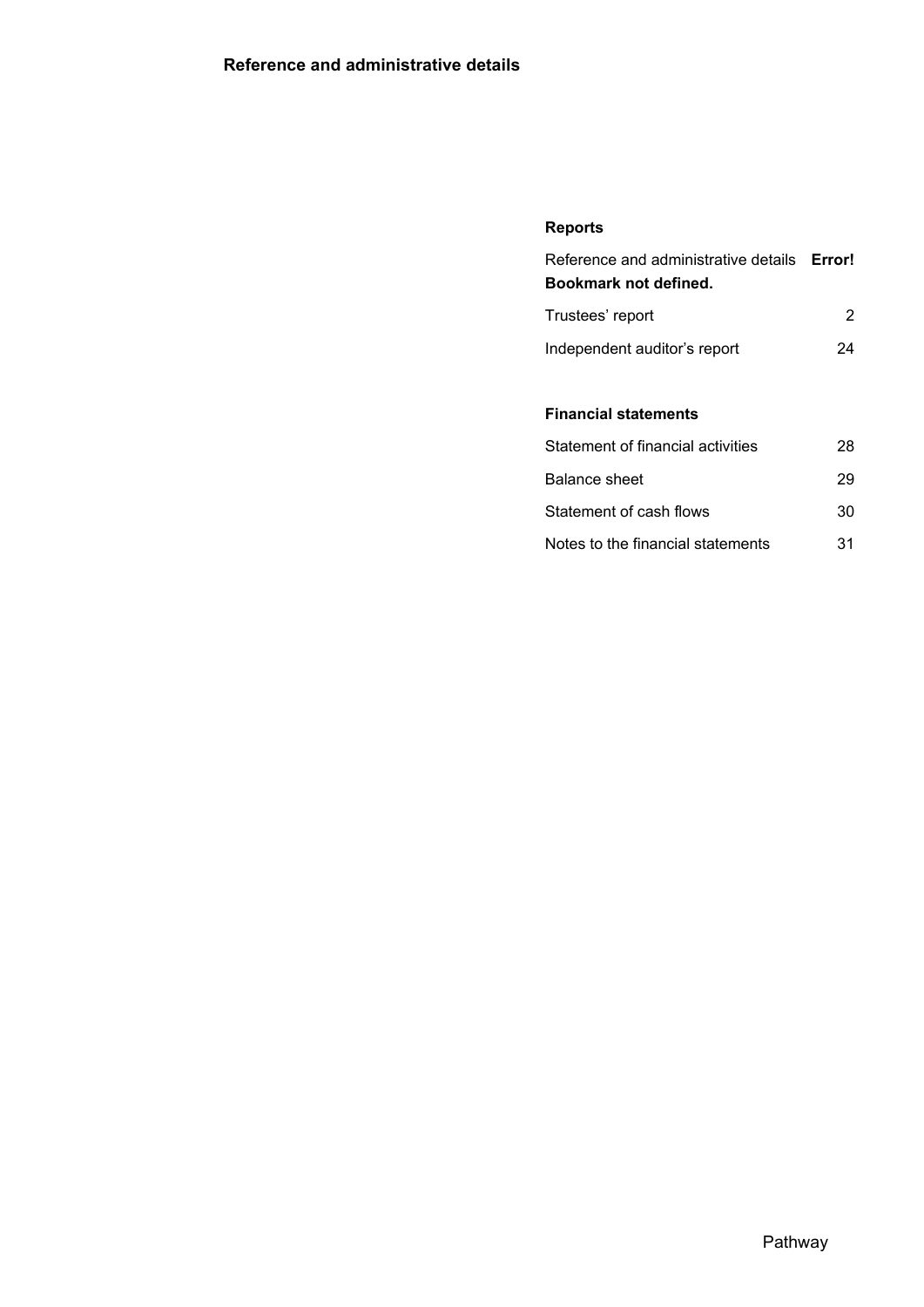| <b>Trustees</b>                                 | Lady Rhona Bradley<br>Mr Martin Cheeseman (Appointed 1 July<br>2021)<br>Prof Steve Field (Appointed 15 July 2020)<br>Dr Vanya Gant<br>Mr Richard Guest<br>Prof Andrew Hayward<br>Ms Cathy James OBE<br>Sir Ian Kennedy<br>Ms Leslie Ann Morphy OBE (Chair)<br>Mr Stephen Robertson (Vice Chair)<br>Mr Simon Tuttle |  |  |
|-------------------------------------------------|--------------------------------------------------------------------------------------------------------------------------------------------------------------------------------------------------------------------------------------------------------------------------------------------------------------------|--|--|
| <b>Chief Executive</b>                          | Mr Alex Bax                                                                                                                                                                                                                                                                                                        |  |  |
| <b>Finance "Director" and Company Secretary</b> | Ms Stephanie Swan                                                                                                                                                                                                                                                                                                  |  |  |
| <b>Medical "Director"</b>                       | Dr Nigel Hewett                                                                                                                                                                                                                                                                                                    |  |  |
| <b>Registered office</b>                        | 5th Floor East<br>250 Euston Road<br>London, NW1 2PG                                                                                                                                                                                                                                                               |  |  |
| <b>Company registration number</b>              | 07210798 (England and Wales)                                                                                                                                                                                                                                                                                       |  |  |
| <b>Charity registration number</b>              | 1138741                                                                                                                                                                                                                                                                                                            |  |  |
| <b>Auditor</b>                                  | <b>Buzzacott LLP</b><br>130 Wood Street<br>London<br>EC2V 6DL                                                                                                                                                                                                                                                      |  |  |
| <b>Bankers</b>                                  | The Co-operative Bank<br><b>Business Customer Services</b><br>PO Box 250<br>Skelmersdale<br>WN8 6WT                                                                                                                                                                                                                |  |  |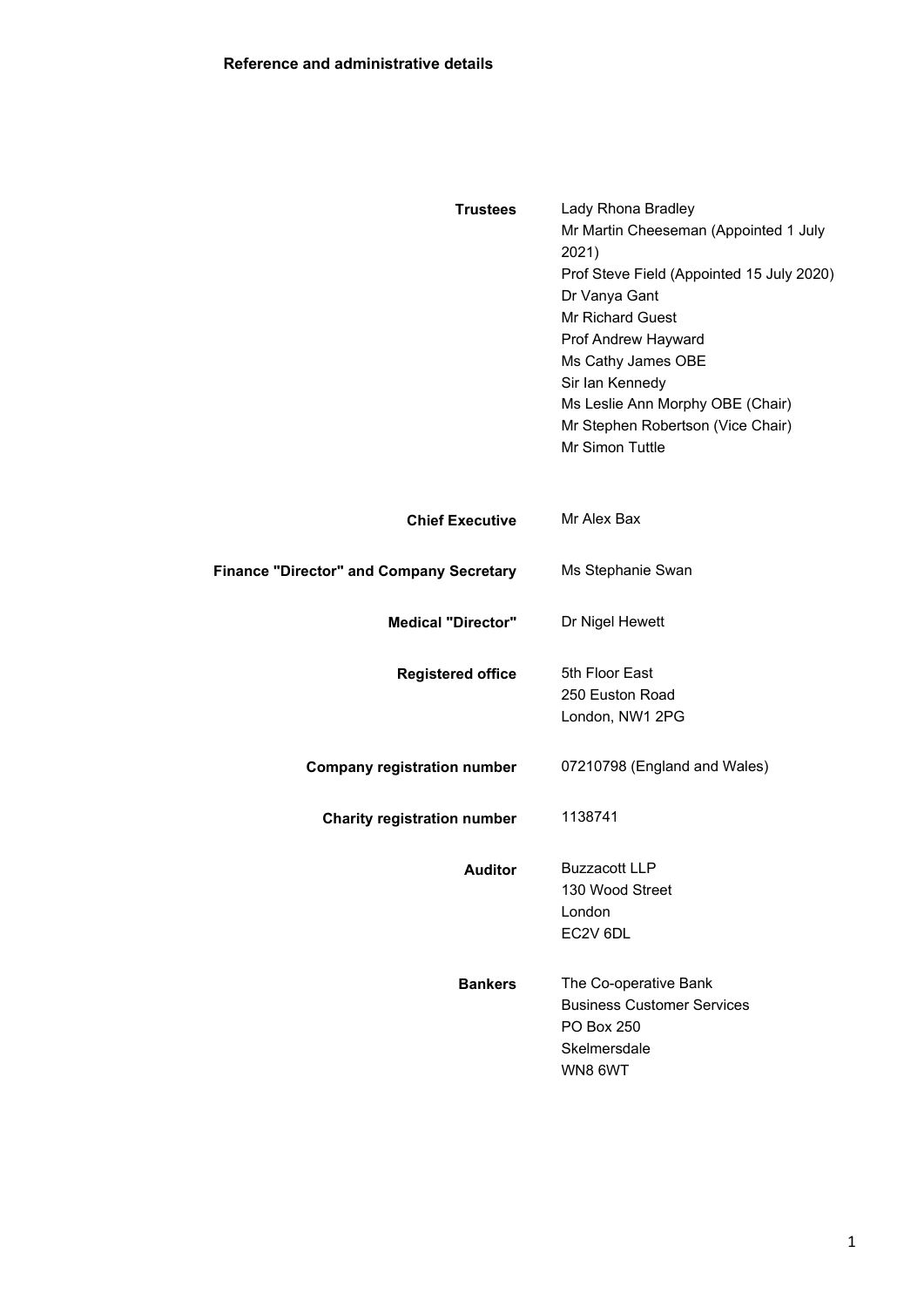The Trustees of the Charity present their annual report and audited financial statements for the 15-month period ended 30 June 2021.

The Charity's financial period was extended by three months to align future financial years in line with Crisis UK, who from 1 July 2021 became the sole Member. From the same date, Pathway became a wholly owned subsidiary of Crisis UK whilst retaining its stand-alone charitable status.

This report has been prepared in accordance with Part 8 of the Charities Act 2011 and constitutes a directors' report for the purposes of company law.

The financial statements have been prepared in accordance with the accounting policies set out on pages 31 to 33 of the attached financial statements and comply with The London Pathway's Memorandum and Articles of Association, applicable laws and Accounting and Reporting by Charities: Statement of Recommended Practice applicable to charities preparing their accounts in accordance with the Financial Reporting Standard applicable in the United Kingdom and Republic of Ireland (FRS 102)

#### **Structure, Governance and Management**

### Governing document

During the reporting period the Charity was governed by a Memorandum and Articles of Association incorporated on 1 April 2010. The Articles of Association have been replaced by a revised set of Articles from 1 July 2021 when Crisis UK became The London Pathway's sole Member.

The Charity is constituted as a charitable company limited by guarantee and has no share capital. Its company registration number is 07210798.

The Charity has adopted the trading name of 'Pathway' to reflect its expansion into geographical areas outside London.

### Organisation structure

Pathway is managed by a number of Trustees and administered by officers who deal with the operation of the charitable company. The Trustees meet quarterly, and any new Trustees are appointed with the agreement of the current Trustees. One new Trustee was appointed in 2020/21, and a Trustee representing Crisis UK's Board of Trustees was appointed on 1 July 2021. A list of the current Trustees is set out on page 1.

A small group of Trustees is convened and meets annually to review pay and make recommendations of pay increases to the full Board.

### Key management personnel

Pathway's key personnel are the Chief Executive, Finance Director, and Medical Director. The Board reviewed the staff structure and remuneration of all current staff and vacant posts in 2020/21 including the key personnel, and ratified the annual pay award by the full Board. The benchmarks used to assess pay are either the NHS Agenda for Change pay rates for Pathway staff working in hospitals or National Joint Council (NJC) pay scales for all other posts.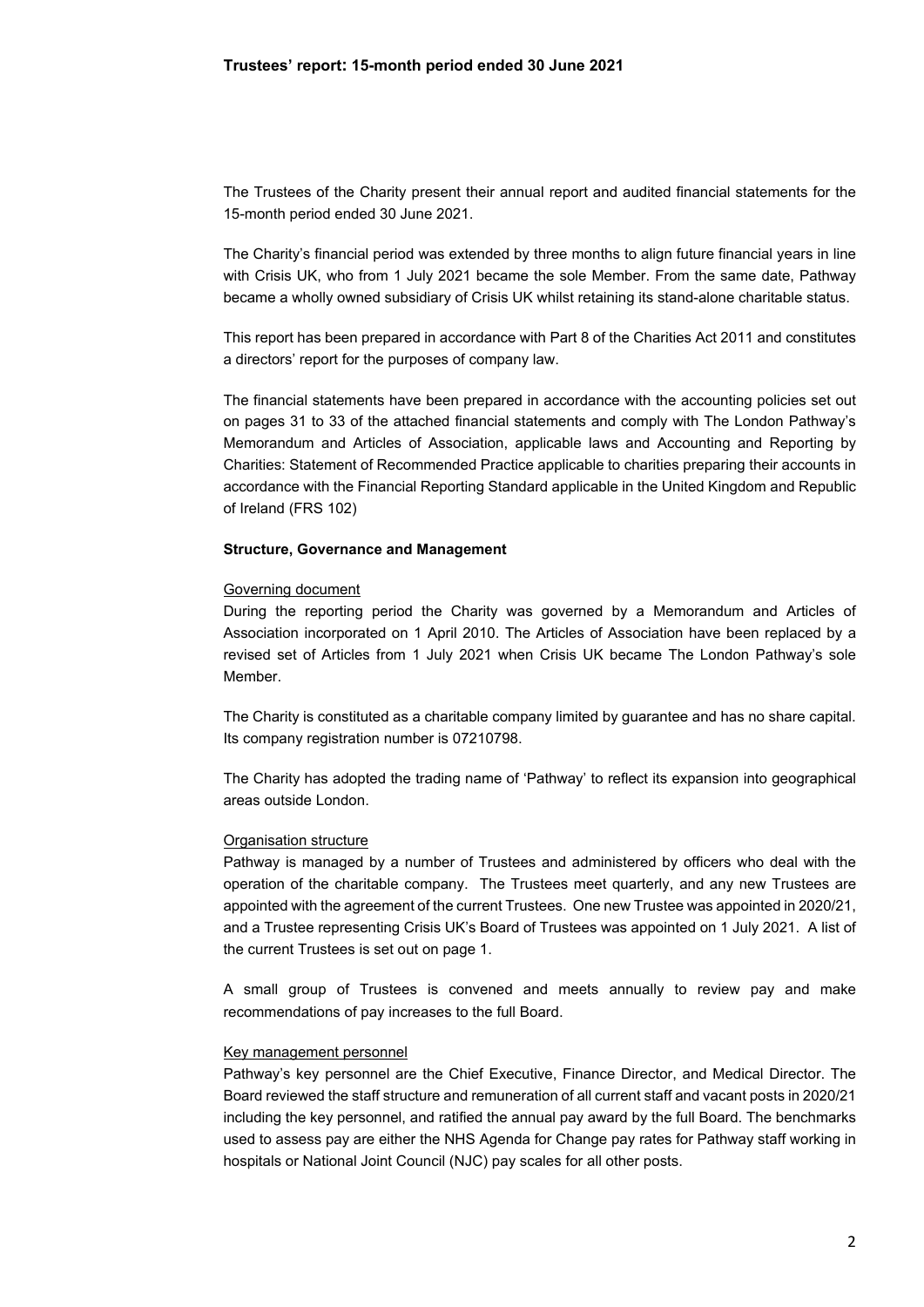#### **Structure, Governance and Management (continued)**

### Recruitment, appointment and training of Trustees

For the period of these accounts, a Trustee is a member of the Board of Trustees of the charitable company and director for the purposes of the Companies Act 2006. In accordance with Clause 11 of the Articles of Association of Pathway, Trustees may appoint a person who is willing to act as a Trustee for such a term as they shall see fit, usually a maximum of three years per term, either to fill a vacancy or as an additional Trustee. There is a minimum requirement of three Trustees. At the end of a term of office, the Trustees can reappoint the Trustee. There shall be no limit to the number of times a Trustee may be reappointed. If the number of Trustees shall fall below three, the remaining Trustees may act only for the purposes of appointing new or additional Trustees.

A Trustee may resign from his/her post by written notice to the Trustees. Clause 12 of the Articles provides conditions in which a Trustee's term of office automatically terminates.

For the financial year 2020/21, there were 10 Trustees. Professor Stephen Field was formally appointed as a Trustee on 15 July 2020.

### *From 1 July 2021*

Following Crisis UK becoming Pathway's sole, single Member and in accordance with Clause 12 of the revised Articles of Association of Pathway, the Trustees shall comprise of between eight and twelve Trustees who are appointed by the Trustees. The Trustees who are Trustees as at 1 July 2021 shall continue as Trustees of the Charity; and no more than one Trustee appointed by Crisis UK will be a Member Appointed Trustee. Each Trustee shall be appointed for a three year term. At the end of each term a Trustee shall retire from office but may be re-appointed by the body that appointed them. No Trustee shall serve in office for more than nine consecutive years provided, but in exceptional circumstances a Trustee may be reappointed annually thereafter if it is in the best interests of the Charity to do so, and the Trustees resolve unanimously that they be reappointed.

A Trustee may resign from his/her post by written notice to the Trustees. Clause 13 of the Articles provides conditions in which a Trustee's term of office automatically terminates.

Martin Cheeseman was appointed the Member Appointed Trustee from 1 July 2021.

Each Trustee is provided with an information pack which provides details on the duties and roles of Charity Trustees, a copy of Pathway's constitution, the strategic plan, the previous year's annual accounts and the standing orders and standing financial instructions.

Potential Trustees are invited to attend up to three board meetings as observers, and prior to their appointment to the Board they meet the Chair and senior officers of Pathway to discuss the Charity's aims, objectives and direction.

Trustees are kept up to date regularly with changes relating to Charity legislation by the circulation of newsletters from the Charity Commission.

Members of the Board of Trustees have no beneficial interest in the charitable company.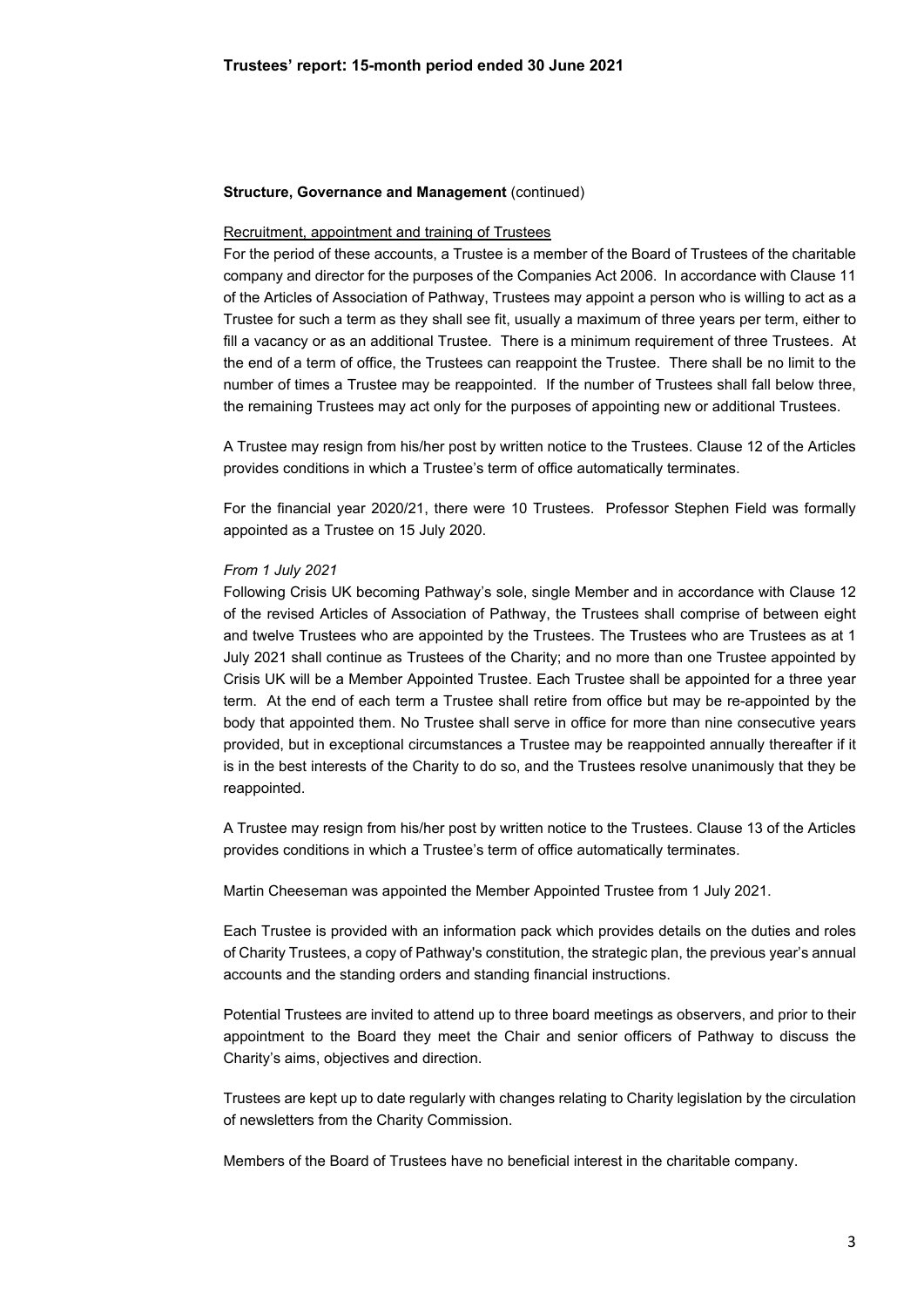#### **Structure, Governance and Management (continued)**

### Organisation and decision-making process

Running of the day-to-day activities of the Charity is delegated to the Chief Executive and his senior team. This helps the Trustees govern more effectively, although they remain collectively responsible for the Charity.

Levels of expenditure delegated to officers are set out in the standing financial instructions.

The proposed strategic direction, plan and draft budget for Pathway are presented to Board of Trustees for discussion at a meeting early in the calendar year and are finalised and approved by the Board at their Spring meeting. Progress reports are presented to the quarterly meetings of the Board.

During 2020/21 additional Board meetings were convened to discuss the proposed new arrangement for Crisis UK to become Pathway's single member.

New job descriptions, associated levels of remuneration and annual pay awards were submitted to the Remuneration Sub-Committee for discussion, following which the Chair of the Sub-Committee made recommendations for approval to the full board.

Where decisions are required between meetings these are carried out through urgent action procedures, and depending on the decision required, this may be through written contact with every Trustee or with the Chair and Vice Chair. All urgent decisions taken between meetings are reported to the Board at the next possible meeting for ratification.

#### *From 1 July 2021*

Pathway and Crisis have agreed and signed an operating agreement which sets out the terms on which they will work together to allocate funds and resources for the benefit of people who are experiencing homelessness or at risk of becoming homeless and the manner in which Crisis will oversee the operations of Pathway as part of the Crisis group.

#### Risk management

The Trustees have assessed the major risks Pathway is exposed to, in particular those relating to the specific operational areas of the Charity, its assets and its finances.

Two key risks for the Charity continue to be the loss of key personnel and the impact of the continuing pandemic. These are addressed as follows:

- 1. The Trustees manage the risks that might ensue at the loss of key personnel by ensuring staff are supported, paid appropriately and that their knowledge of systems is shared with other staff members and the Board of Trustees. Trustees also intend to introduce succession planning wherever possible.
- 2. The Covid-19 pandemic was a risk throughout the reporting period and continues to be a risk going forward. At all times, Pathway has followed the advice from the Government and the medical experts, and took a number of actions to address the Covid-19 pandemic some of which continue: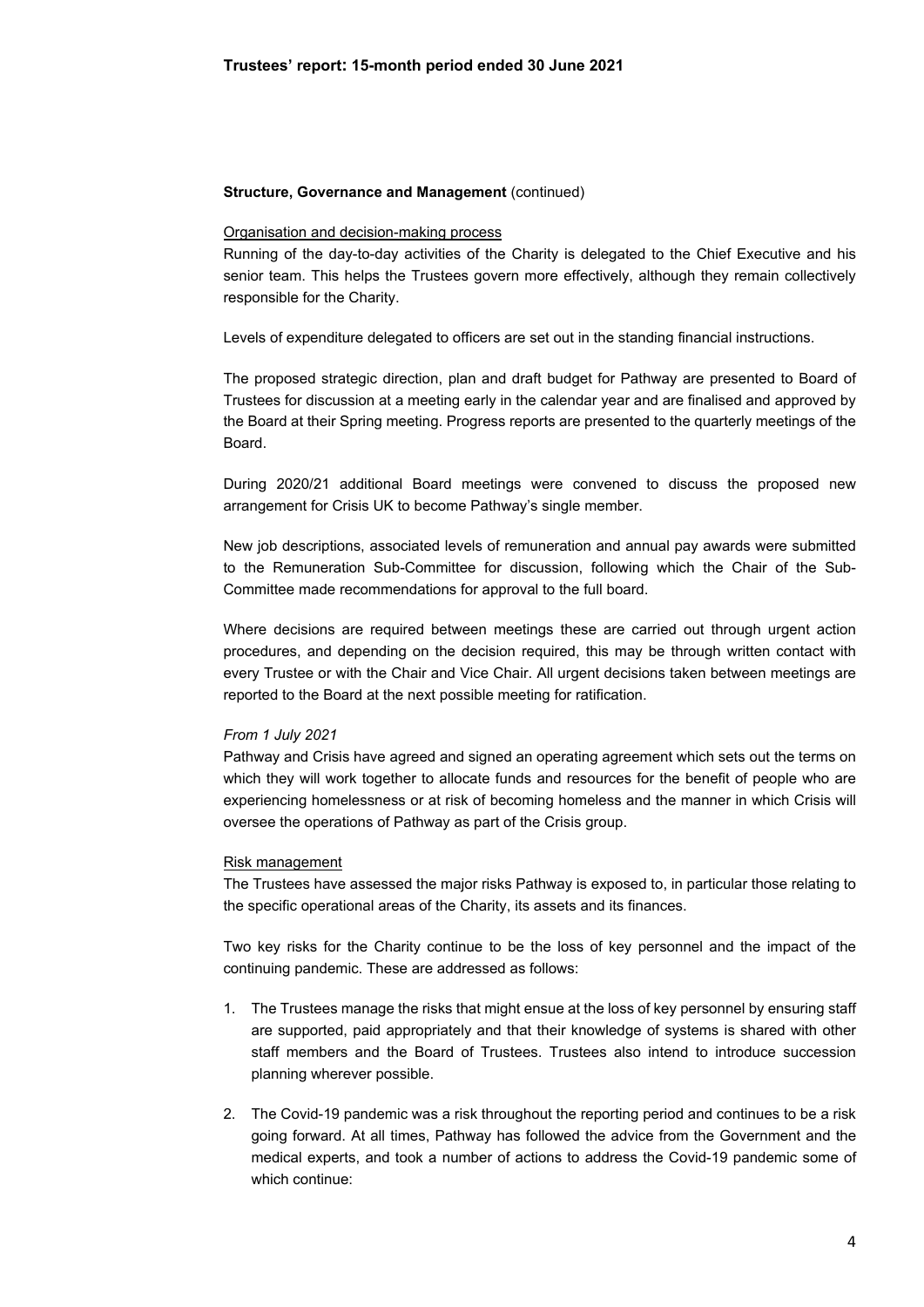### **Structure, Governance and Management (continued)**

### Risk management (continued)

- several Pathway staff and Fellows mobilised to partner work with the Greater London Authority, Healthy London Partnership and a number of homeless charities to move large numbers of homeless people into hotels from winter night shelters, No Second Night Out Hubs and other settings. They provided medical cover alongside colleagues from UCLH's Find and Treat Team and a specialist homeless GP practice to triage each individual before a hotel room was allocated. Negotiations are ongoing with the Healthy London Partnership and the NHS to agree funding to support Pathway's input to this activity. Similar activity has been led by our Pathway Fellow and his colleagues at the specialist homeless GP practice in Brighton;
- we produced special newsletters outlining the latest advice and concerns about Covid-19 were produced and circulated to the 2,000+ members of the Faculty for Homeless and Inclusion Health and also a Covid-19 blog was installed on the website to update readers on latest thinking, advice and activity;
- from 16 March 2020, ahead of the national lockdown and to ensure social distancing, it was decided that staff should work from home as far as is practicable and regular meetings are held by video conference including full Board meetings and this arrangement remains in place; and
- the Board acknowledge that the continuing pandemic may cause uncertainty and impact on how Pathway operates for the foreseeable future. However, Pathway is fortunate to have significant committed grant funding in place for 2021/22 and is not reliant on donations or income of a variable nature. In addition to the financial certainty the new arrangement with Crisis UK brings, the Board and Executive team will continue to work hard to ensure sufficient additional funding is available to continue its core programme of work and will review cash reserves and liquidity over the ensuing year to ensure that Pathway can continue to operate for the foreseeable future.

The Trustees believe that they have established effective systems to mitigate these and other operational and business risks which are kept under review.

### **Objectives**

### Objects of the Charity and Principal Activities

The objects of the Charity are to advance such purposes as are charitable for the advancement of healthcare for, and for the relief of need of people often excluded from society, including, but not exclusively, homeless people, alcoholics, drug users and those suffering from mental or physical health problems (excluded people) by, but not exclusively:

- a) the development of targeted healthcare and nursing support for excluded people;
- b) the provision of follow-up support after their discharge from hospital; and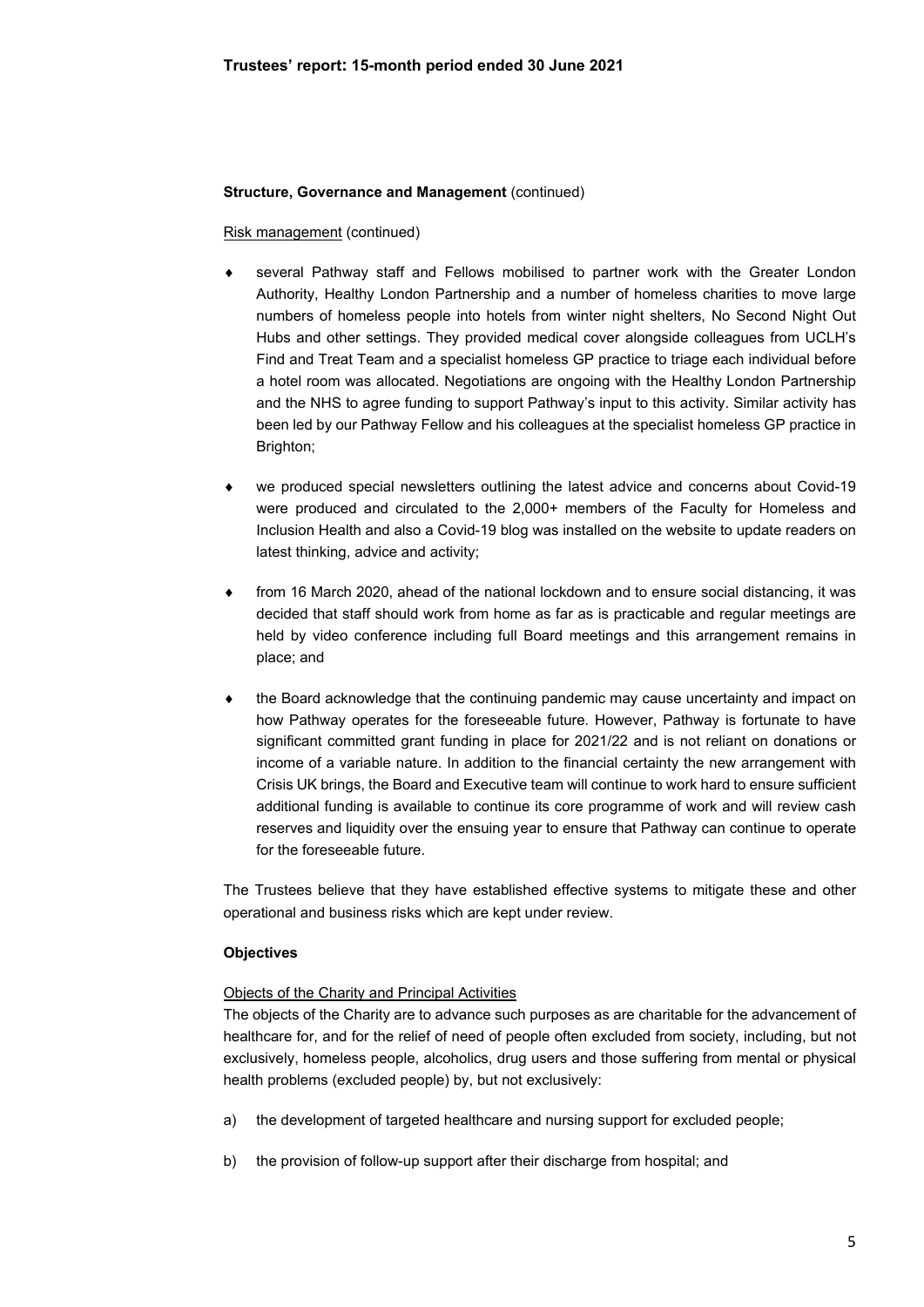# **Objectives** (continued)

### Objects of the Charity and Principal Activities (continued)

c) the provision of healthcare-related education and training for excluded people and for staff and volunteers working with excluded people.

### *From 1 July 2021*

In the revised Articles of Association adopted on 1 July 2021, the objects of the Charity were revised to:

The Objects of the Charity (the 'Objects') are to advance such purposes as are charitable for the advancement of healthcare for, and for the relief of need of, people experiencing homelessness or at risk of homelessness and others often excluded from society, including, but not exclusively, alcoholics, drug users and those suffering from mental or physical health problems ('excluded people') by, but not exclusively:

- (a) the development of targeted healthcare and nursing support for excluded people;
- (b) the provision of follow-up support after their discharge from hospital; and
- (c) the provision of healthcare-related education and training for excluded people and for staff and volunteers working with excluded people.

### Objectives for the Period

It is the intention of the Trustees that funding should be secured and used to work on advancing healthcare services for homeless people and other excluded groups. The Trustees confirm they have complied with the duty in section 47(5) of the Charities Act to have due regard to public benefit guidance published by the Charity Commission.

Pathway will maintain its position as:

- a recognised leader in the field of healthcare for homeless people and other multiply excluded groups;
- an organisation that puts service users at its centre;
- an agent of change working within and in partnership with the NHS and other services; and as
- the host of the Faculty for Homeless and Inclusion Health, a network bringing together health, housing and social care professionals working with excluded people and also people with lived experience who wish to contribute to their work.

During the reporting period, Pathway continued to work towards the agreed five strategic aims to deliver its objectives:

- 1. To support, strengthen and spread our existing service models and networks;
- 2. To develop the variety of services operating within the Pathway network;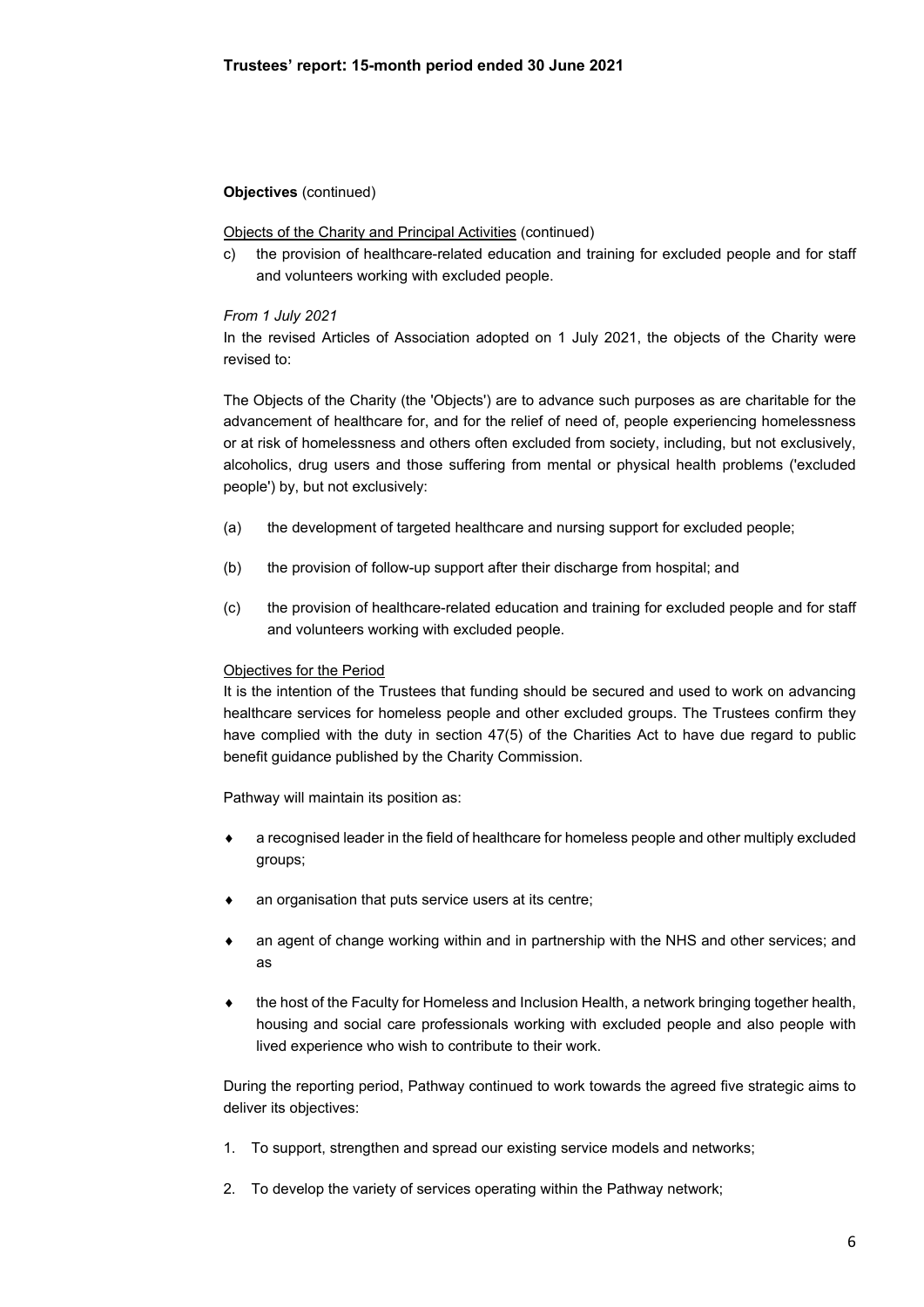# **Objectives** (continued)

### Objectives for the Period (continued)

- 3. To research, test and evaluate new and additional services and build the evidence around homeless and inclusion health;
- 4. To provide support to and develop further the Faculty for Homeless and Inclusion Health including potentially establishing it as a free standing organisation; and
- 5. To maintain a strong organisation.

## **Activities, Achievements and Performance**

The ongoing pandemic has impacted on our activities in our eleventh year of operation, but the main activities and achievements for each of the aims have been:

### **Aim 1: To support, strengthen and spread our existing service models and networks**

### **Pathway Teams funded on a permanent basis**

 Pathway has supported services for homeless patients at 12 hospitals (University College Hospital, The Royal London, Brighton & Sussex University Hospital, Bradford Royal Infirmary, Leeds General Infirmary, Manchester Royal Infirmary, King's Health Partners, covering Guy's and St Thomas', King's College Hospital and South London and the Maudsley, Hull Royal Infirmary, Bristol Royal Infirmary and Salford Royal Hospital. Funding has been secured for the work to continue into 2021/22.

# **Support provided to existing Pathway teams**

- Reflective practice continued to be provided for staff in Brighton and London Pathway teams helping staff address the emotional impact of their work.
- Regular Faculty email updates are sent to Pathway teams these include new learning materials and Covid-19 updates.
- Faculty meetings are open to and were well attended by Pathway Teams include specific new learning presentations and discussion – and were held by Zoom due to Covid-19 restrictions.
- Regular about quarterly meetings were held for Pathway teams, these were held remotely on Zoom. Agendas covered: experiences and updates of each team, presentations from guest speakers and opportunities to discuss and network with each other.
- Three years of funding from Trust for London was secured to provide Tier 2 legal advice to our teams at UCLH, Royal London, SLAM and King's and we have added TB Find and Treat and FOCUS and START street mental health teams as recipients of advice. Contracts began in July 2020.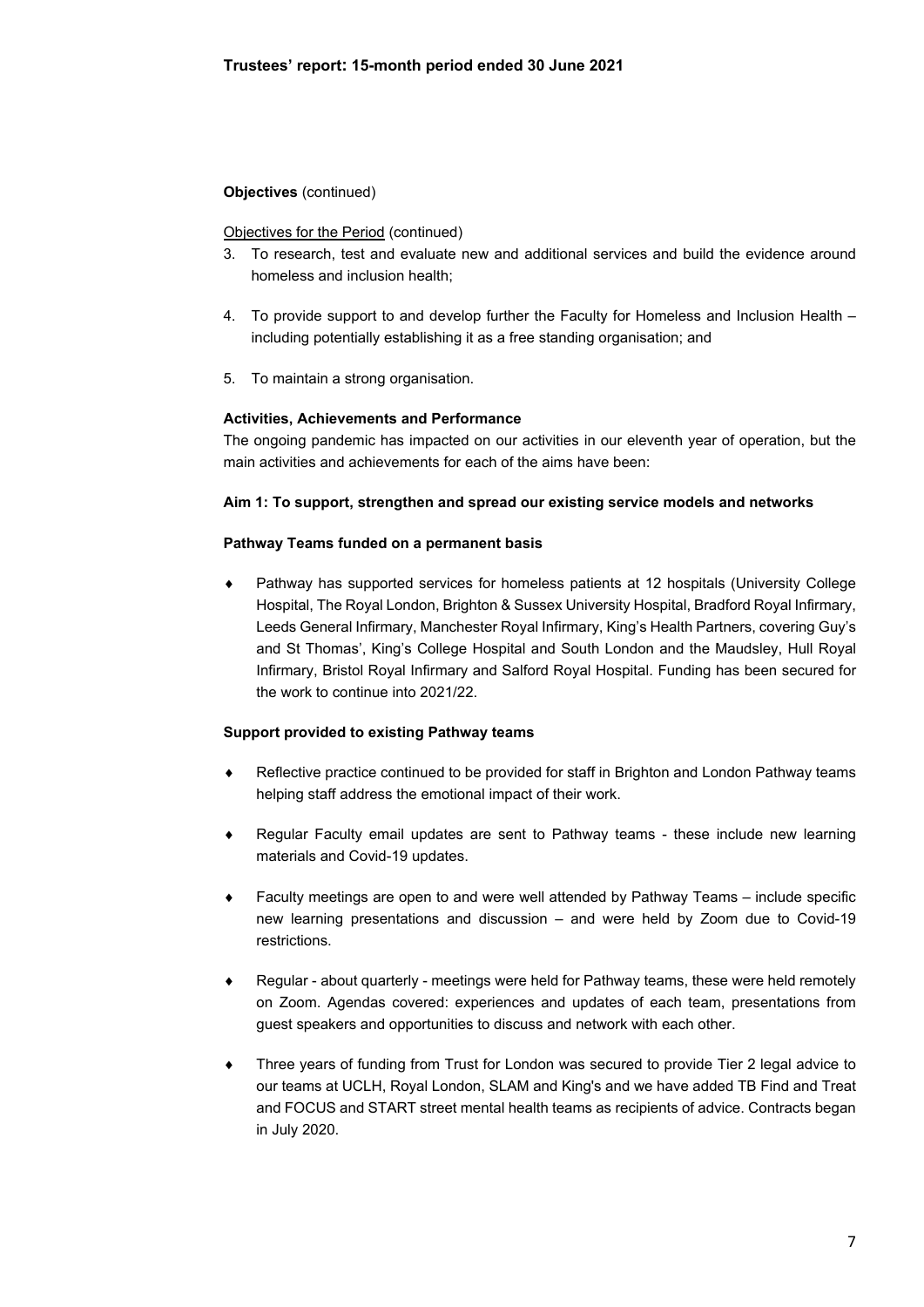**Aim 1: To support, strengthen and spread our existing service models and networks**  (continued)

### **Spread of Pathway service models and networks**

- Hull is the first team operating under the social franchise programme, now rebranded the Pathway Partnership Programme, and 2020 was its first year of operation. The team has received the programme of support as agreed in the operational agreement and have reported that they have found it valuable. A report of the progress of the first twelve months of the team was published and can be read on Pathway's website.
- We secured funding from winter pressures funding to introduce a pilot Pathway team into St Mary's Hospital, part of Imperial College Healthcare NHS trust. The team started work in late January 2020 but was withdrawn in early March when Covid-19 hit. However, the production of an evaluation report of the work done in the short amount of time convinced Imperial's Integrated Care Programme Director that Pathway teams are needed across the Trust. Funding has been secured to introduce a team in St Mary's and also to cover the Chelsea and Westminster hospital and this should start to operate in late 2021 and will be part of our Pathway Partnership Programme.
- Needs assessments are currently in preparation for Sheffield, four hospitals in Warwickshire, and Barking and Dagenham.
- A business case was developed for a service in Newham hospital, and there are ongoing discussions about establishing a Pathway team.
- Following the production of a needs assessment commissioned by Hackney for the Homerton hospital, funding was secured to establish a Pathway hospital team. It is expected to be operational in late 2021 and will be part of our Pathway Partnership Programme.
- Following locally conducted needs assessments which were supported by Pathway, St George's Hospital, Tooting and Croydon have secured funding to establish a Pathway hospital team. They are expected to be operational in late 2021 and will be part of our Pathway Partnership Programme.
- Following approaches from commissioners, clinicians and other people working in or responsible for inclusion health, we are discussing the need for Pathway teams across the country including: Oxford, Cambridge, Birmingham, Bath, Southampton, Nottingham, Royal Free London, Exeter, Torbay, Southend, and Doncaster. These are all at different stages, some have collected data or undertaken local needs assessments already and are ready to build a business case, whilst others are yet to start reviewing data to decide whether there are sufficient homeless patients to require a Pathway team.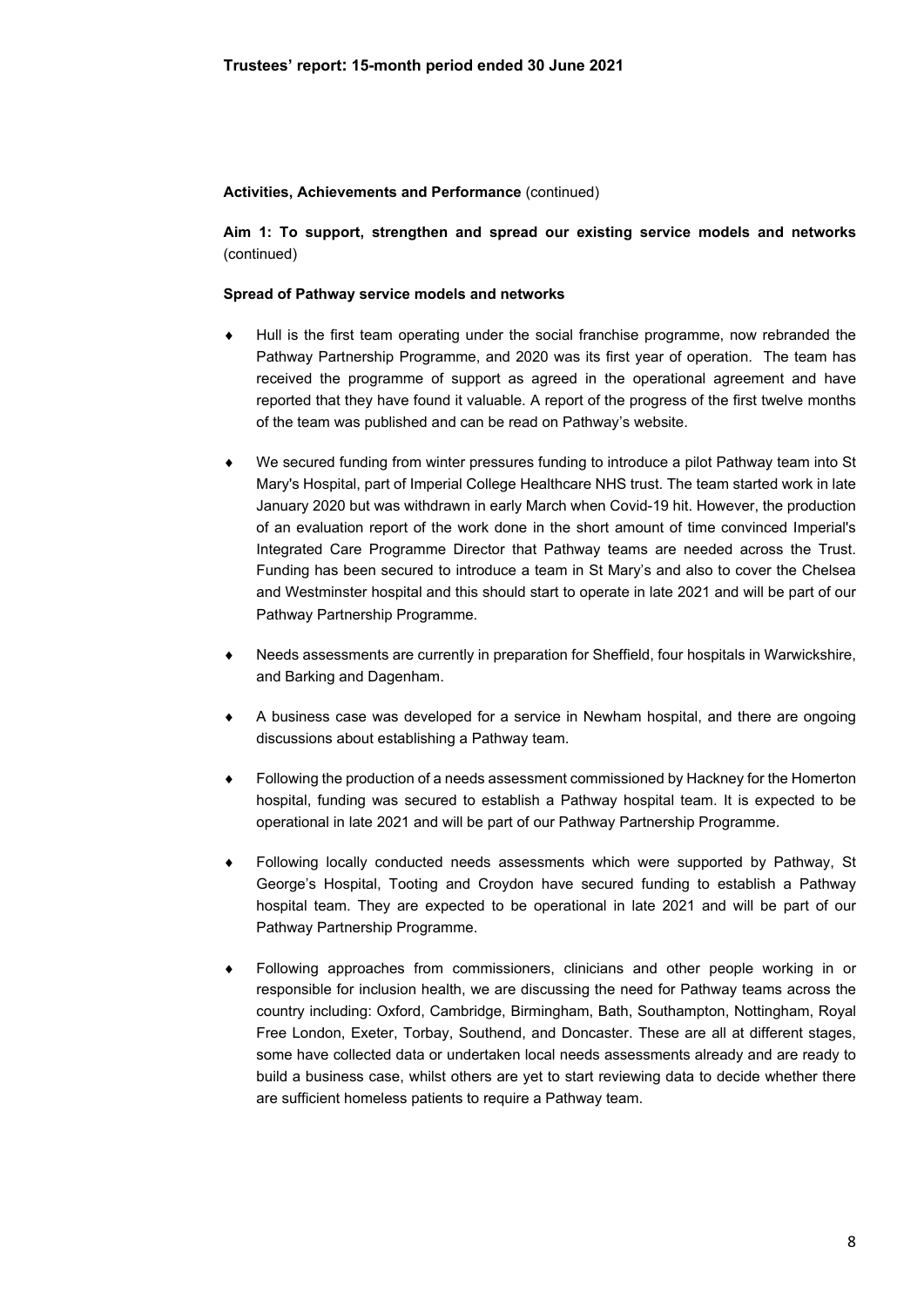**Aim 1: To support, strengthen and spread our existing service models and networks**  (continued)

### **Spread of Pathway service models and networks** (continued)

- Manchester Health and Social Care Partnership and Plymouth Hospital NHS Trust have commissioned advice from the core Pathway team on inclusion health on a 'call off' basis. Plymouth have completed a needs assessment and are building a business case for the establishment of a Pathway team.
- We continue to update the operational manual and promotional documents as part of the project to spread Pathway's hospital model. We have changed the emphasis away from 'social franchising' and now use the term Pathway Partnership Programme to emphasise the arrangement is around support and collaborative working. We currently have 13 sites – three operational teams, four confirmed teams, and six potential teams accessing the on-line manual.
- We developed three short e-learning modules about Inclusion Health in hospital, these are available free of charge on our website.

### **Covid-19**

- We have been involved in the response to Covid-19 for people experiencing homelessness since the start of the pandemic in March 2020 - sitting on daily meetings of the London Homeless Health Programme Board and subsequently the weekly meetings of the 'London Homeless Integrated Care System Partnership Board' which includes broad representation from the five London STP/ICS's. We shared news and information about Covid-19 by sending weekly Covid-19 updates to Faculty members, having a separate Covid-19 section on our website and also maintaining a blog on our website.
- In March 2020, London's specialist homelessness clinicians and partners issued an open letter to NHSE London Region, PHE London Region and the Mayor of London asking for support to ensure that care for homeless and excluded people across London is delivered equitably and to the highest possible clinical standards during the Covid 19 epidemic and this is published on our website.
- We have worked closely with Find and Treat providing mobile phones for homeless patients in hotels - so that clinicians could carry out consultations - the phones were funded by donations that we secured from Amazon and the Health Foundation.
- We secured funding from Crisis to purchase PPE for staff supporting homeless patients in hotels - the delay in receiving this meant that it was not available during the first wave but was utilised subsequently.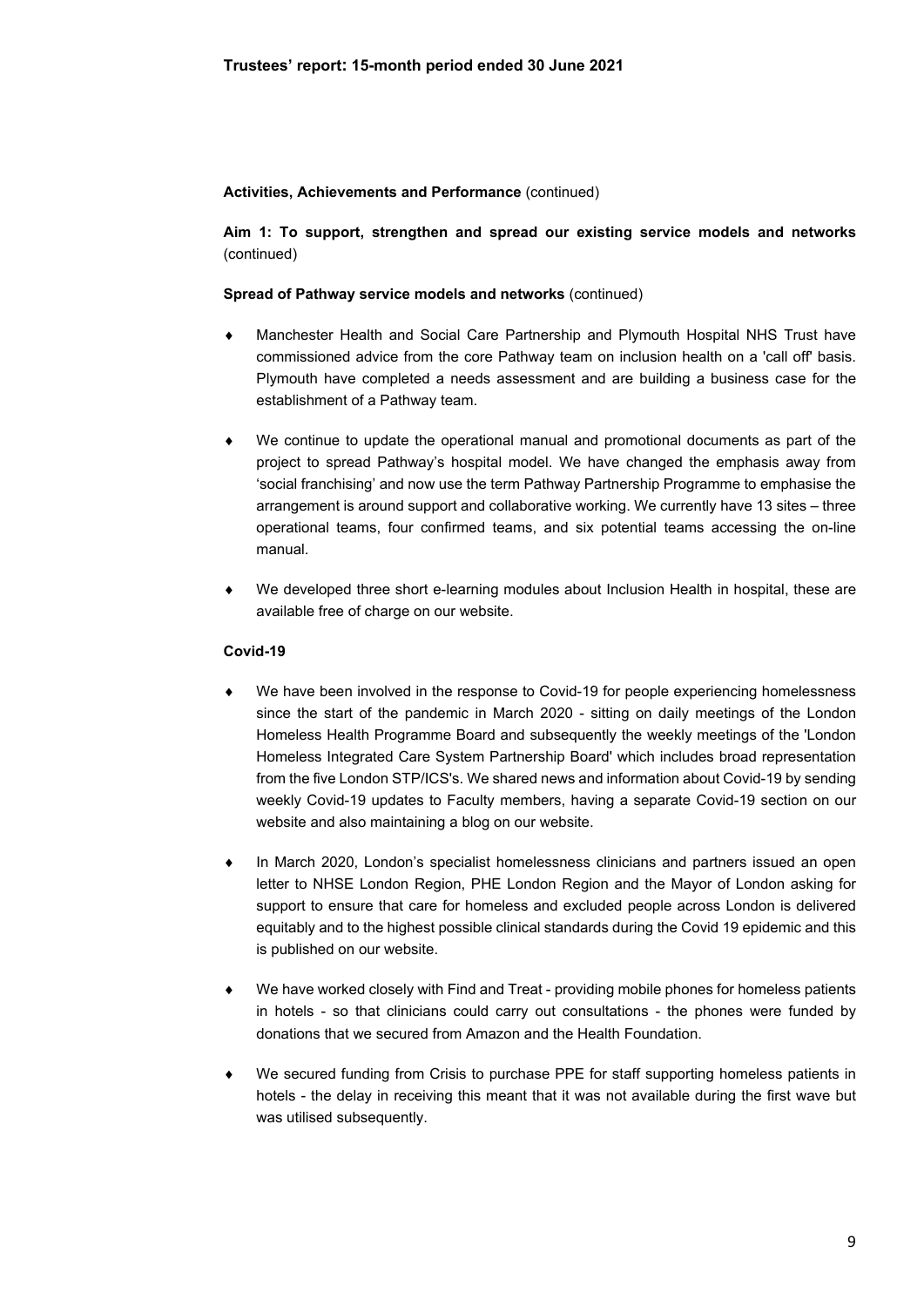**Aim 1: To support, strengthen and spread our existing service models and networks**  (continued)

### **Covid-19** (continued)

- Professor Andrew Hayward (Pathway Trustee) and Dr Al Story (Find and Treat) created a Test, Triage, Cohort, Care plan for people experiencing homeless being brought into accommodation. When the GLA began procuring hotels during the first wave, three Pathway clinical fellows and colleagues from the Great Chapel Street homeless practice, and the Find and Treat team, stepped in to try and make sure medical cover was in place as large numbers of people were moved to hotels from Winter Night Shelters, No Second Night Out Hubs and other settings.
- Pathway endorsed advice from Professor Andrew Hayward and Dr Al Story that projects offering dormitory style accommodation should not be allowed to re-open until the UK infection rate is close to zero. Crisis and other Charity sector partners used this argument to buttress their campaigns for proper, permanent accommodation offers to be made to everyone. In his capacity as secretary of the Faculty for Homeless and Inclusion Health Dr Nigel Hewett wrote formally to Public Health England endorsing this position and asking for clear national guidance to reinforce the position.
- Setting up a facility for Covid-19 positive homeless patients proved problematic. The first hotel that was established was declared unsafe by clinicians, and subsequently a number of beds were secured in the Mildmay hospital for these patients. These are still being commissioned during the ongoing pandemic.
- Pathway's Nursing Fellow provided clinical input to two Covid-19 prevent hotels in London during the first wave and wrote a brief health needs assessment of the clients in the hotels on two days in May. The report was published on Pathway's website.
- Pathway Clinical Fellow and colleagues at ARCH health were heavily involved in supporting work in Brighton to bring people experiencing homelessness in when the City Council declared it would house all rough sleepers during the lockdown periods. A report of the Pathway Team in Brighton and Hove response to the first wave of the Covid-19 pandemic was published on Pathway's website. Bradford and Hull were also successful in supporting work to bring homeless people in.
- In early October 2020, we, together with Crisis and the main homelessness charities and the Royal College of Physicians and leading health sector organisations wrote to the Prime Minister asking for further Government funding during the next phase of the pandemic to head off the risks of communal winter night shelters re-opening, as the only provision available for people on the streets. Further funding of £15m was made available in mid-November to bring Homeless People in during the second wave and to secure hotel beds once again.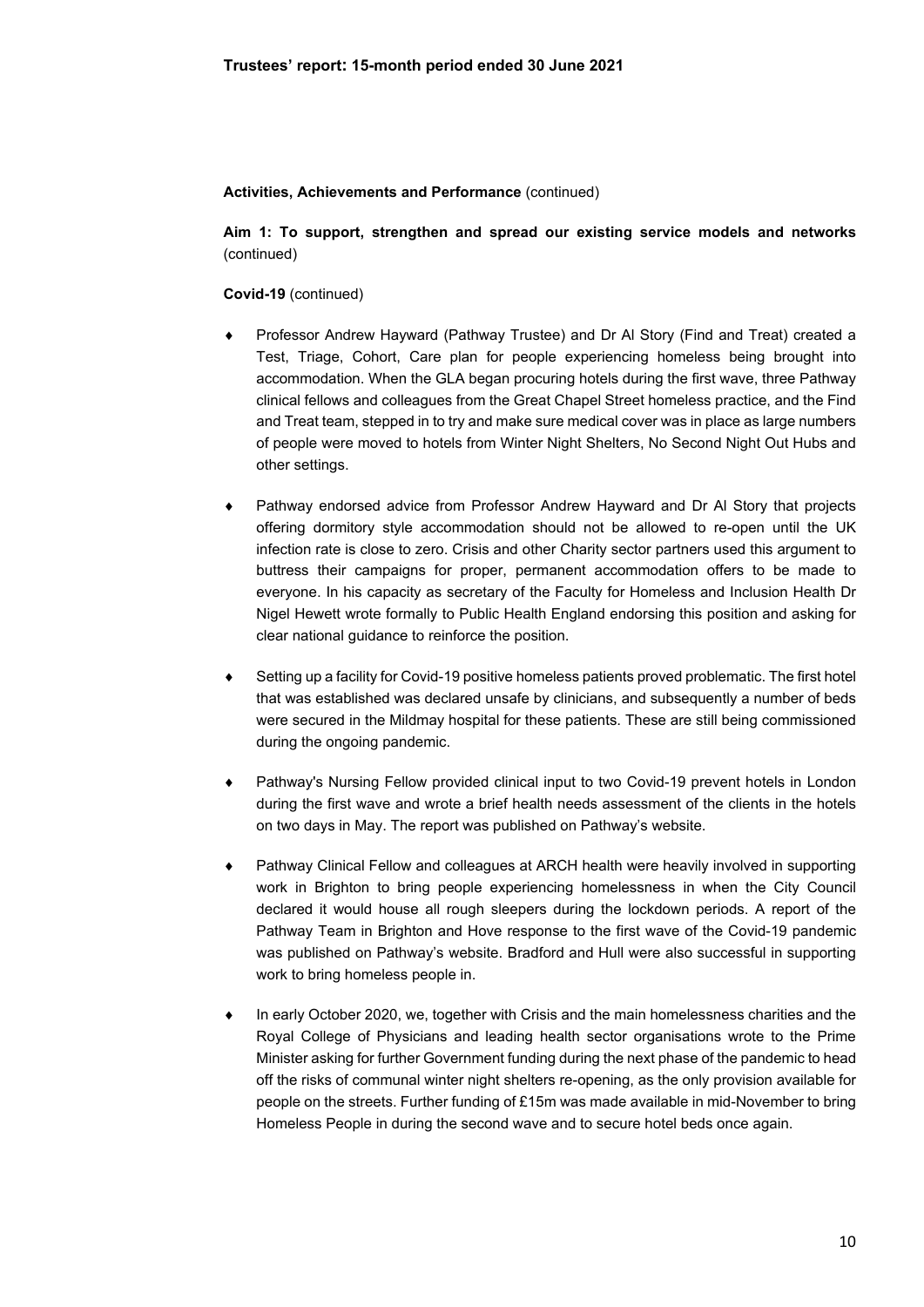### **Aim 1: To support, strengthen and spread our existing service models and networks**

## **Covid-19** (continued)

- In London, Find and Treat's testing programme found more cases of coronavirus infection in the homeless population after Christmas than in the whole of the pandemic up to that point. By mid-December data on the higher rate of transmission of the Alpha variant was becoming clear. Prof Andrew Hayward and Dr Al Storey took the lead in producing a statement, published on our web site, highlighting the possible dangerous consequences for the homeless sector. Following the publication of the statement, Pathway together with Crisis convened the leading homeless sector CEOs for a discussion to emphasise the seriousness of the situation and the very high risks of large scale outbreaks in our population. Over the Christmas period Crisis drafted a jointly backed note which reached Secretary of State Robert Jenrick on 31 December. A further £10m funding was announced on 8 January and a letter sent to all English local authorities asking them again to bring people in, however without clarity in relation to No Recourse to Public Funds patients, who continue to be a huge challenge to services. Towards the end of January, London still had 800 people in hotels and there were plans to open another 150 beds but with no confirmed funding beyond the end of March.
- We published a rapid position statement in early December making the case for inclusion health populations to be given reasonable priority in access to vaccinations, particularly due to the increased risks of outbreaks in any groups living in shared accommodation settings (like hostels or hotels) and the relative clinical vulnerability of our population. Prof Andrew Hayward presented to the JCVI on 21 January and amended guidance was subsequently issued that advised that people experiencing homelessness, and not otherwise already covered in guidance, should be included in priority group 6 and offered vaccinations immediately.

### **Aim 2: To develop the variety of services operating within the Pathway network**

### **Medical Respite Provision**

- Pathway Teams that have access to step down beds to support patients further when they are discharged from hospital include: UCLH, Royal London, Bradford and Hull.
- We looked closely at the possibility of securing the Mildmay Hospital as a London-wide step down facility, but commissioners thought the operational costs were prohibitive. Subsequently, some beds there have been commissioned by the NHS for step down as part of the Covid-19 response.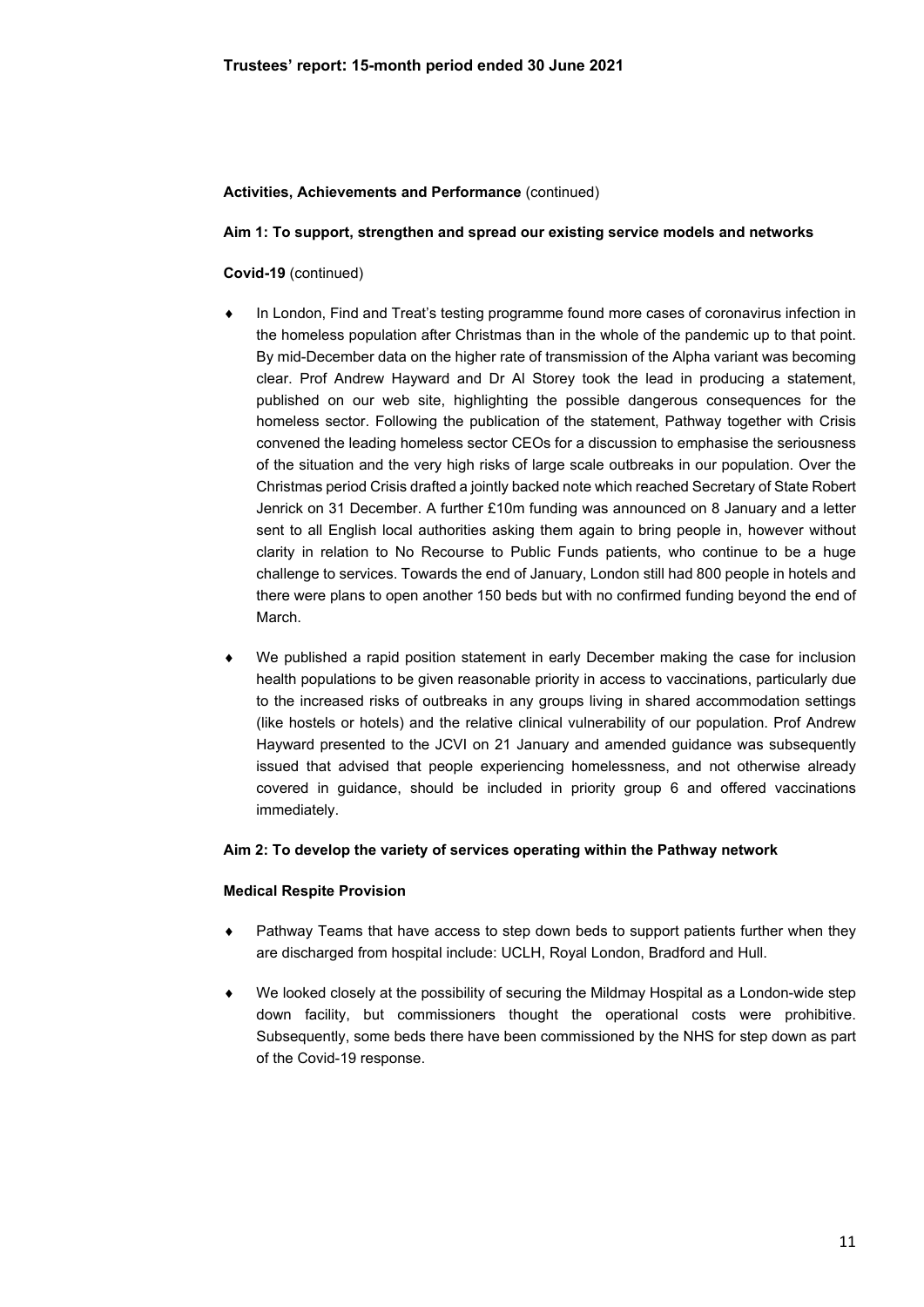### **Aim 2: To develop the variety of services operating within the Pathway network** (continued)

### **Medical Students Training**

 Two remote learning sessions for SSC students from UCL have been arranged for February and March 2021 with five students attending. The ongoing pandemic has meant that in person student placements have not been possible during 2020-21.

### **Mental Health**

- Mental illness in people experiencing homelessness is common and a key reason for attendance at emergency departments and admission to hospital. A paper was published in the Journal of Mental Health. It describes how the KHP Pathway homeless team impacted use and cost of health and wider services and can be viewed on Pathway's website. The Pathway model had never been adopted by a mental health hospital before this, and there had never been an economic analysis to evaluate service use before and after intervention.
- Resilient One The Mouse project: The film has been well received by young people and clinicians at Simmons House CAMHS unit in Haringey. Final editing is now under way to respond to their comments. The completion of the film was delayed due to Covid-19. Mental health colleagues have asked if we might find a way to help them create more 'exclusion prevention' materials for use by CAMHS colleagues, and we are seeking further funding to facilitate this work. The ambition is to distribute the phase one pilot materials to a wider set of CAMHS units, to build on clinical engagement and engagement with the young people to specify topics for further development, and potentially to commission a structured review of longer-term outcomes for young people 'ageing out' of adolescent mental health services, particularly their risks of homelessness and their other support needs.
- The initial pilot set of 'trauma informed communications skills' training sessions were completed. All teams who received the training (homeless sector workers, an A&E nurse cohort, some community dentists) found it extremely valuable. The report of the pilot project was published in July 2020 and can be found on our website The next stage of the work is to consider how to make the training more widely available, perhaps through some kind of 'trainthe-trainer' initiative.
- In August 2020, a Department of Health Official asked Pathway's Medical Director to rapidly develop a generic specification for a standard homeless and inclusion health mental health team as part of a submission to the comprehensive spending review. He convened a group of leading inclusion health mental health practitioners to prepare this within 48 hours of the request. The document is based on evidence from effective services around the UK, together with research output. We do not know where the CSR submission has got to, but we published the resulting document on our website anyway.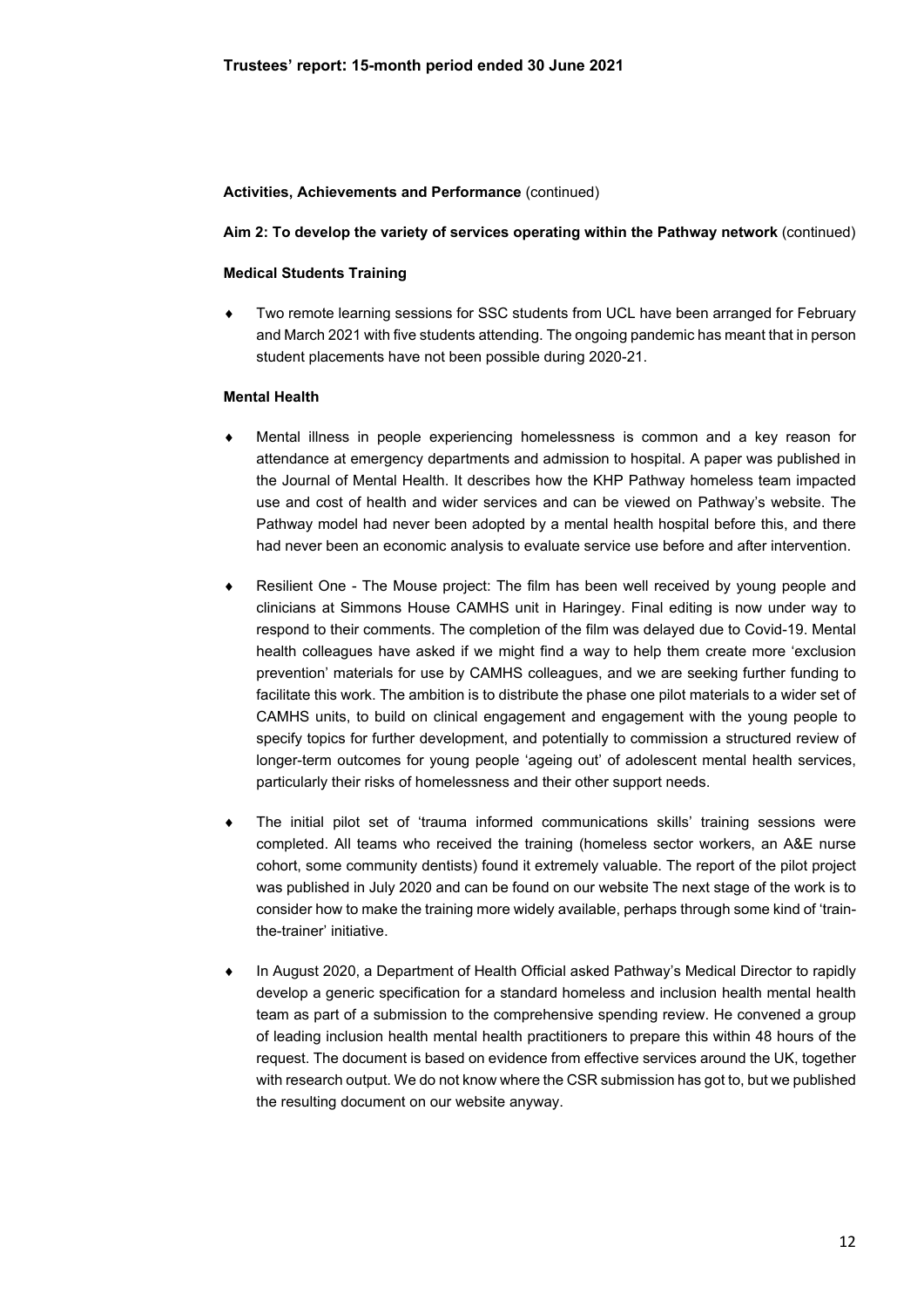# **Aim 3: To research, test and evaluate new and additional services and build the evidence around homeless and inclusion health**

# **Frailty and Ageing in Homeless population**

 In September 2020, we published a ground breaking study of premature ageing among the residents of a medium support needs hostel in London undertaken by Pathway's Clinical Research – Frailty Fellow. This work has the potential to be very influential in shifting views of homeless patients. The study used internationally valid frailty measures to assess the residents. The average age of participants in the group was 55.7; their levels of frailty matched those found in 89 year olds in the general population. On average they were found to have 7.2 long term conditions, far in excess of the average for even the oldest people in the general population. The publication can be found on our website. Additional funding has been secured from the Isla Foundation and the British Geriatric Society to further build on this work over the next twelve months. Work will include the development and testing a series of frailty-based training interventions with staff at two high support needs hostels in Tower Hamlets.

## **End of Life and Palliative Care**

- Pathway's Senior Clinical Research (End of Life Care) Fellow is testing the next stage of work, funded by the Oak Foundation, on end of life care with palliative care colleagues in Croydon. A key component of the work is bringing NHS palliative care networks skills and expertise together with the homelessness sector.
- Additional funding was secured from NHS England's palliative care team to pilot a webinar based multi-disciplinary training and support programme in two locations: Hull and Birmingham. The hope is that the work will develop standing 'communities of practice' around homeless end of life issues and embed a multi-disciplinary care co-ordination approach that joins up palliative care, inclusion health and other relevant NHS and charitable services. The project will evaluate the success of this approach and explore how we could replicate the work further

### **Experts by Experience**

 The Experts by Experience group convened for the March 2020 conference was supported during 2020 to participate in shaping the programme for the March 2021 conference. As well as joining panel sessions with the Junior Minister for Housing, England's Chief Nurse, and the new NHS national director for health inequalities, the group members led their own session at the 2021 conference, chaired by NHS England's Head of Public Participation.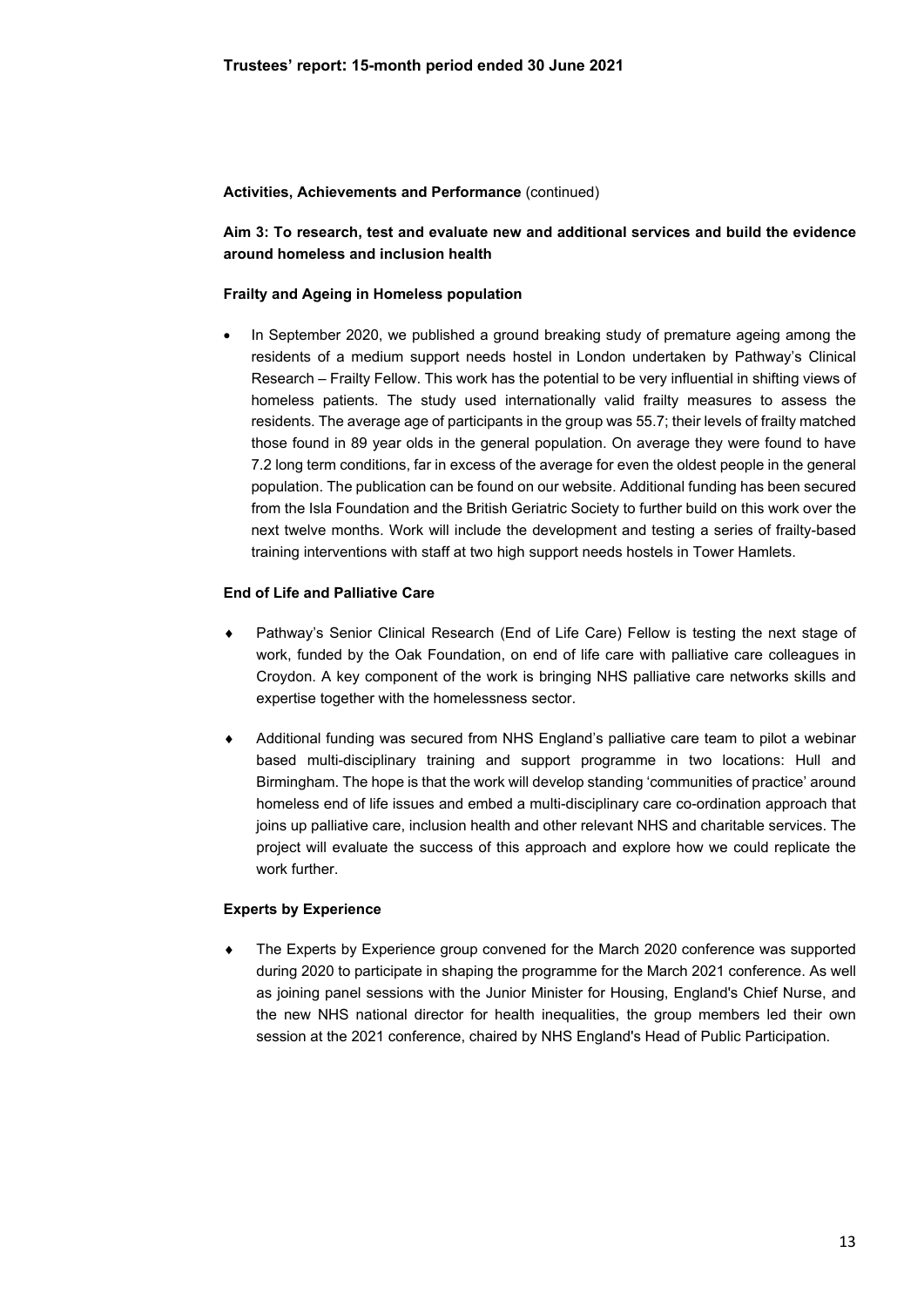**Aim 3: To research, test and evaluate new and additional services and build the evidence around homeless and inclusion health** (continued)

### **Experts by Experience** (continued)

- Due to Covid-19 restrictions, the group could no longer meet in person and weekly meetings have been held on Zoom. It is currently a small group of five or six enthusiastic and knowledgeable EBE's who take support from each other. They have welcomed regular 'guest' speakers and/or researchers or staff from other projects who want to talk to 'real' people with lived experience to their meetings because the group is hungry to learn and participate.
- We have reviewed relevant research and work in other organisations where Experts by Experience are involved, much of which is drawn from mental health projects where there has been a bigger drive to incorporate lived experience. We have produced a short best practice document which is published on our website.

## **Legal Advice to Pathway Teams**

 A report setting out the outcomes achieved of the pilot project of Pathway's London teams having access to legal advice was published on our website in April 2020. The project aimed to assist destitute homeless patients who might benefit from legal advice and support during their hospital stay, in preparation for discharge and, in some cases, after leaving hospital.

### **Health-led Street Outreach**

 We co-branded and published a new guidance document on health-led street outreach produced by a partnership between the London Network of Nurses and Midwives, Queen's Nursing Institute and Pathway.

### **Pathway Fellows**

 We have continued to add to and support the work of our group of Pathway Fellows and there are now 18 fellows.

### **Strategic relationships**

### *NHS England (NHSE)*

 Through the pandemic we have built close working relationships with NHSE's Head of Public Participation who has taken on a lead role for inclusion health populations. Our EbE group have attended a series of online events for and with her on topics including the role of community pharmacy and the impact of digital by default on access to primary care. She has been connecting us with other bits of NHSE especially teams working on the Primary Care Networks. Most recently we have been helping to shape a pilot inclusion health training course for primary care networks.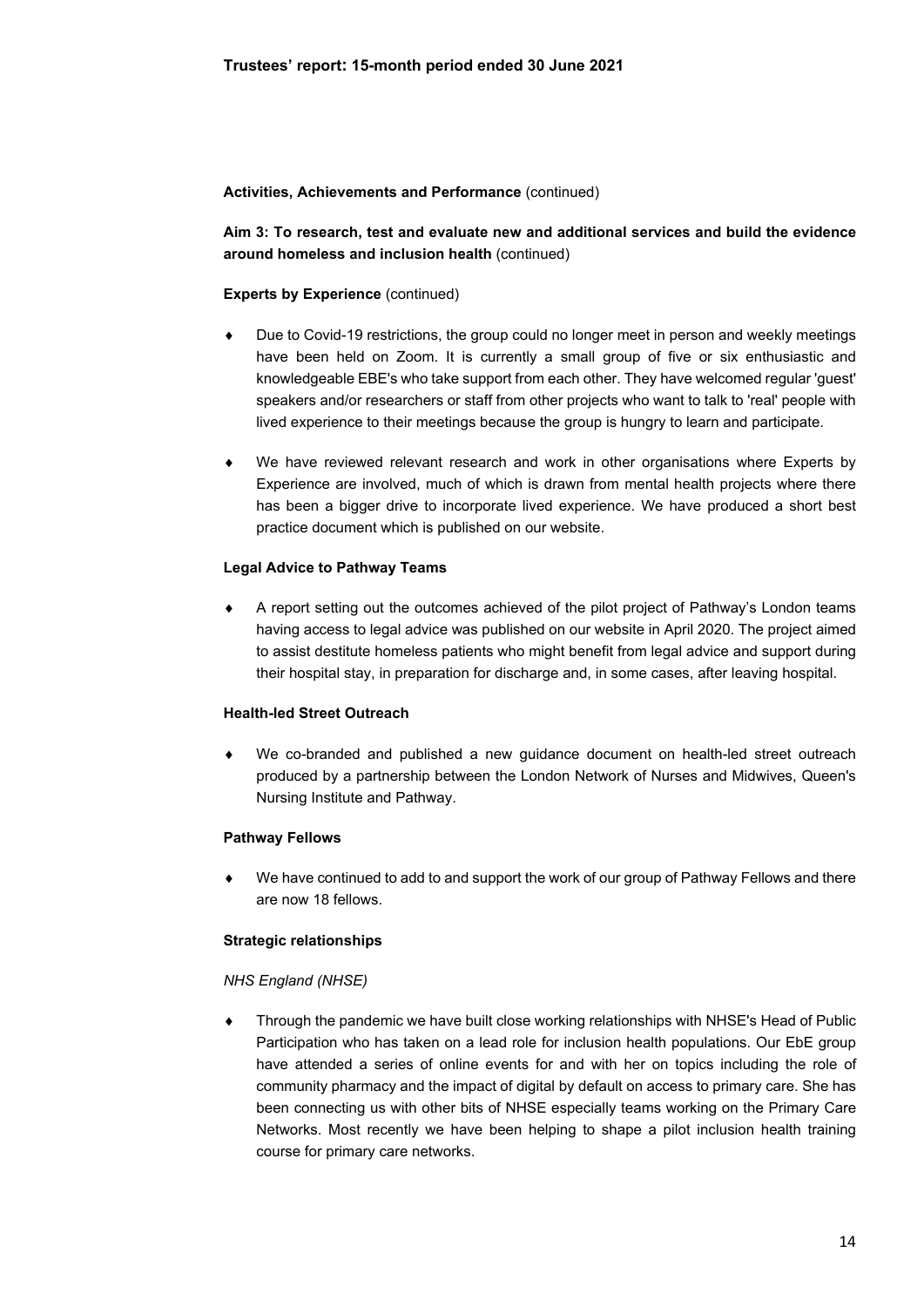**Aim 3: To research, test and evaluate new and additional services and build the evidence around homeless and inclusion health** (continued)

### **Strategic relationships** (continued)

#### *NHS England (NHSE) (continued)*

- NHSE have also now appointed the first national 'inclusion health' nurse and she is in regular contact with Pathway's Nursing Fellow and has also attended on of the Pathway Teams' meetings to hear and learn about their work in hospitals across the country.
- Pathway's Senior Clinical Research (End of Life Care) Fellow secured funding from NHSE to create a short film, current working title: 'Someone Please Listen'. The aim of the film is to introduce all NHS staff to some of the issues people experiencing homelessness and those vulnerable face when they attend hospital. Pathway's Senior Clinical Research Fellow and the film-maker held a lively and informative working session over Zoom with our group of EbE's to discuss the concept. Production of the film has been delayed by the pandemic.
- NHSE have grant funded a substantial project to explore the viability of recruiting people with lived experience of homelessness to be Health Care Support Workers (HSCW) in NHS Hospitals. This project forms part of a drive to recruit significant numbers of HSCW's to the NHS. There are three partners commissioned to work together on the project: Pathway, Groundswell and Royal Society for Public Health and the aim is to work with seven trusts across England. The project is scheduled to take 12 months.

### *Health Education England (HEE)*

 We continue to work at influencing HEE and the development of inclusion health training at a national level. Following the release of a series of new training materials on the E-Learning for Health portal, some of which we helped to develop, we found they were not presented as a coherent programme. HEE awarded Pathway a grant to map the training resources available and this work concluded in early 2021.

#### *Department of Health and Social Care*

 The official in charge of securing and allocating the two year £15 million homeless out-ofhospital care fund consulted Pathway about ideas on how this could be best deployed to gain maximum impact. We supported a number of partners to put funding proposals for both phases of the deployment, and some of the phase 2 funding has been awarded for several new Pathway teams across London including St Mary's, Croydon and St George's.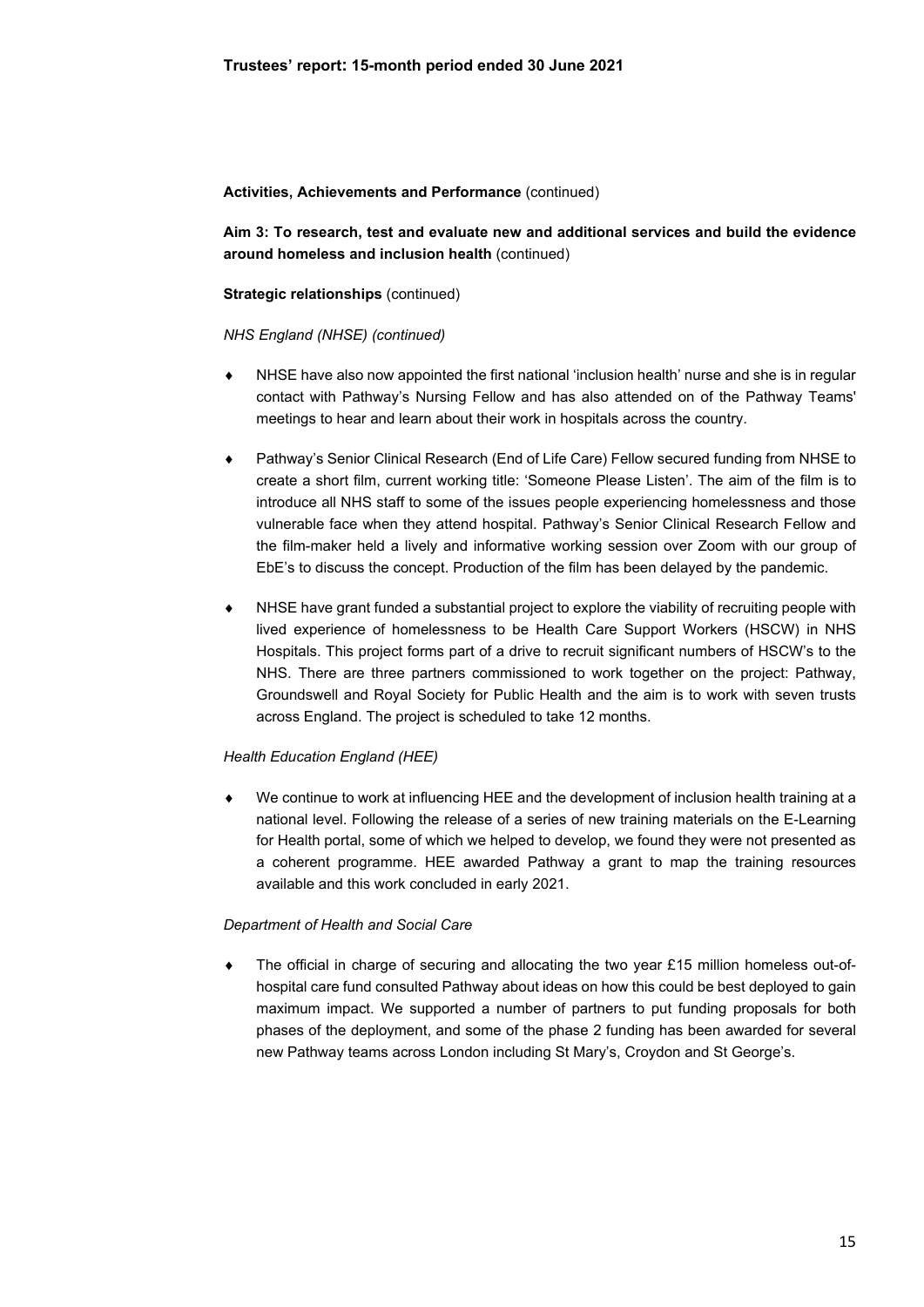# **Aim 4: To provide support to and develop further the Faculty for Homeless and Inclusion Health - including potentially establishing it as a free standing organisation**

# **Faculty Membership**

 Following a 'clean up' of the Faculty membership list, in July 2020 the membership stood at 1,300. However, membership continues to grow and at July 2021 the membership stands at 1,425.

## **Faculty Meetings**

- Due to Covid-19 restrictions faculty meetings have been run on Zoom and this has proved a successful medium with many more people able to attend.
- We have welcomed many guest speakers to the Faculty meetings and topics covered have included: the transformations to Edinburgh Access Practice's services through Covid; a doctor from the National Addictions Centre and the Maudsley speaking about the Londonwide addictions service changes introduced to dramatically shift access to drug treatment services during the pandemic; a GP working in Lewisham who has an interest in improving access for vulnerable patients and her recent research covering total triage and by default remote consulting; three speakers, including a specialist nurse from Gloucester about how to make use of the adult safeguarding regime to improve outcomes for homeless patients.
- Following a successful session on mental health at the Faculty for Homeless and Inclusion Health's conference, we convened a Faculty working group meeting on mental health. The ambition is to try and pull together a supportive network for the large numbers of newly commissioned specialist homeless mental health out-reach services that have been commissioned over the last 18 months.

### **Faculty for Homeless and Inclusion Health's 9th Annual Symposia**

 The Faculty for Homeless and Inclusion Health's annual conference: "Pathway's from Homelessness 2021: Everyone Always In?" ran from 8-11 March 2021 all on-line. There were over 60 speakers across three main days and with just over 500 people attending the plenary sessions at the peak. Speakers included: Eddie Hughes MP, Parliamentary Under Secretaryof-State for Housing and Rough Sleeping, Andy Burnham, Mayor of Greater Manchester, Ruth May, Chief Nursing Officer for England and Dr Bola Owolabe, NHSE Director for Health Inequalities. Dr Al Storey, Prof Andrew Hayward and Dr Austin O-Carroll (Dublin) presented a Covid reflections session. The Prof. Aidan Halligan Memorial Lecture was a free to air session given by Prof Monica Lakhanpaul. It focused on homeless children and families; a theme picked up in specialist sessions throughout the event.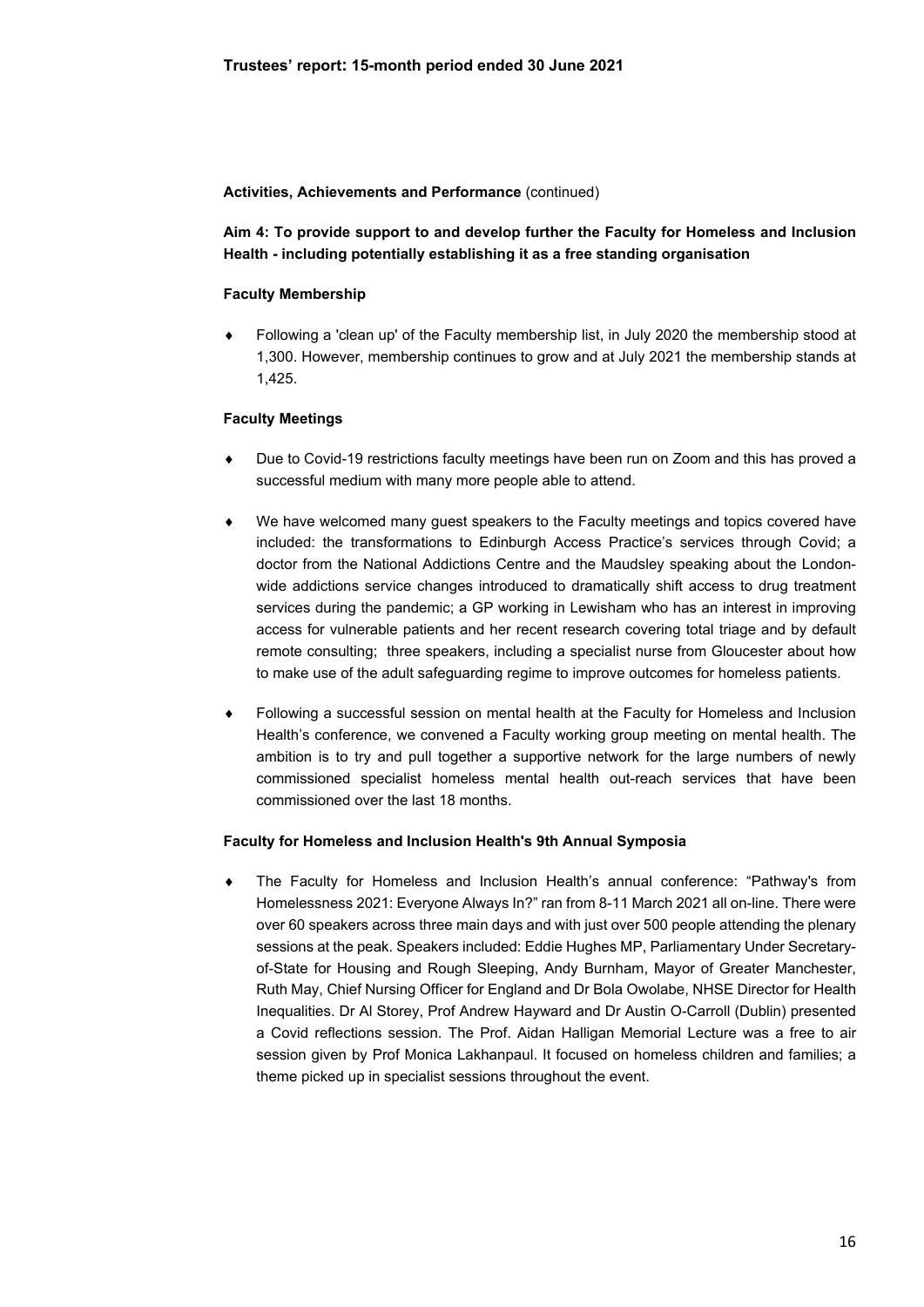**Aim 4: To provide support to and develop further the Faculty for Homeless and Inclusion Health - including potentially establishing it as a free standing organisation** (continued)

## **Faculty Newsletters**

 The Faculty newsletter has been produced and sent out at fortnightly intervals during the period along with special newsletters concentrating on Covid-19 issues and developments.

## **On-line training**

 Six free on-line training units are available on Pathway's website for professionals with an interest in the health needs of people who are homeless, people who sell sex, Gypsies and travellers and vulnerable migrants. Each module, comprising video lectures from the popular Homeless and Inclusion Health Symposium events, focuses on a different area of inclusion health, and is designed for a specific audience, with some overlaps. the topics covered are: health Inequalities; health commissioning for excluded groups; housing commissioning for excluded groups; homelessness and health - an introduction for practitioners and service providers; mental health, substance misuse and homelessness; and drug and alcohol use and homelessness.

# **Faculty Standards and other publications**

- Street Outreach guidelines prepared in partnership with the Queen's Nursing Institute and London Network of Nurses and Midwives have been added as a new appendix to the latest version of the Standards.
- The HRA (Housing Reduction Act) referral form was incorporated as part of the Standards and made available separately on The Faculty Standards page of Pathway's website.
- We published a range of studies, briefing, advice and statements led by Members of the Faculty including Covid-19 related – all of these publications can be found on our website.

### **Aim 5: To maintain a strong organisation**

### **Business Sustainability**

 We concentrated on two areas to ensure business and financial sustainability during the period. These are: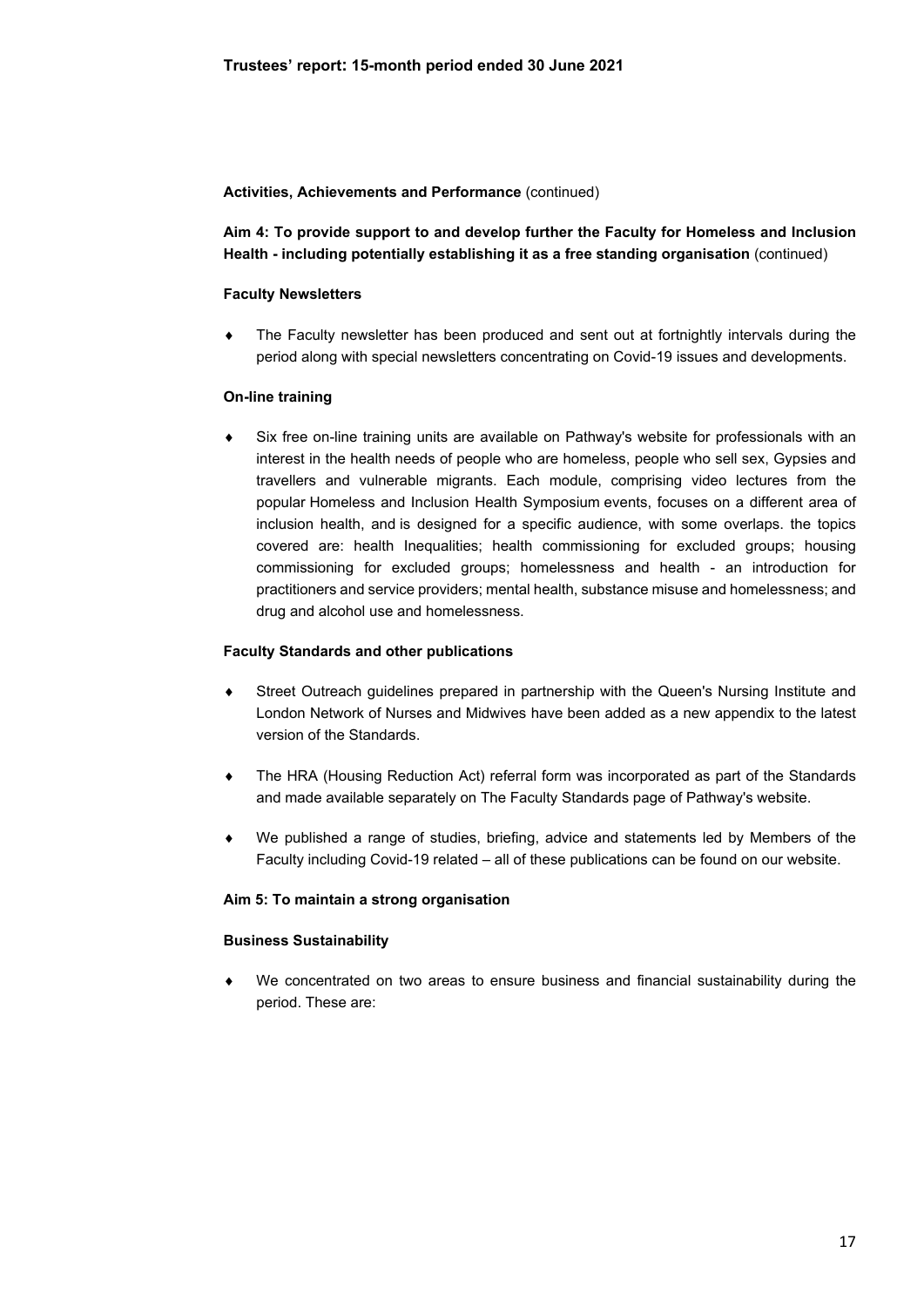### **Aim 5: To maintain a strong organisation** (continued)

### **Business Sustainability** (continued)

- 1. *Merger with Crisis* with Pathway remaining a separate but subsidiary Charity. This will give financial sustainability for at least the next five years but will also provide opportunities to do more for the beneficiaries that we have in common as we work more closely together. We worked through the principles and legal arrangements over the reporting period and both boards and the Charity Commission approved the new arrangements which became operational on 1 July 2021. We received substantial pro-bono legal advice from Clifford Chance the value of which has been included in the accounts, and we are truly grateful for their generous support.
- 2. *Pathway Partnership Programme (previously known as Social Franchise of Pathway Hospital Team Model).* We intend to continue to roll out our model using this programme and as reported under Aim 1 we are making progress with new teams. Currently there are five teams who have signed our partnership/social franchise agreement. We are constantly updating the manual that accompanies the programme. We have also reviewed the way we handle the different aspects of the model roll out, separating out the needs and business case aspects from the implementation of the new team.
- We continued to receive donations from new Members to the Faculty as part of our voluntary contributions scheme, but these are not yet sufficient to cover the cost of the Faculty.

### **Marketing Strategy**

- We developed further marketing materials for the roll out of Pathway hospital team model as part of the Pathway Partnership Programme
- We are receiving pro-bono legal support from Wiggin LLP to help us trademark our Pathway logos - this work is ongoing, and the value of the support is included in the accounts. We are truly grateful for their ongoing generous support with this work.
- the Pathway website was refreshed during the period and a regular Covid-19 blog added.

### **New Strategic Plan**

We developed a new five year strategic plan alongside our negotiations with Crisis UK.

# **Core Staffing Structure**

 We reviewed our core staffing structure against our strategic plan as part of our strategic plan development and budget process in early 2021.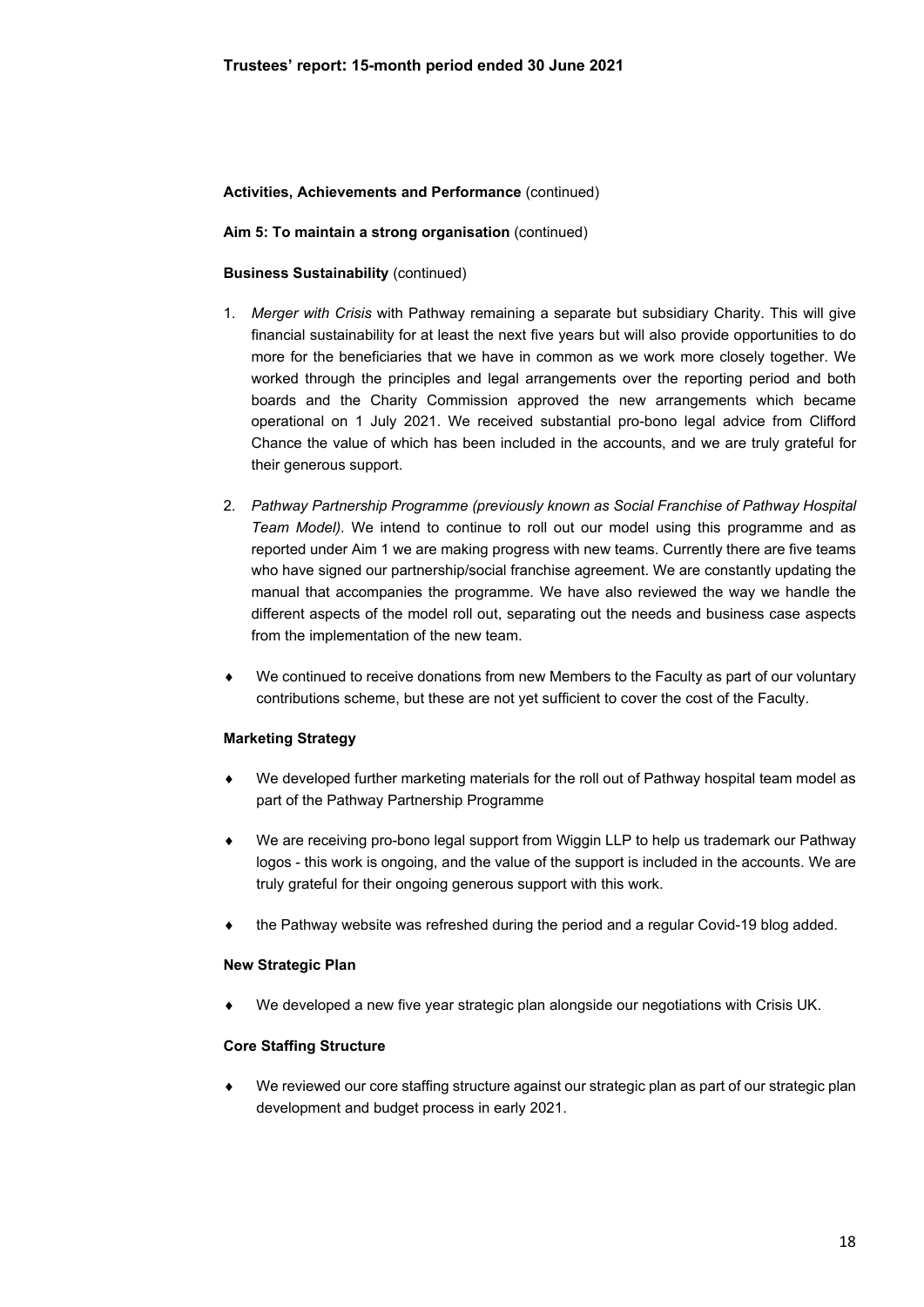#### **Policies and Procedures**

 we revised and strengthened our Safeguarding policy and procedures in 2020 and required core staff to have a DBS and undertake on-line safeguarding training.

#### **Review of financial position**

The gross income for the period amounted to £1,346,915 (Year to 31 March 2020 - £730,625). The associated expenditure for the period was £1,062,162 (Year to 31 March 2020 - £807,069). This gives a net surplus for the period of £284,753 (Year to 31 March 2020 - net surplus of £76,444). Total reserves to be carried forward to 2021/22 are £816,184 (31 March 2020 - £531,431).

The principal sources of funds in 2020/21 were:

 £ **The Health Foundation** – payment of grant to continue the exploration of social franchising and licensing as a way of spreading Pathway's hospital team model (restricted) 205,915 **The Oak Foundation –**  $2^{nd}$  and final payment of grant to build on the end of life care research project for homeless people by developing further, implementing and evaluating the training programme for agencies working with homeless people. 156,031 **NHS England / Innovation –** grant for work on recruitment of people with lived experience of homelessness as Health Care Support Workers in seven NHS Trusts across England (restricted) 150,000 **Crisis UK –** a grant towards core funding for the quarter ended 30 June 2021 (restricted) 125,000 **University College London Hospitals NHS Foundation Trust** – payment to support four sessions per week of a specialist homeless GP for the hospital's homeless team and six months pay of Care Navigator (restricted) 102,694 **Texel Foundation –** 2nd payment of a two year core grant focused on the Faculty for Homeless and Inclusion Health and Experts by Experience (restricted) 50,000 **Trust for London** – 1<sup>st</sup> payments of a three year grant to provide Tier 2 legal advice to Pathway's London hospital teams and mental health teams (restricted) 45,000 **Crisis UK –** a grant towards procurement of PPE during pandemic (restricted) 39,718 **The Oak Foundation** – Covid related donation (unrestricted) 38,500 **Healthy London Partnership** - reimbursement of the cost of additional time Pathway core staff and Fellows put into the initial Covid-19 response 31,330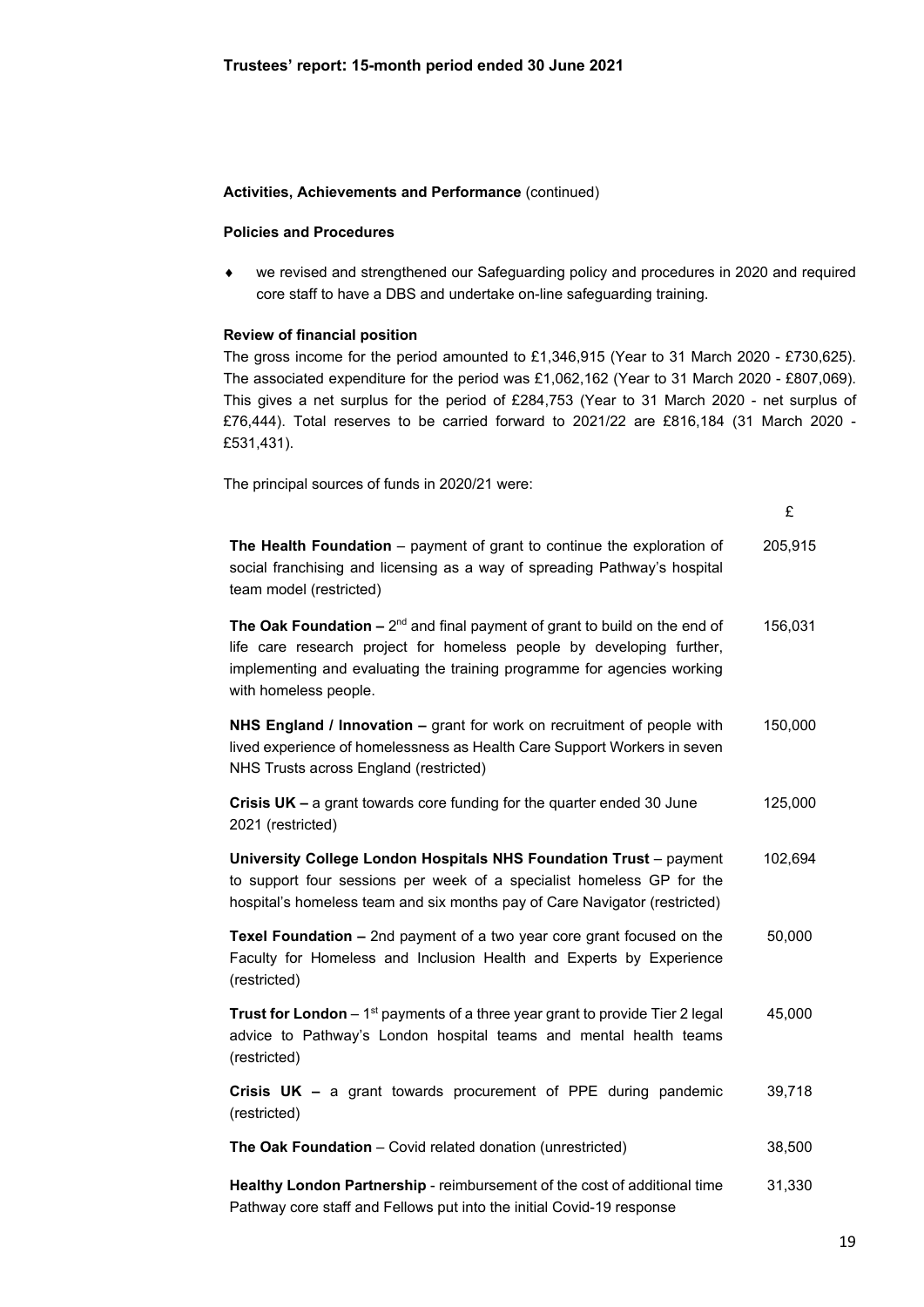### **Review of financial position** (continued)

**Rayne Foundation**  $-1$ <sup>st</sup> payment of a three year grant towards the production of the Mouse training film and associated materials for young people with mental health issues and further work on Resilient project (restricted) 30,000

**The Health Foundation** – donation for mobile phones for Covid homeless patients 25,000

**Queens Nursing Institute** – secondment of Pathway's Nursing Fellow for one day per week (restricted) 25,826

Just under 77% (£817,667) of the expenditure can be attributed directly to Pathway's core activities, with just over 23% (£244,495) related to support work including governance of which £69,296 relates to the pro-bono legal advice about the merger with Crisis and £12,562 relates to pro-bono legal support around trademarking Pathway's logos. No payment was made to a consultant for fundraising activities in 2020/21 (£nil in 2019/20).

#### **Reserves policy**

At 30 June 2021 Pathway holds reserves of £816,184 (£564,749 restricted and £251,435 unrestricted). At their meeting in May 2021 the Trustees agreed to leave unchanged the reserves policy of retaining unrestricted reserves to cover four months basic overheads (estimated at £246,227). The unrestricted reserve of £251,435 therefore provides sufficient funds to cover management, administration and support costs and to respond to emergency situations for 2021/22. Restricted reserves are balances of funding secured for specific projects, where the funding organisation requires the funding to be used on this work, and where work is continuing. Pathway records specific costs against these funds as they are incurred.

#### **Plans for Future Periods**

The statement announcing the merger of Pathway and Crisis UK confirmed the charities would work together to ensure that the health service, through all its contacts with people experiencing homelessness, fulfils its potential in actively resolving homelessness. They will continue to advocate for policy responses to homelessness that save lives, reduce health inequalities, and promote positive health outcomes for people who are homeless.

The merger aims to:

- Increase the number of dedicated hospital teams that work with patients who are homeless across the country, to ensure they receive better quality care and are not discharged from hospital into homelessness.
- Work with the NHS and wider health and social care services to help them prevent homelessness through evidence-based programmes such as Housing First and Critical Time Interventions that will ensure people get the support they need to leave homelessness behind for good.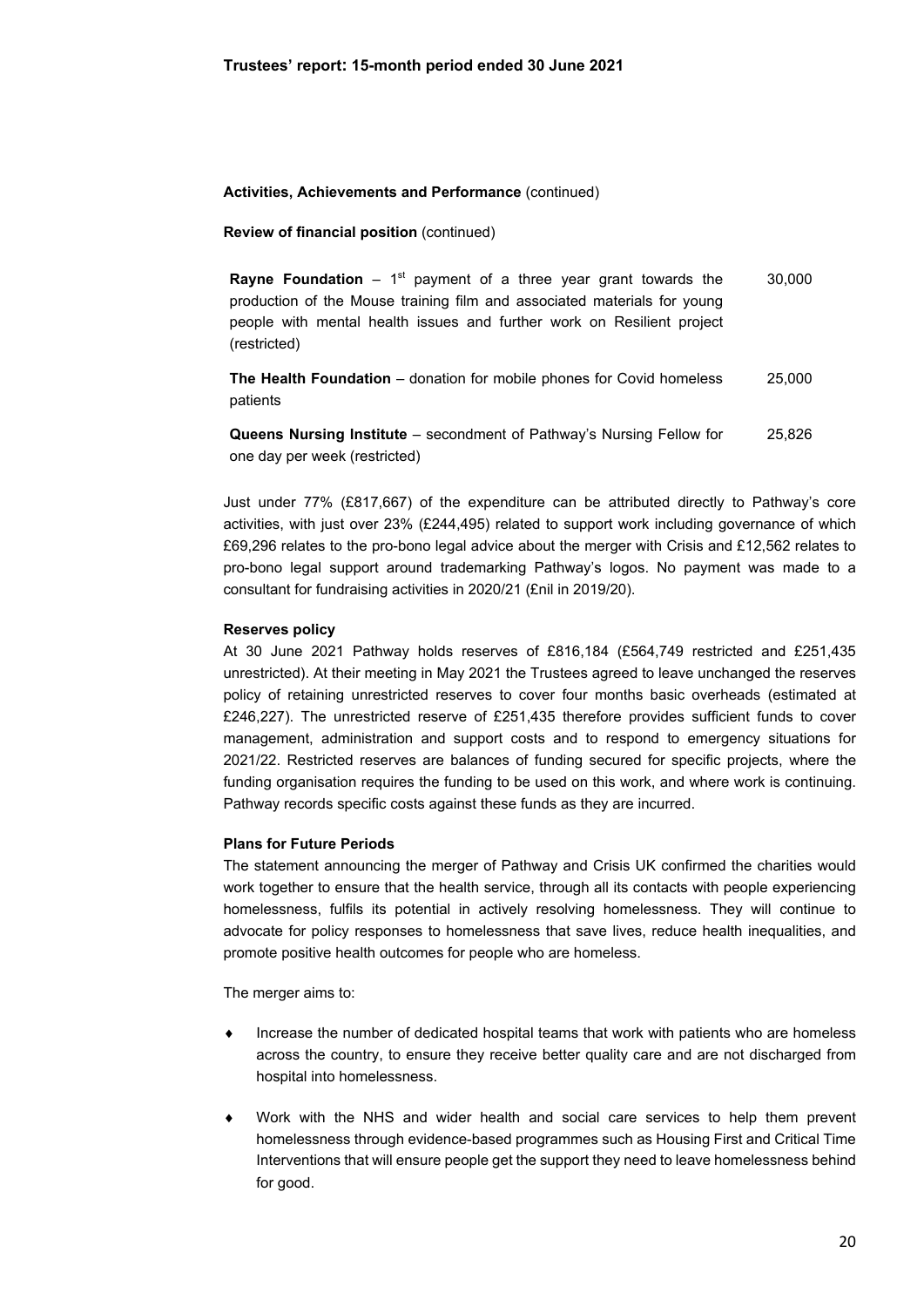# **Plans for Future Periods** (continued)

- Campaign for the changes needed to save lives and demonstrate the positive health outcomes of immediate access to good quality emergency accommodation.
- Fill in knowledge gaps in inclusion health and homelessness research, including how to improve services, narrow health inequalities, assess the impact of government policies and the solutions needed to end homelessness for good.

Pathway's new strategic plan sets our six aims which we will work towards:

- 1. to support existing Pathway hospital teams, foster more teams and build a national inclusion health care quality network;
- 2. to identify, test, champion and replicate new clinical interventions and models of care for inclusion health groups, maximizing any opportunities that flow from NHS policy and funding changes;
- 3. to stimulate or lead research on gaps in care and evidence, better service structures and new interventions working with NHS organisations, academia and the wider health sector and research sector;
- 4. to use evidence and the authority of clinical and lived experience perspectives to increase our national influence and drive widespread, systemic change across the UK health and social care sectors;
- 5. to support and develop the Faculty of Homeless and Inclusion Health as the independent voice and national network for inclusion health professionals; and
- 6. to maintain a strong organisation and maximise the opportunities of joining together with Crisis.

We will do this by:

- continuing to work to spread the Pathway hospital team model through our Pathway Partnership Programme and thereby secure a sustainable income stream for the core Pathway Charity;
- developing a programme to support Child and Adolescent Mental Health Services to do more to prevent homelessness before it happens among young people with teenage contacts with CAMHS services;
- promoting further our scheme for Faculty members and supporters to make voluntary donations to support the activities and to grow its membership;
- working with Crisis to produce and publish an annual homeless and health review and will seek to generate high media profile for it;
- completing further needs assessments for medical respite and develop standards, metrics and outcome indicators for good quality medical respite provision; and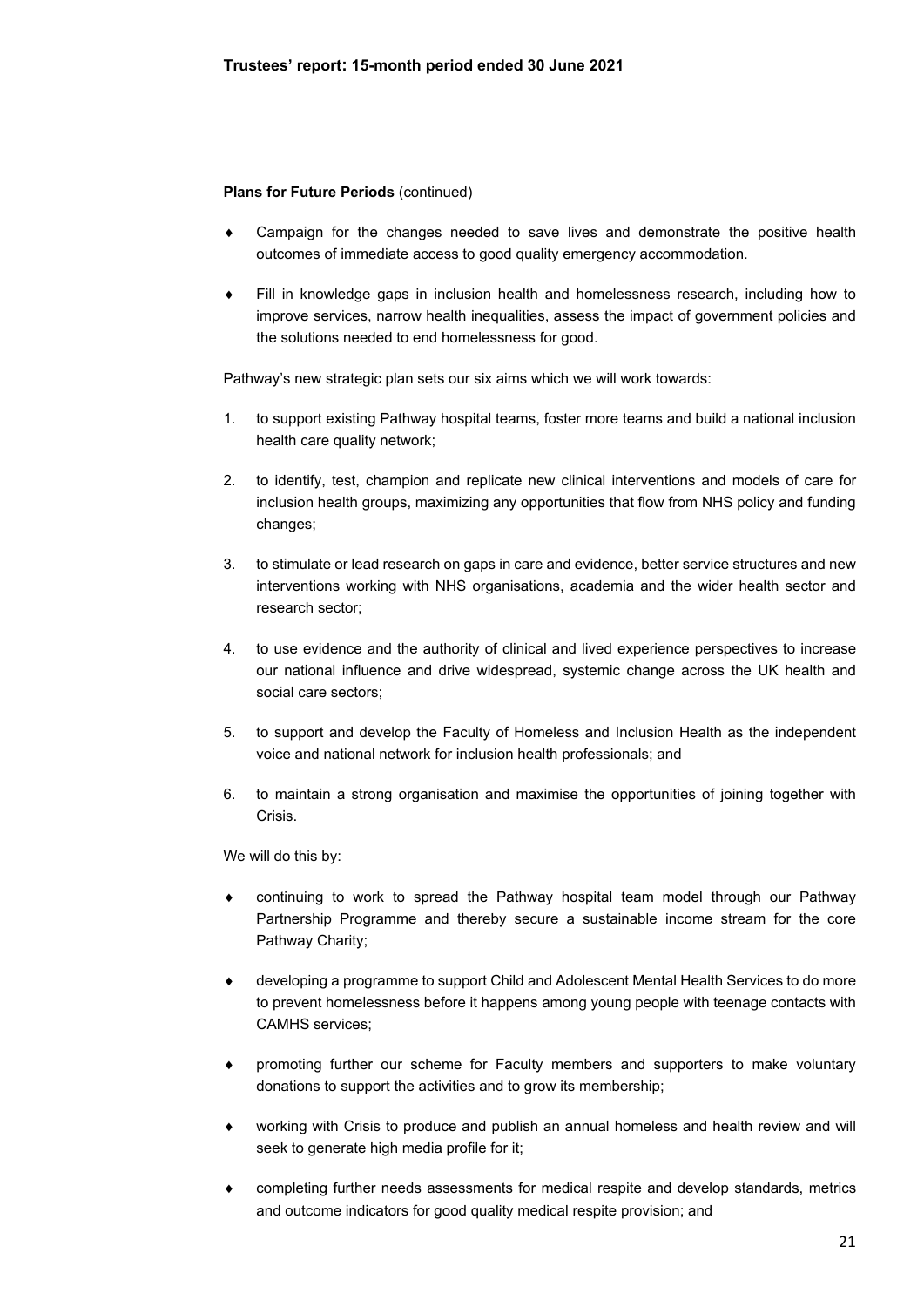### **Plans for Future Periods (continued)**

 building our core team and use the increased capacity to fulfil the ambitious aims set out in our strategic plan.

### **Statement of Trustees' Responsibilities**

The Trustees (who in this reporting period are also directors of Pathway for the purposes of company law) are responsible for preparing the Trustees' report and financial statements in accordance with applicable law and United Kingdom Accounting Standards (United Kingdom Generally Accepted Accounting Practice).

Company law requires the Trustees to prepare financial statements for each financial period which give a true and fair view of the state of affairs of the charitable company and of the income and expenditure of the charitable company for that period.

In preparing these financial statements, the Trustees are required to:

- select suitable accounting policies and then apply them consistently;
- observe the methods and principles in the Accounting and Reporting by Charities: Statement of Recommended Practice applicable to charities preparing their accounts in accordance with the Financial Reporting Standard applicable to the United Kingdom and Republic of Ireland (FRS 102);
- make judgements and estimates that are reasonable and prudent;
- state whether applicable United Kingdom Accounting Standards have been followed, subject to any material departures disclosed and explained in the financial statements; and
- prepare the financial statements on the going concern basis unless it is inappropriate to presume that the charitable company will continue in operation.

The Trustees are responsible for keeping proper accounting records that disclose with reasonable accuracy at any time the financial position of the charitable company and enable them to ensure that the financial statements comply with the Companies Act 2006. They are also responsible for safeguarding the assets of the charitable company and hence for taking reasonable steps for the prevention and detection of fraud and other irregularities.

Each of the Trustees confirms that:

- so far as the Trustee is aware, there is no relevant audit information of which the charitable company's auditor is unaware; and
- the Trustee has taken all the steps that he/she ought to have taken as a Trustee in order to make himself/herself aware of any relevant audit information and to establish that the charitable company's auditor is aware of that information.

This confirmation is given and should be interpreted in accordance with the provisions of s418 of the Companies Act 2006.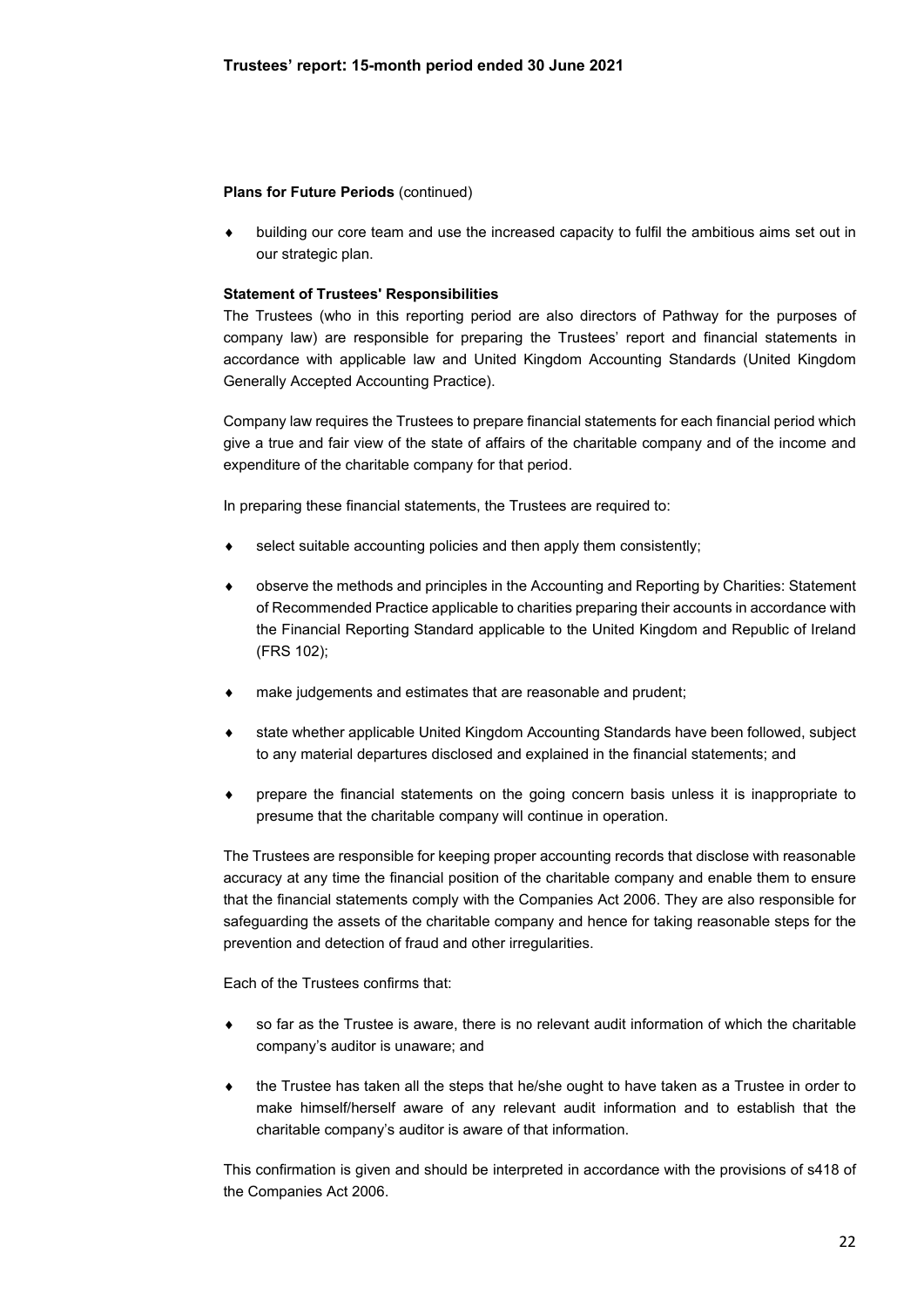#### **Statement of Trustees' Responsibilities** (continued)

The Trustees are responsible for the maintenance and integrity of the corporate and financial information included on the charitable company's website. Legislation in the United Kingdom governing the preparation and dissemination of financial statements may differ from legislation in other jurisdictions.

The above report has been prepared in accordance with the special provisions of Part 15 of the Companies Act 2006 relating to small companies.

Approved and authorised by the Board of Trustees on 11 October 2021 and signed on its behalf by:

Sorphy

**Leslie Morphy OBE** 

Chair of Pathway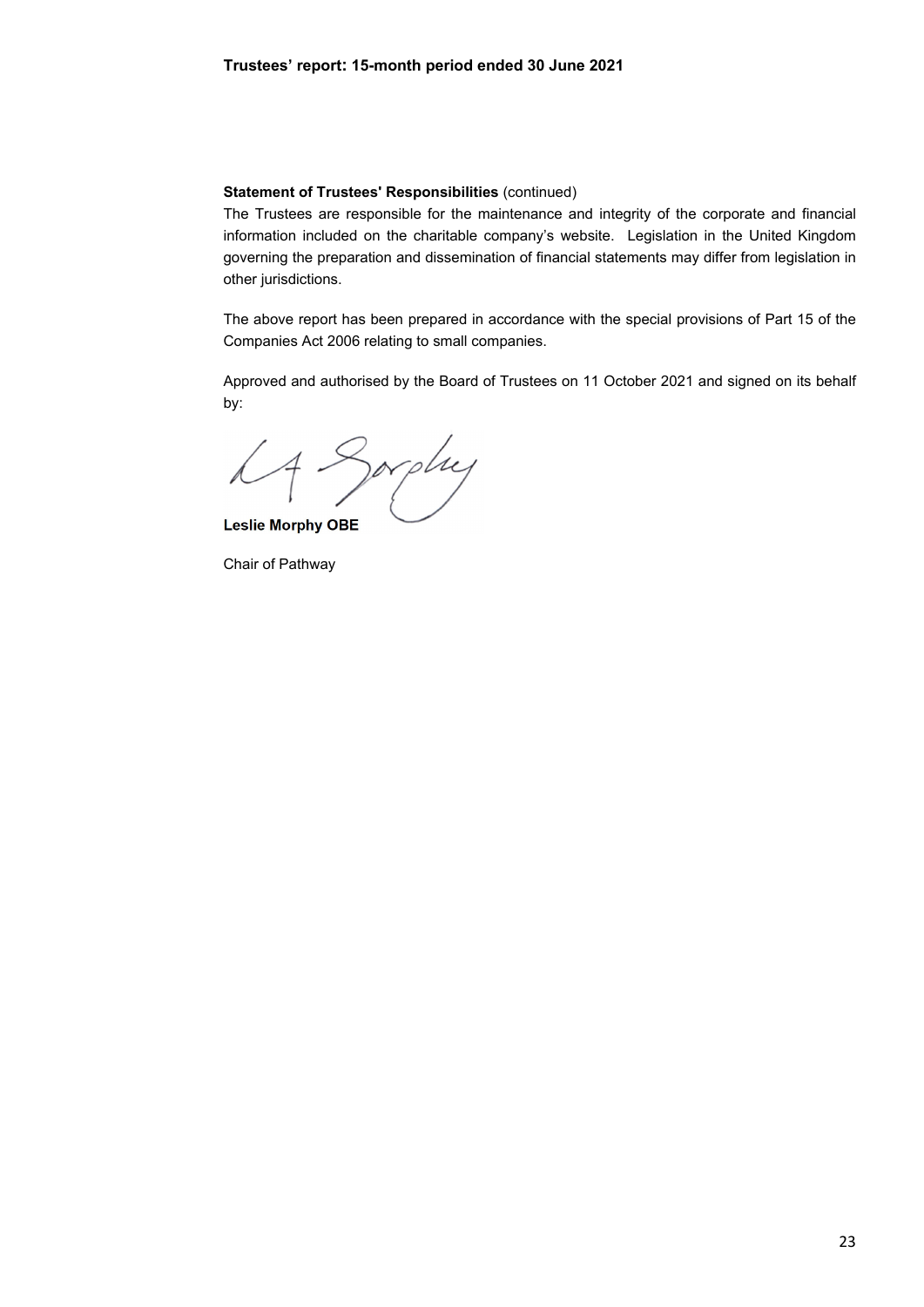### **Independent auditor's report to the members of The London Pathway**

## **Opinion**

We have audited the financial statements of The London Pathway (the 'charitable company') for the 15-month period ended 30 June 2021 which comprise the statement of financial activities, the balance sheet, the statement of cash flows, the principal accounting policies and the notes to the financial statements. The financial reporting framework that has been applied in their preparation is applicable law and United Kingdom Accounting Standards, including Financial Reporting Standard 102 'The Financial Reporting Standard applicable in the UK and Republic of Ireland' (United Kingdom Generally Accepted Accounting Practice).

In our opinion, the financial statements:

- give a true and fair view of the state of the charitable company's affairs as at 30 June 2021 and of its income and expenditure for the period then ended;
- have been properly prepared in accordance with United Kingdom Generally Accepted Accounting Practice; and
- have been prepared in accordance with the requirements of the Companies Act 2006.

### **Basis for opinion**

We conducted our audit in accordance with International Standards on Auditing (UK) (ISAs (UK)) and applicable law. Our responsibilities under those standards are further described in the auditor's responsibilities for the audit of the financial statements section of our report. We are independent of the charitable company in accordance with the ethical requirements that are relevant to our audit of the financial statements in the UK, including the FRC's Ethical Standard, and we have fulfilled our other ethical responsibilities in accordance with these requirements. We believe that the audit evidence we have obtained is sufficient and appropriate to provide a basis for our opinion.

### **Conclusions relating to going concern**

In auditing the financial statements, we have concluded that the Trustees' use of the going concern basis of accounting in the preparation of the financial statements is appropriate.

Based on the work we have performed, we have not identified any material uncertainties relating to events or conditions that, individually or collectively, may cast significant doubt on the charitable company's ability to continue as a going concern for a period of at least twelve months from when the financial statements are authorised for issue.

Our responsibilities and the responsibilities of the Trustees with respect to going concern are described in the relevant sections of this report.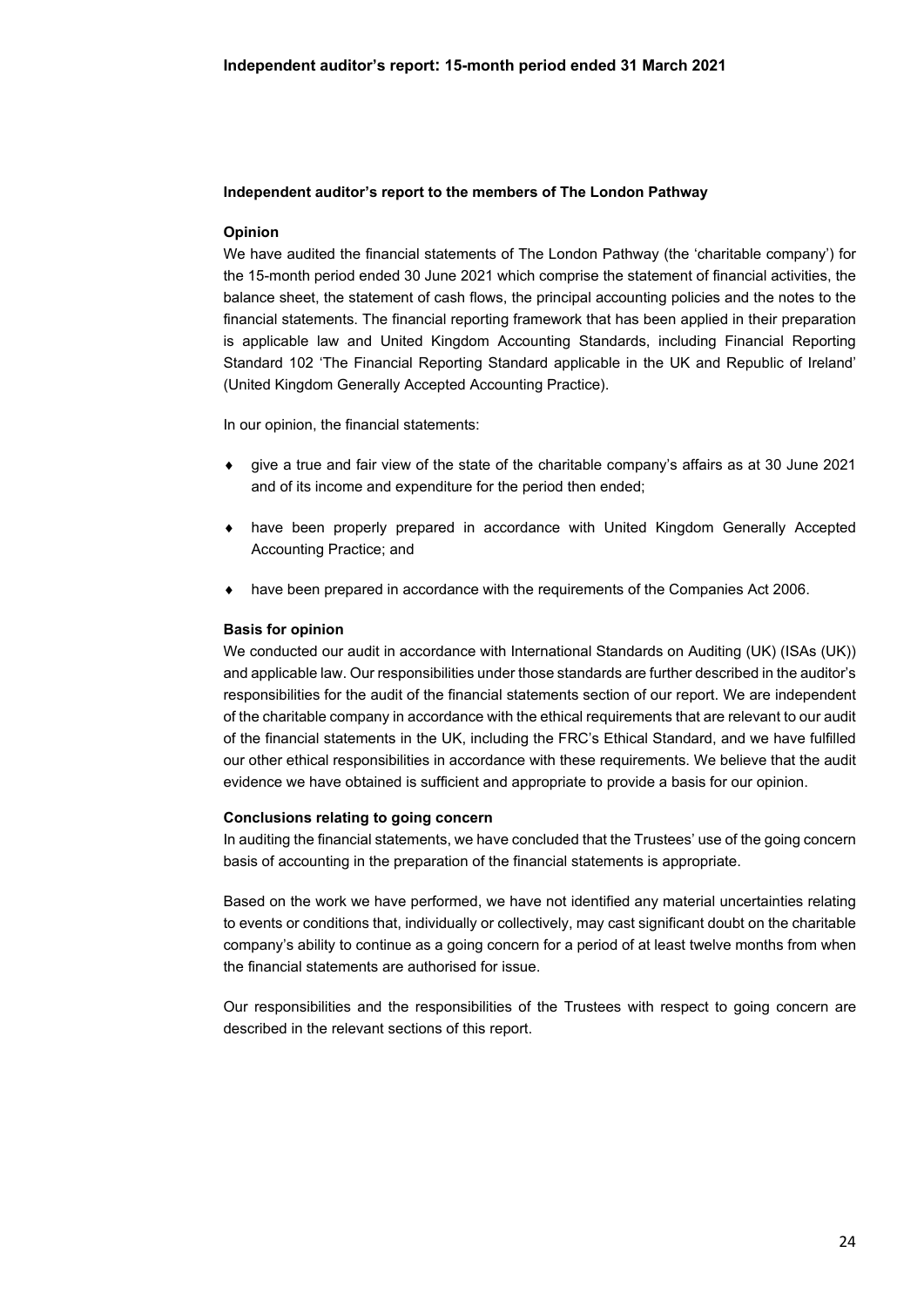### **Other information**

The other information comprises the information included in the annual report and financial statements, other than the financial statements and our auditor's report thereon. The Trustees are responsible for the other information contained within the annual report and financial statements. Our opinion on the financial statements does not cover the other information and, except to the extent otherwise explicitly stated in our report, we do not express any form of assurance conclusion thereon.

Our responsibility is to read the other information and, in doing so, consider whether the other information is materially inconsistent with the financial statements or our knowledge obtained in the course of the audit or otherwise appears to be materially misstated. If we identify such material inconsistencies or apparent material misstatements, we are required to determine whether this gives rise to a material misstatement in the financial statements themselves. If, based on the work we have performed, we conclude that there is a material misstatement of this other information, we are required to report that fact.

We have nothing to report in this regard.

#### **Opinions on other matters prescribed by the Companies Act 2006**

In our opinion, based on the work undertaken in the course of the audit:

- $\bullet$  the information given in the Trustees' report, which is also the directors' report for the purposes of company law, for the financial period for which the financial statements are prepared is consistent with the financial statements; and
- $\bullet$  the Trustees' report, which is also the directors' report for the purposes of company law, has been prepared in accordance with applicable legal requirements.

#### **Matters on which we are required to report by exception**

In the light of the knowledge and understanding of the charitable company and its environment obtained in the course of the audit, we have not identified material misstatements in the Trustees' report. We have nothing to report in respect of the following matters in relation to which the Companies Act 2006 requires us to report to you if, in our opinion:

- adequate accounting records have not been kept, or returns adequate for our audit have not been received from branches not visited by us; or
- the financial statements are not in agreement with the accounting records and returns; or
- certain disclosures of Trustees' remuneration specified by law are not made; or
- we have not received all the information and explanations we require for our audit; or
- the Trustees were not entitled to prepare the financial statements in accordance with the small companies regime and take advantage of the small companies' exemptions in preparing the Trustees' report and from the requirement to prepare a strategic report.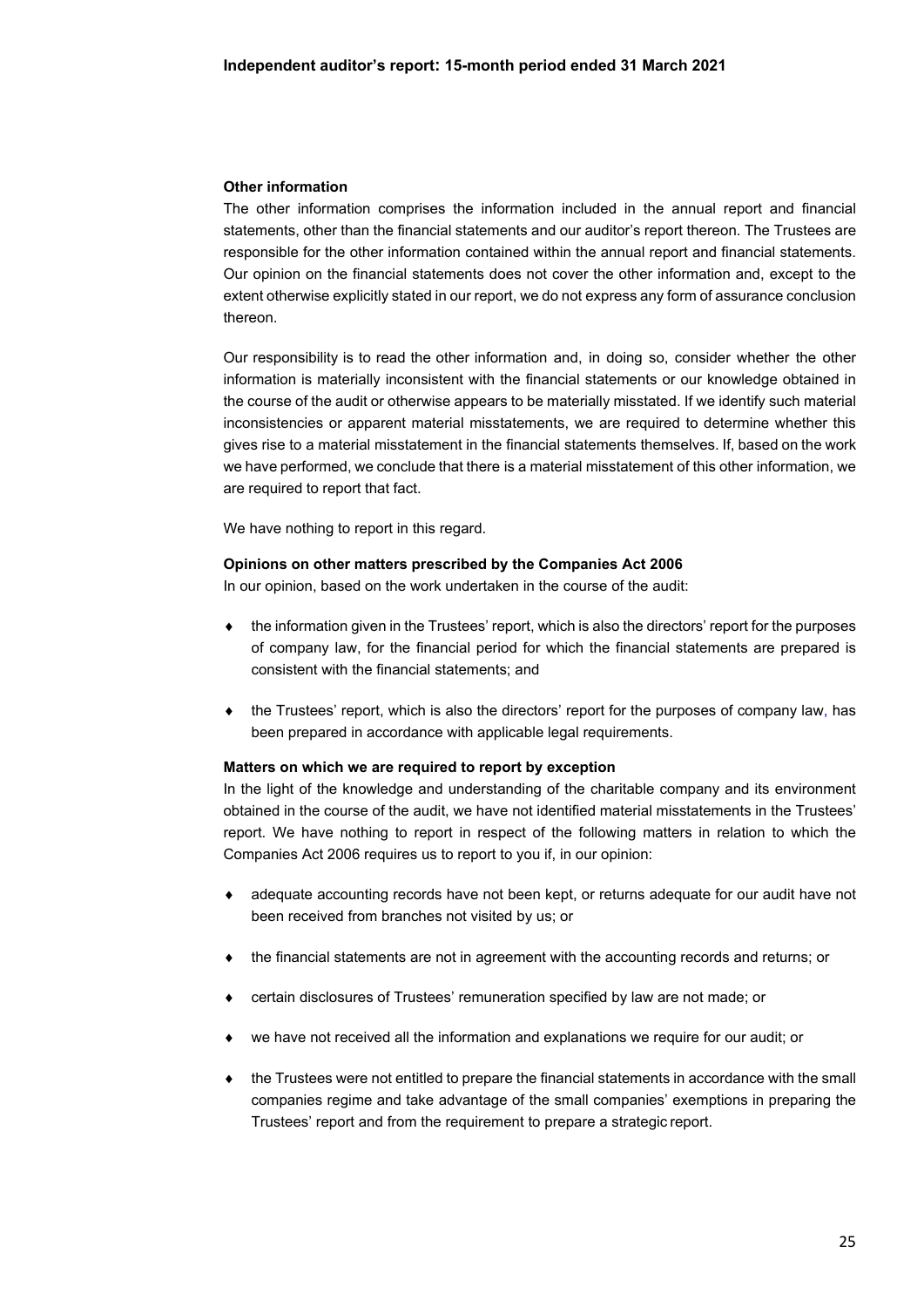#### **Responsibilities of Trustees**

As explained more fully in the Trustees' responsibilities statement, the Trustees (who are also the directors of the charitable company for the purposes of company law) are responsible for the preparation of the financial statements and for being satisfied that they give a true and fair view, and for such internal control as the Trustees determine is necessary to enable the preparation of financial statements that are free from material misstatement, whether due to fraud or error.

In preparing the financial statements, the Trustees are responsible for assessing the charitable company's ability to continue as a going concern, disclosing, as applicable, matters related to going concern and using the going concern basis of accounting unless the Trustees either intend to liquidate the charitable company or to cease operations, or have no realistic alternative but to do so.

#### **Auditor's responsibilities for the audit of the financial statements**

Our objectives are to obtain reasonable assurance about whether the financial statements as a whole are free from material misstatement, whether due to fraud or error, and to issue an auditor's report that includes our opinion. Reasonable assurance is a high level of assurance but is not a guarantee that an audit conducted in accordance with ISAs (UK) will always detect a material misstatement when it exists. Misstatements can arise from fraud or error and are considered material if, individually or in the aggregate, they could reasonably be expected to influence the economic decisions of users taken on the basis of these financial statements.

Irregularities, including fraud, are instances of non-compliance with laws and regulations. We design procedures in line with our responsibilities, outlined above, to detect material misstatements in respect of irregularities, including fraud. The extent to which our procedures are capable of detecting irregularities, including fraud is detailed below:

- We obtained an understanding of the legal and regulatory frameworks that are applicable to the charitable company and determined that the most significant are the Companies Act 2006, the Charities SORP FRS 102, the Charities Act 2011 and those in relation to safeguarding specifically in the context of safeguarding adults and adult protection.
- We understood how the charitable company is complying with those legal and regulatory frameworks by making inquiries to management and those responsible for legal, compliance and governance procedures. We corroborated our inquiries through our review of Trustee meetings and papers provided to the Trustees.
- We assessed the susceptibility of the charitable company's financial statements to material misstatements, including how fraud might occur. Audit procedures performed by the engagement team included:
	- Identifying and assessing the design and implementation of controls in place to prevent and detect fraud;
	- Challenging assumptions and judgments made by management and the Trustees in its significant accounting estimates;
	- Identifying and testing journal entries, in particular adjustments made at the periodend for financial statement preparation; and
	- Assessing the extent of compliance with relevant laws and regulations by reviewing correspondence with regulators and legal advisors;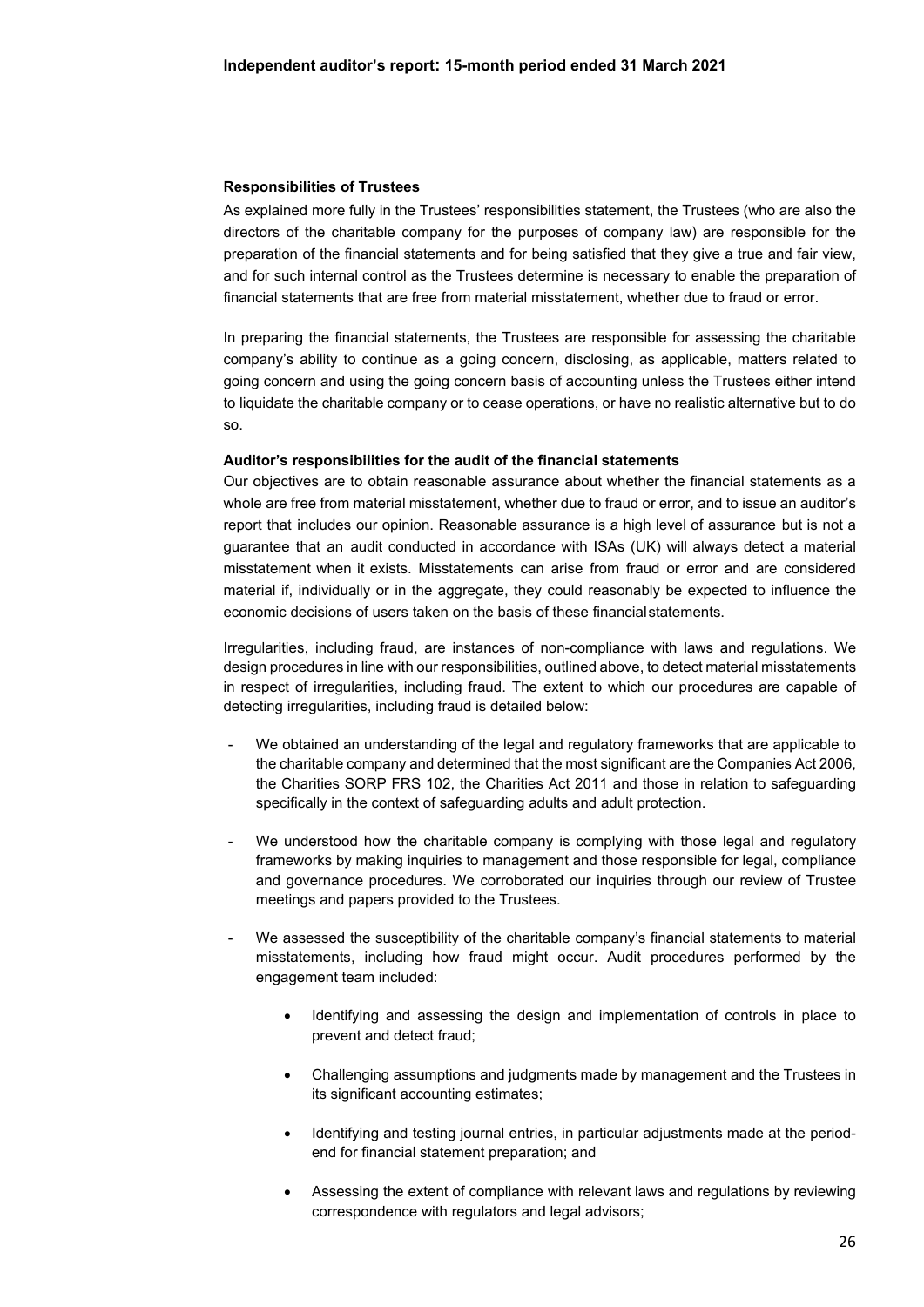A further description of our responsibilities for the audit of the accounts is located on the Financial Reporting Council's website at www.frc.org.uk/auditorsresponsibilities. This description forms part of our auditor's report.

## **Use of this report**

This report is made solely to the charitable company's members, as a body, in accordance with Chapter 3 of Part 16 of the Companies Act 2006. Our audit work has been undertaken so that we might state to the charitable company's members those matters we are required to state to them in an auditor's report and for no other purpose. To the fullest extent permitted by law, we do not accept or assume responsibility to anyone other than the charitable company and the charitable company's members as a body, for our audit work, for this report, or for the opinions we have formed.

Beracht Llut

Katharine Patel (Senior Statutory Auditor) For and on behalf of Buzzacott LLP, Statutory Auditor 130 Wood Street London EC2V 6DL

Date: 5 November 2021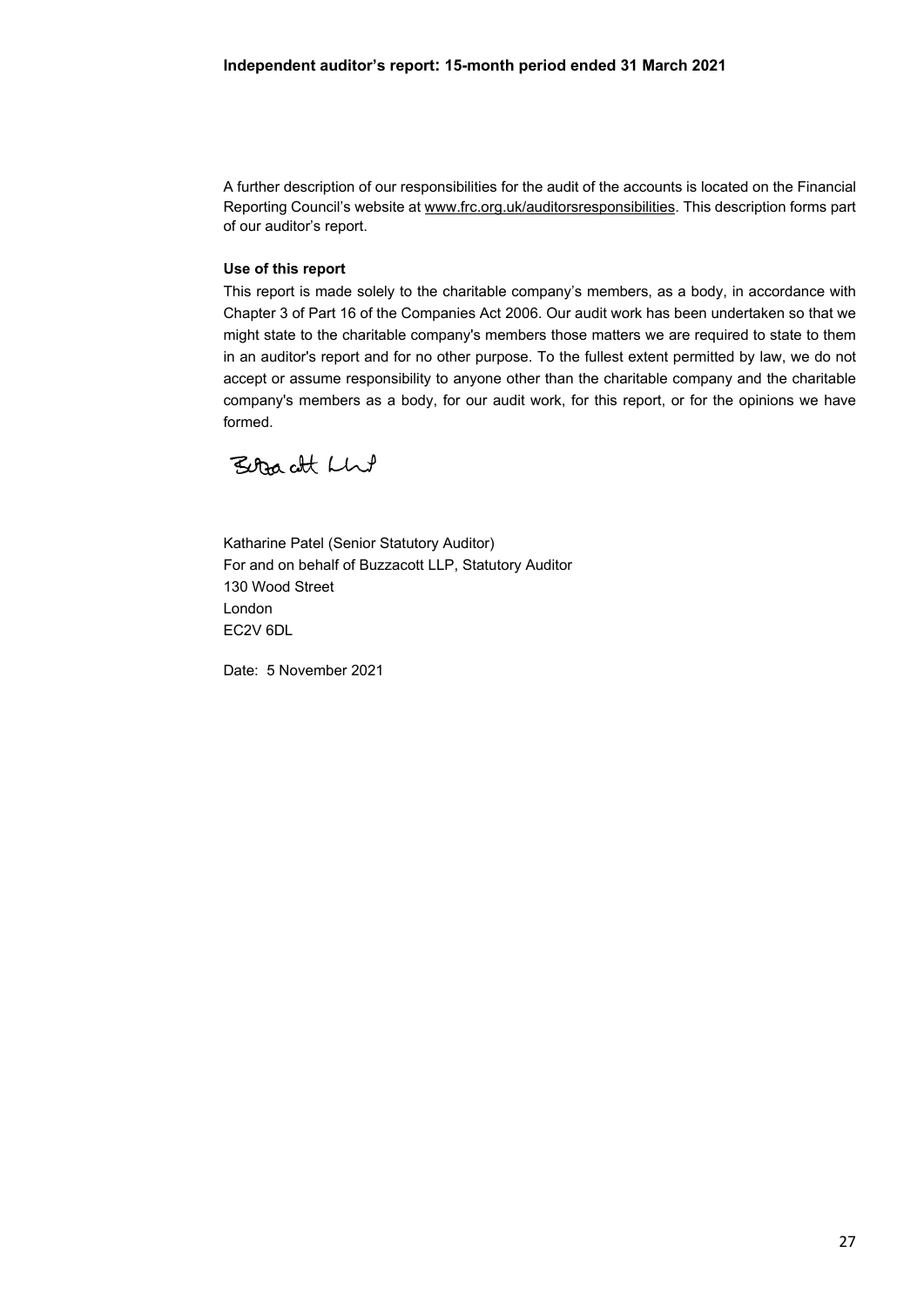### **Statement of financial activities:** 15-month period ended 30 June 2021 **(Including an Income and Expenditure Account)**

|                                    |                |            |            | 15-month  |            |            |            |
|------------------------------------|----------------|------------|------------|-----------|------------|------------|------------|
|                                    |                |            |            | period to |            |            | Year ended |
|                                    |                | Un-        |            | 30 June   | Un-        |            | 31 March   |
|                                    |                | restricted | Restricted | 2021      | restricted | Restricted | 2020       |
|                                    | Notes          | funds      | funds      | Total     | funds      | funds      | Total      |
|                                    |                | £          | £          | £         | £          | £          | E          |
| Income:                            |                |            |            |           |            |            |            |
| Donations and legacies             |                | 120,438    | 37,029     | 157,467   | 38,479     | 11,821     | 50,300     |
| Income from charitable             |                |            |            |           |            |            |            |
| activities                         |                |            |            |           |            |            |            |
| Grants                             | 2              | 38,500     | 918,466    | 956,966   | 250,000    | 268,776    | 518,776    |
| Research and project income        | $\overline{2}$ | 52,252     | 180,230    | 232,482   | 36,310     | 125,239    | 161,549    |
| <b>Total income</b>                |                | 211,190    | 1,135,725  | 1,346,915 | 324,789    | 405,836    | 730,625    |
| <b>Expenditure:</b>                |                |            |            |           |            |            |            |
| Expenditure on charitable          |                |            |            |           |            |            |            |
| activities                         | 3              | 286,859    | 775,303    | 1,062,162 | 257,928    | 549,141    | 807,069    |
| <b>Total expenditure</b>           |                | 286,859    | 775,303    | 1,062,162 | 257,928    | 549,141    | 807,069    |
| Net income (expenditure)           |                |            |            |           |            |            |            |
| and net movement in funds          |                |            |            |           |            |            |            |
| for the period                     | 5              | (75,669)   | 360,422    | 284,753   | 66,861     | (143, 305) | (76, 444)  |
| <b>Reconciliation of funds</b>     |                |            |            |           |            |            |            |
| Total funds brought forward        |                |            |            |           |            |            |            |
| at 1 April 2020                    |                | 327,104    | 204,327    | 531,431   | 260,243    | 347,632    | 607,875    |
| <b>Total funds carried forward</b> |                |            |            |           |            |            |            |
| at 30 June 2021                    |                | 251,435    | 564,749    | 816,184   | 327,104    | 204,327    | 531,431    |

The statement of financial activities includes all gains and losses recognised in the period.

All income and expenditure derived from continuing activities in the above two financial periods.

The accounting policies and notes on pages 31 to 49 form part of these financial statements.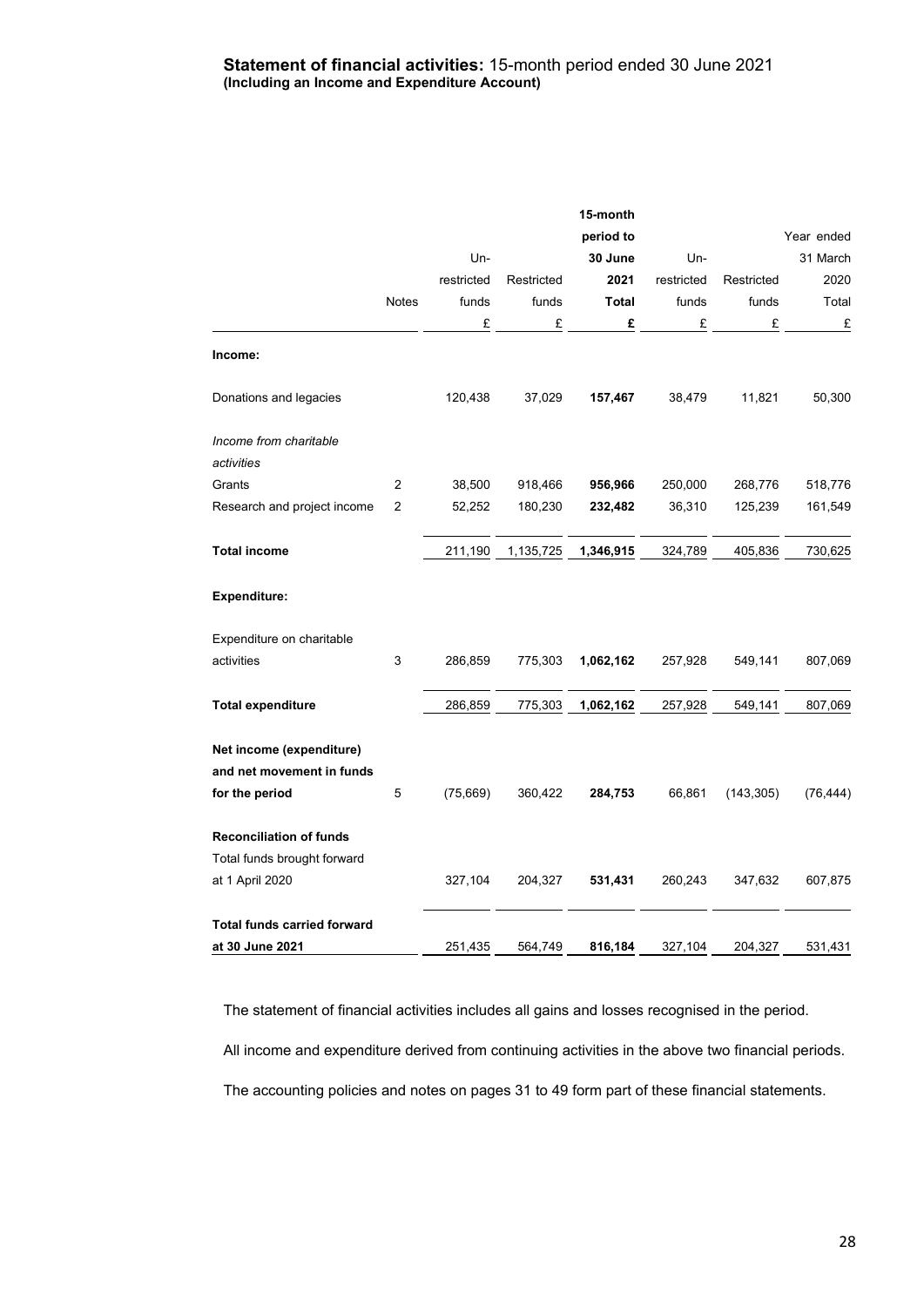|                                       |      | 30 June   | 30 June | 31 March  | 31 March |
|---------------------------------------|------|-----------|---------|-----------|----------|
|                                       | Note | 2021      | 2021    | 2020      | 2020     |
|                                       |      | £         | £       | £         | £        |
| <b>Current assets</b>                 |      |           |         |           |          |
| <b>Debtors</b>                        | 9    | 63,747    |         | 66,165    |          |
| Cash at bank                          |      | 897,345   |         | 520,028   |          |
|                                       |      | 961,092   |         | 586,193   |          |
| <b>Liabilities</b>                    |      |           |         |           |          |
| Creditors falling due within one year | 10   | (144,908) |         | (54, 762) |          |
| <b>Net assets</b>                     |      |           | 816,184 |           | 531,431  |
| The funds of the Charity              |      |           |         |           |          |
| Unrestricted funds                    | 11   |           | 251,435 |           | 327,104  |
| <b>Restricted funds</b>               | 12   |           | 564,749 |           | 204,327  |
| <b>Total Charity funds</b>            | 13   |           | 816,184 |           | 531,431  |

The accounting policies and notes on pages 31 to 49 form part of these financial statements.

These financial statements were approved by the Board of Trustees for issue on 11 October 2021 and signed on its behalf by:

LA Sorphy

**Leslie Morphy OBE** 

**Chair** 

The London Pathway, Charity Registration no 1138741 Company Registration No: 07210798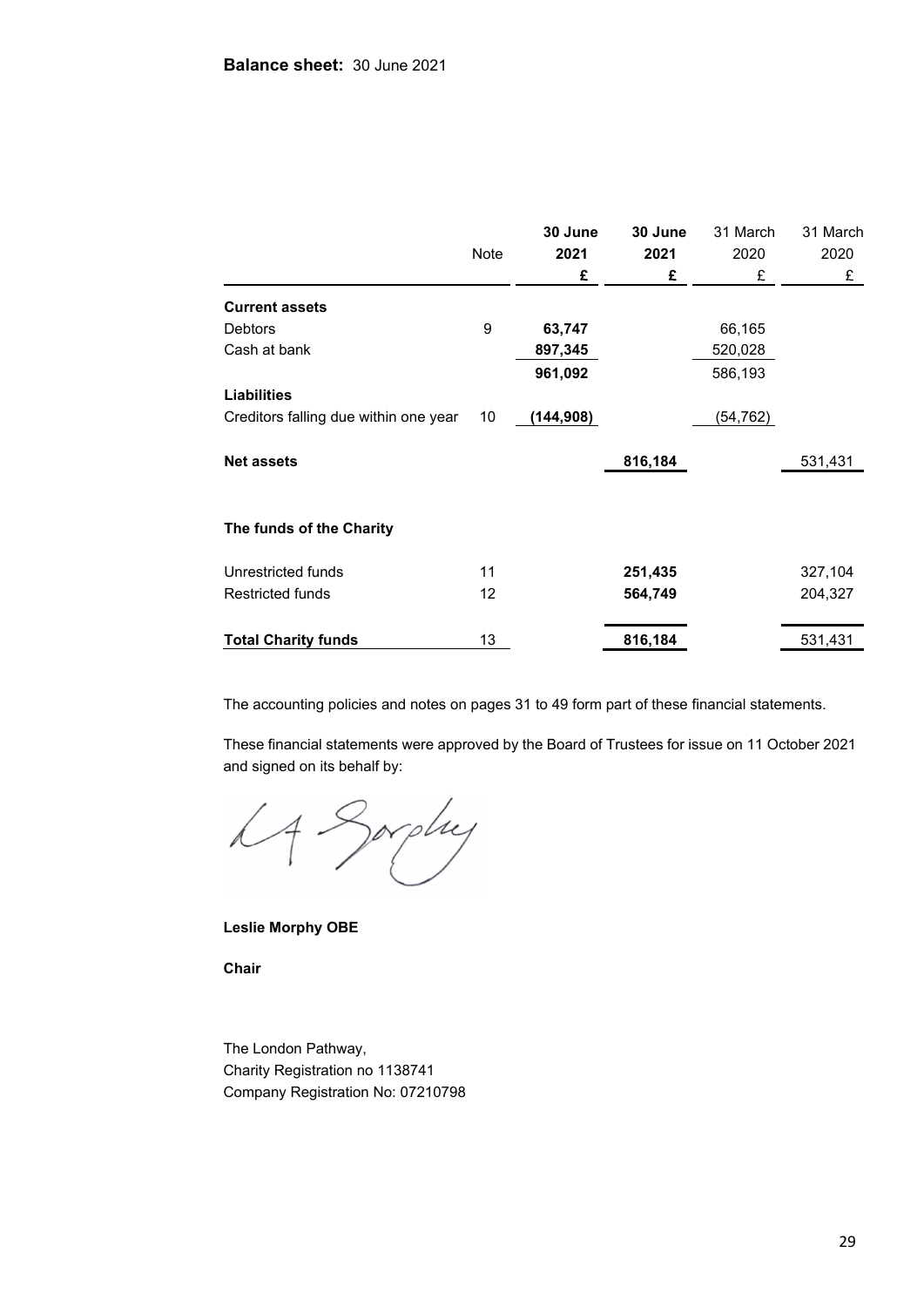|                                                                                                    | <b>Notes</b> | 15-month<br>30 June<br>2021<br>£ | <b>period to</b> Year ended<br>31 March<br>2020<br>£ |
|----------------------------------------------------------------------------------------------------|--------------|----------------------------------|------------------------------------------------------|
| <b>Cash flow from operating activities:</b><br>Net cash provided by (used in) operating activities | A            | 377,317                          | (91,869)                                             |
| Change in cash and cash equivalents in the period                                                  |              | 377,317                          | (91, 869)                                            |
| Cash and cash equivalents at 1 April 2020                                                          | B            | 520,028                          | 611,897                                              |
| Cash and cash equivalents at 30 June 2021                                                          | B            | 897,345                          | 520.028                                              |

**Notes to the statement of cash flows for the 15-month period ended 30 June 2021.** 

**A Reconciliation of net movement in funds to net cash provided by (used in) operating activities** 

|                                                          | 15-month |                       |
|----------------------------------------------------------|----------|-----------------------|
|                                                          |          | period to Year ended  |
|                                                          | 30 June  | 31 March<br>2020<br>£ |
|                                                          | 2021     |                       |
|                                                          | £        |                       |
| Net movement in funds (as per the statement of financial |          |                       |
| activities)                                              | 284,753  | (76, 444)             |
| <b>Adjustments for:</b>                                  |          |                       |
| Decrease (increase) in debtors                           | 2.418    | (13,994)              |
| Increase (decrease) in creditors                         | 90,146   | (1,431)               |
| Net cash provided by (used in) operating activities      | 377,317  | (91,869)              |

# **B Analysis of cash and cash equivalents**

|                                 | 30 June<br>2021 | 31 March<br>2020 |
|---------------------------------|-----------------|------------------|
|                                 |                 |                  |
| Cash at bank                    | 897,345         | 520,028          |
| Total cash and cash equivalents | 897,345         | 520,028          |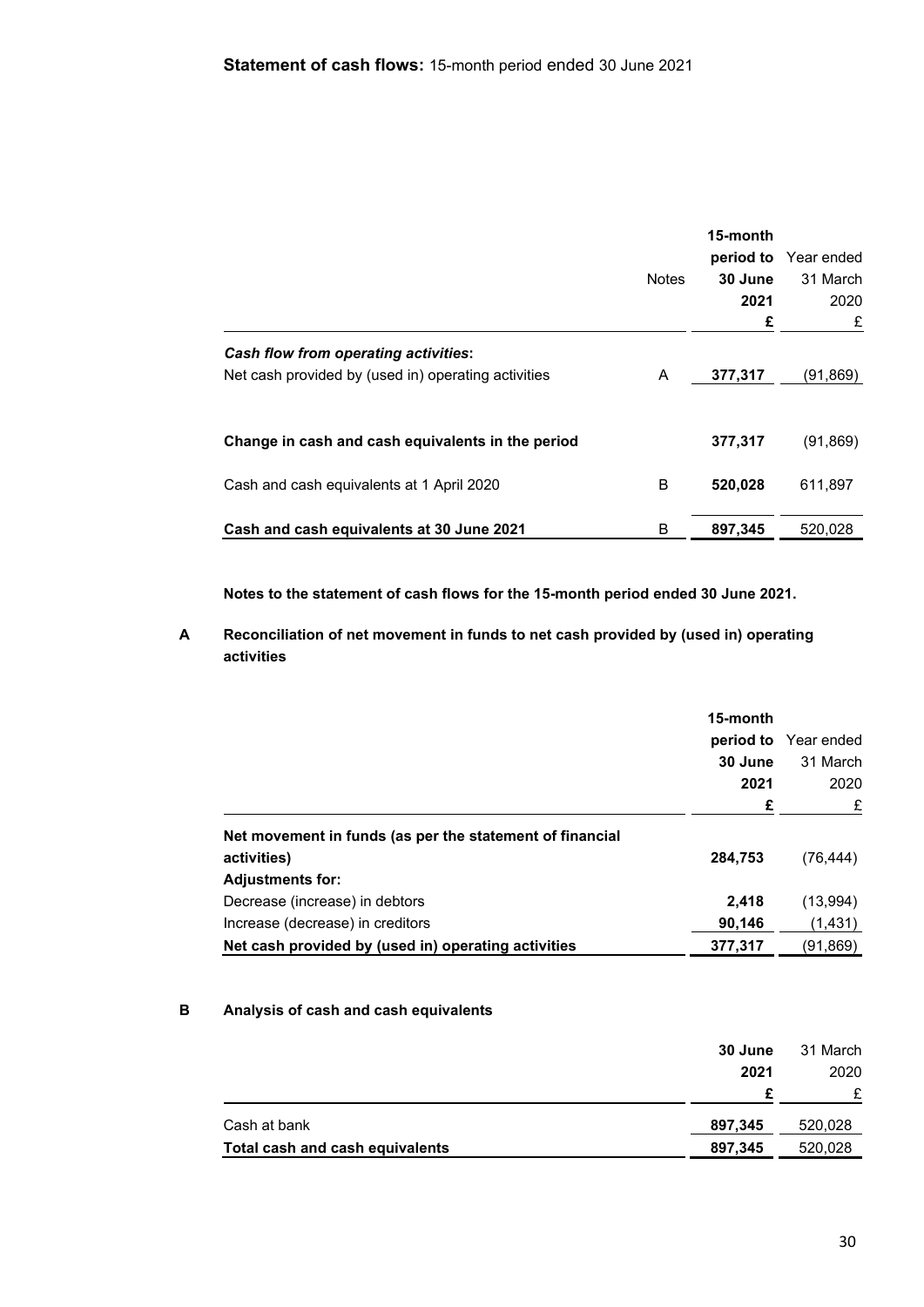### **1. Accounting policies**

The principal accounting policies adopted, judgements and key sources of estimation uncertainty in the preparation of the financial statements are laid out below.

#### **Basis of preparation**

The financial statements have been prepared in accordance with Accounting and Reporting by Charities: Statement of Recommended Practice applicable to charities preparing their accounts in accordance with the Financial Reporting Standard applicable in the United Kingdom and Republic of Ireland (FRS 102) (Charities SORP FRS 102) and the Charities Act 2011. The financial statements have been prepared under the historical cost except for the modification to a fair value basis as specified in the accounting policies below.

The Charity constitutes a public benefit entity as defined by FRS 102.

All financial information is presented in British Pounds Sterling  $(E)$ , the Charity's functional currency, and has been rounded to the nearest pound  $(E)$ .

#### **Critical accounting estimates and judgements**

The preparation of financial statements requires the use of certain critical accounting estimates and judgements. It also requires the Trustees' to exercise judgement in the process of applying accounting policies. Estimates and judgements are continually evaluated and are based on historical experience and other factors, including an expectation of future events that are believed to be reasonable under the circumstances. Although these estimates are based on the Trustees' best knowledge of the amount, event or actions, actual results may differ from those estimates.

There are no areas requiring the use of estimates and critical judgements that may significantly impact on the Charity's financial activities and financial position.

#### **Assessment of going concern**

The Trustees have assessed whether the use of the going concern assumption is appropriate in preparing these financial statements. The Trustees have made this assessment in respect to a period of one year from the date of approval of these financial statements.

The Charity has prepared forecasts and budgets for a three year period to 2024/25 which provide the Trustees with detailed costs for Pathway projects currently undertaken and proposed, together with an indication of how projected costs could be scaled back should funding levels fall. The Trustees and the management team are currently in discussion with both existing and prospective funding bodies regarding future grant awards and are optimistic that further funding will be available to meet future expenditure and allow the Charity to meet its liabilities as they fall due. Having considered the Charity's budget forecasts and the Charity's cash reserves at 30 June 2021 of £897,345, the Trustees are satisfied that there will be sufficient future funds to allow the Charity to continue as a going concern.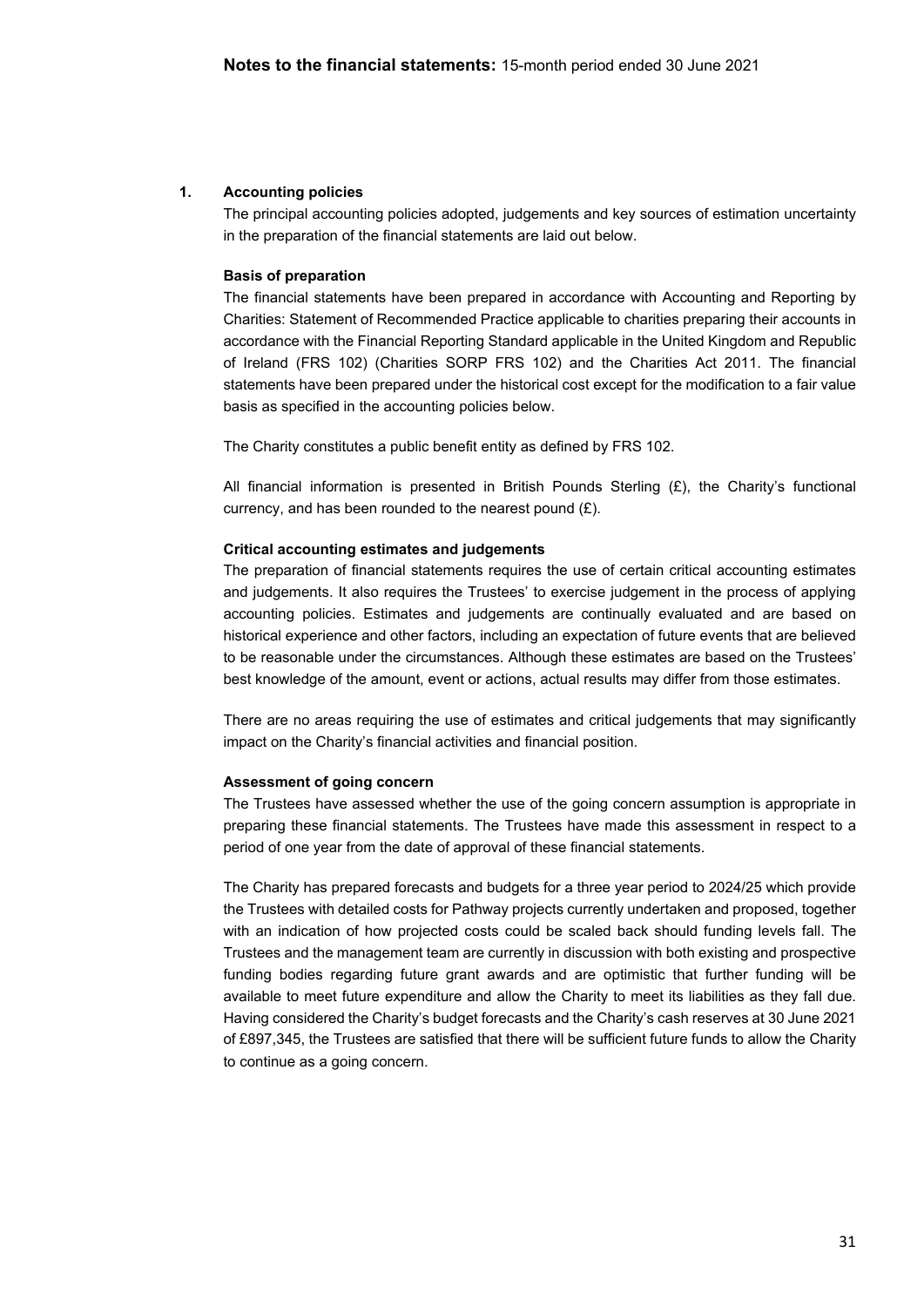### **1. Accounting policies** (continued)

### **Fund accounting**

Unrestricted funds are funds which are available for use at the discretion of the Trustees in furtherance of the general objectives of the charitable company and which have not been designated for other purposes.

Restricted funds are funds which are to be used in accordance with specific restrictions imposed by the donors. The aim and use of each restricted fund are set out in the notes to the financial statements. Expenditure incurred in fulfilling the objective of each restricted fund is charged against the fund balance and shown in the relevant expenditure category in the Charity's statement of financial activities.

#### **Income**

Income from donations is recognised in the period in which the Charity becomes entitled to the donation and where receipt is probable and its amount can be measured reliably.

Income from grants is recognised when the Charity has entitlement to the funds, any performance conditions attached to the grant have been met, it is probable that the income will be received and the amount can be measured reliably and is not deferred.

Income for the provision of commissioned research and other projects is recognised when the Charity is entitled to receipt, any performance conditions have been met and the amount can be measured reliably.

Income from Pathway Partnership agreements in which the Charity provides a programme of support to hospital teams following the Pathway model is recognised as services are provided under the terms of the agreement.

Income from donated services are recognised at fair value provided that the value can be reliable measured. Fair value is determined by reference to the open market price that the Charity would pay for the services provided.

#### **Expenditure**

Expenditure is recognised once there is a legal or constructive obligation to make a payment to a third party, it is probable that settlement will be required and the amount of the obligation can be measured reliably. It includes VAT which cannot be recovered.

#### *Expenditure on charitable activities*

Expenditure on charitable activities includes the costs of delivering the Pathway services and other activities undertaken for the purposes of the Charity. Included is the direct cost of the Pathway service and an apportionment of support costs.

#### *Support and governance costs*

Support costs are those functions that assist the work of the Charity but do not directly undertake charitable activities. Support costs include administration, personnel and governance costs. Governance costs include audit costs and legal costs relating to the Charity's compliance with regulation and good practice.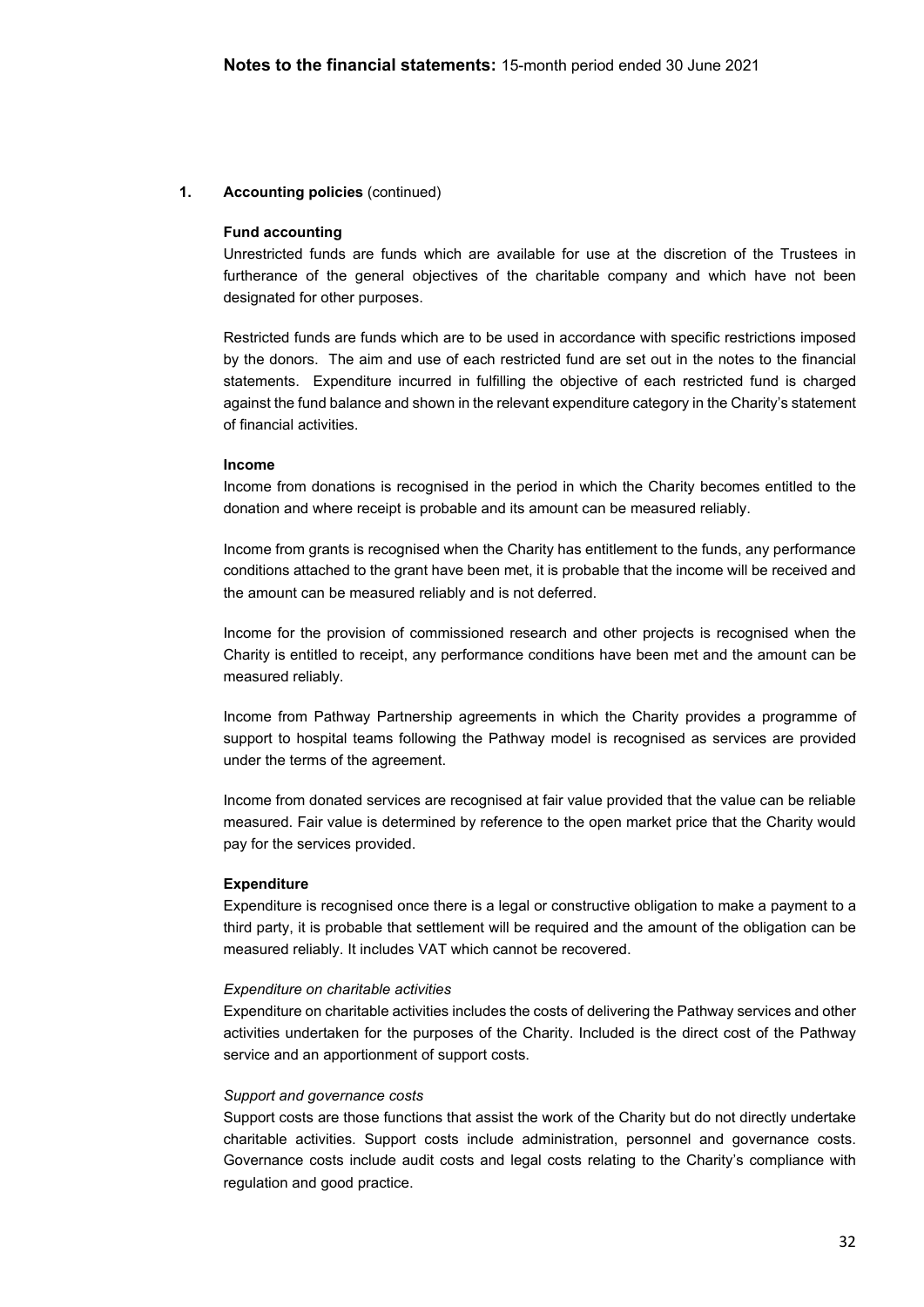### **1. Accounting policies** (continued)

#### **Financial instruments**

The Charity only holds basic financial instruments as defined in FRS102. The financial assets and financial labilities and their measurement basis is as follows:

*Financial assets* – trade debtors, other debtors and accrued income are basic financial instruments and are debt instruments measured at amortised cost as detailed in note 9. Prepayments are not financial instruments.

*Cash at bank* – is classified as a basic financial instrument and is measured at face value.

*Financial liabilities –* trade creditors and accrued expenses are financial instruments and are measured at amortised cost as detailed in note 10.

#### **Financial assets and liabilities**

Financial assets and financial liabilities are recognised in the balance sheet when the Charity becomes party to the contractual provisions of the instrument.

#### **Debtors**

Trade and other debtors are initially recognised at their settlement amount and subsequently at amortised cost or their recoverable amount. Impairment provisions are recognised when there is objective evidence, such as significant financial difficulties on the part of the counterparty or default or a significant delay in payment, that the Charity will be unable to collect all of the amounts due.

Prepayments are valued at the amount prepaid.

#### **Cash at bank**

Cash at bank represents cash that is available on demand or has a maturity of less than three months from balance sheet date. Deposits for more than three months but less than one year are disclosed as short term deposits.

#### **Creditors and provisions**

Creditors and provisions are recognised when there is an obligation at the balance sheet date as a result of a past event, it is probable that a transfer of economic benefit will be required in settlement, and the amount of the settlement can be measured or estimated reliably.

Creditors and provisions are initially recognised at fair value, being the amount the Charity anticipates it will pay to settle the debt, and subsequently at amortised cost.

### **Pensions**

Employer's contributions in respect of defined contribution pension schemes are charged to the statement of financial activities in the year in which they are payable to the scheme.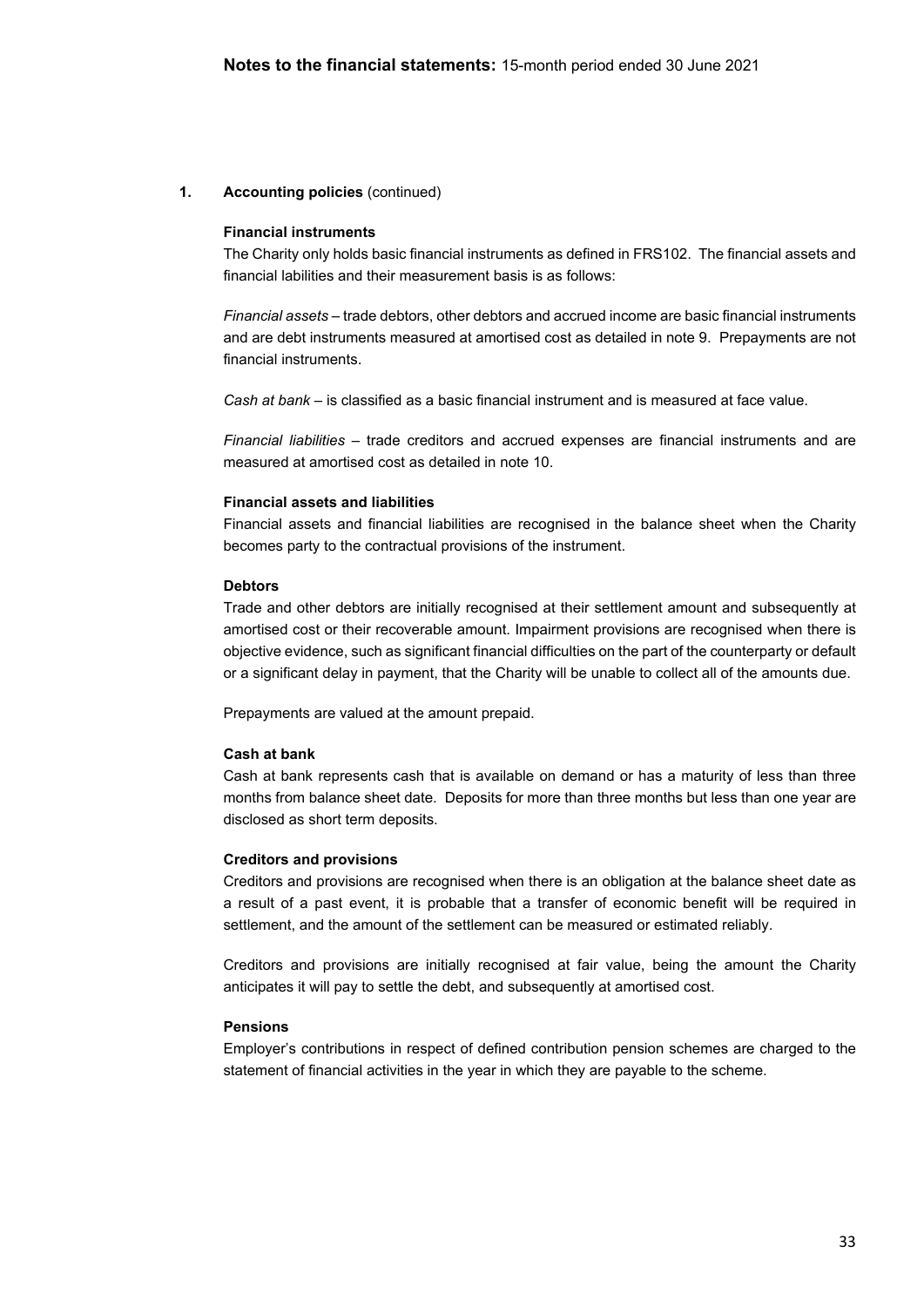# **1. Accounting policies** (continued)

# **Short term employment benefits**

Short term employment benefits such as salaries and compensated absences (holiday pay) are recognised as an expense in the year in which the employees render service to the Charity. Any unused benefits are accrued and measured at the amount the Charity expects to pay to the employees to settle the unused entitlements.

## **2. Income from charitable activities**

|                                                                      |                            |                          | 15-month<br>period to |
|----------------------------------------------------------------------|----------------------------|--------------------------|-----------------------|
|                                                                      | Unrestricted<br>funds<br>£ | Restricted<br>funds<br>£ | 30 June<br>2021<br>£  |
| Grants                                                               |                            |                          |                       |
| The Health Foundation                                                |                            | 205,915                  | 205,915               |
| NHS England / Innovation                                             |                            | 199,532                  | 199,532               |
| The Oak Foundation                                                   | 38,500                     | 156,031                  | 194,531               |
| Crisis UK                                                            |                            | 164,718                  | 164,718               |
| <b>Texel Foundation</b>                                              |                            | 50,000                   | 50,000                |
| Trust for London                                                     |                            | 45,000                   | 45,000                |
| Rayne Foundation                                                     |                            | 30,000                   | 30,000                |
| <b>Isla Foundation</b>                                               |                            | 18,260                   | 18,260                |
| Marie Curie                                                          |                            | 14,810                   | 14,810                |
| <b>Health Education England</b>                                      |                            | 10,000                   | 10,000                |
| Manchester Health & Social Care Partnership                          |                            | 10,000                   | 10,000                |
| Other grants                                                         |                            | 14,200                   | 14,200                |
| <b>Total grants</b>                                                  | 38,500                     | 918,466                  | 956,966               |
| <b>Research and project income</b>                                   |                            |                          |                       |
| University College London Hospital NHS Foundation<br>Trust           |                            | 102,694                  | 102,694               |
| Pathway Partnership Fees (Hull, Salford, Leeds,<br>Hackney, Croydon) | 33,750                     |                          | 33,750                |
| NHS NE London CSU (Healthy London Partnership)                       |                            | 31,330                   | 31,330                |
| Queen's Nursing Institute                                            |                            | 25,826                   | 25,826                |
| Guy's & St Thomas' Hospital NHS Foundation Trust                     | 16,667                     |                          | 16,667                |
| Sheffield CCG                                                        |                            | 10,000                   | 10,000                |
| Other projects                                                       | 1,835                      | 10,380                   | 12,215                |
| Total research and project income                                    | 52,252                     | 180,230                  | 232,482               |
| 2021 Total funds from charitable activities                          | 90,752                     | 1,098,696                | 1,189,448             |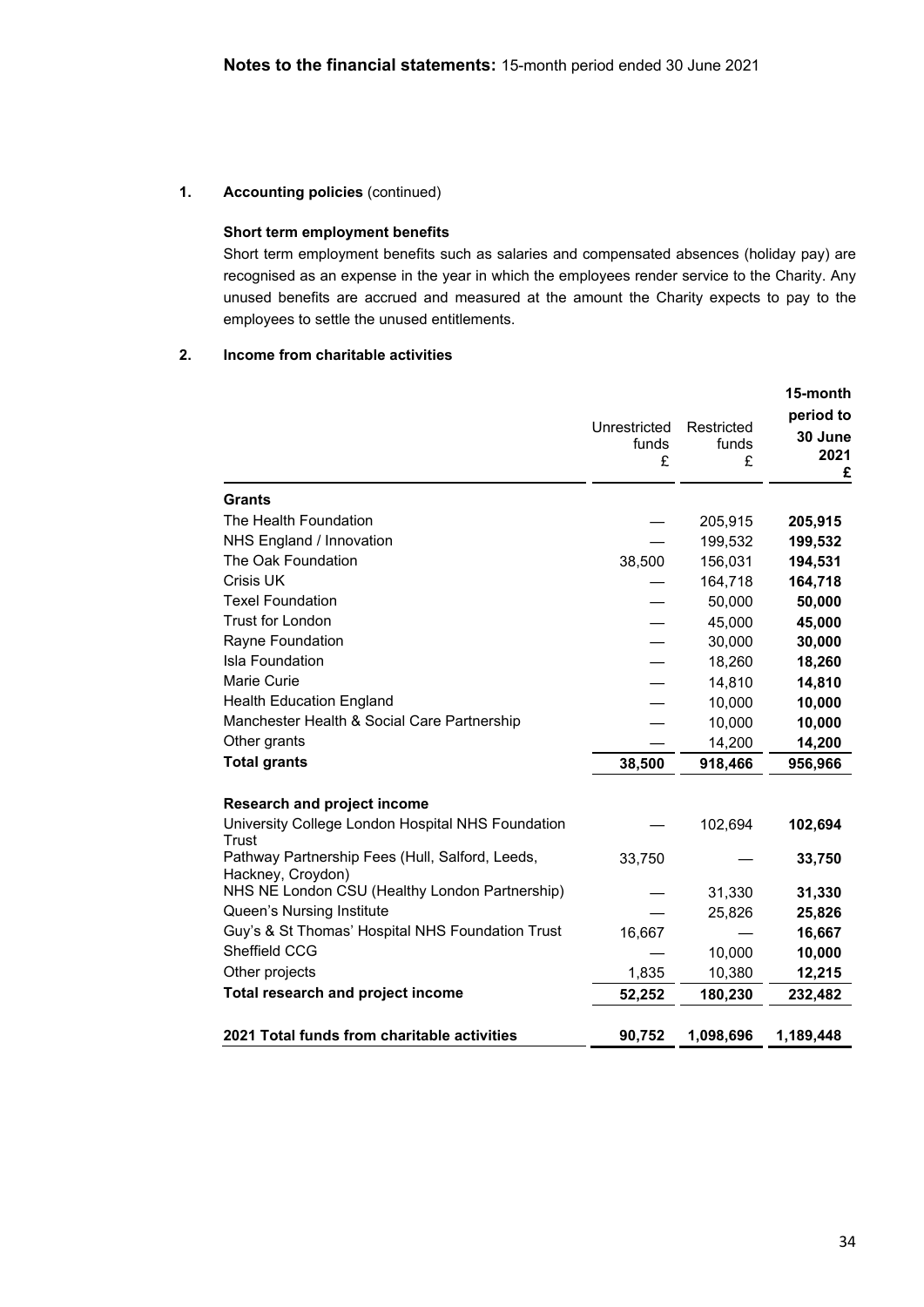# **2. Income from charitable activities** (continued)

| Comparative period                                          | Unrestricted<br>funds<br>£ | Restricted<br>funds<br>£ | Year ended<br>31 March<br>2020<br>£ |
|-------------------------------------------------------------|----------------------------|--------------------------|-------------------------------------|
| Grants                                                      |                            |                          |                                     |
| The Oak Foundation                                          | 250,000                    |                          | 250,000                             |
| The Health Foundation                                       |                            | 178,373                  | 178,373                             |
| <b>Texel Foundation</b>                                     |                            | 50,000                   | 50,000                              |
| <b>Clothworkers Company</b>                                 |                            | 32,000                   | 32,000                              |
| <b>Greater London Authority</b>                             |                            | 12,832                   | 12,832                              |
| <b>DW Trust</b>                                             |                            | 7,500                    | 7,500                               |
| Queen Mary University London                                |                            | (19, 299)                | (19, 299)                           |
| Other grants                                                |                            | 7,370                    | 7,370                               |
| Total grants                                                | 250,000                    | 268,776                  | 518,776                             |
| Research and project income                                 |                            |                          |                                     |
| University College London Hospitals NHS Foundation<br>Trust |                            | 72,420                   | 72,420                              |
| Guy's & St Thomas' NHS Foundation Trust                     | 20,000                     |                          | 20,000                              |
| <b>Hackney Council</b>                                      |                            | 20,000                   | 20,000                              |
| <b>Warwickshire County Council</b>                          | 800                        | 20,000                   | 20,800                              |
| Queen's Nursing Institute                                   |                            | 12,819                   | 12,819                              |
| Other projects                                              | 15,510                     |                          | 15,510                              |
| Total research and project income                           | 36,310                     | 125,239                  | 161,549                             |
| 2020 Total funds from charitable activities                 | 286,310                    | 394,015                  | 680,325                             |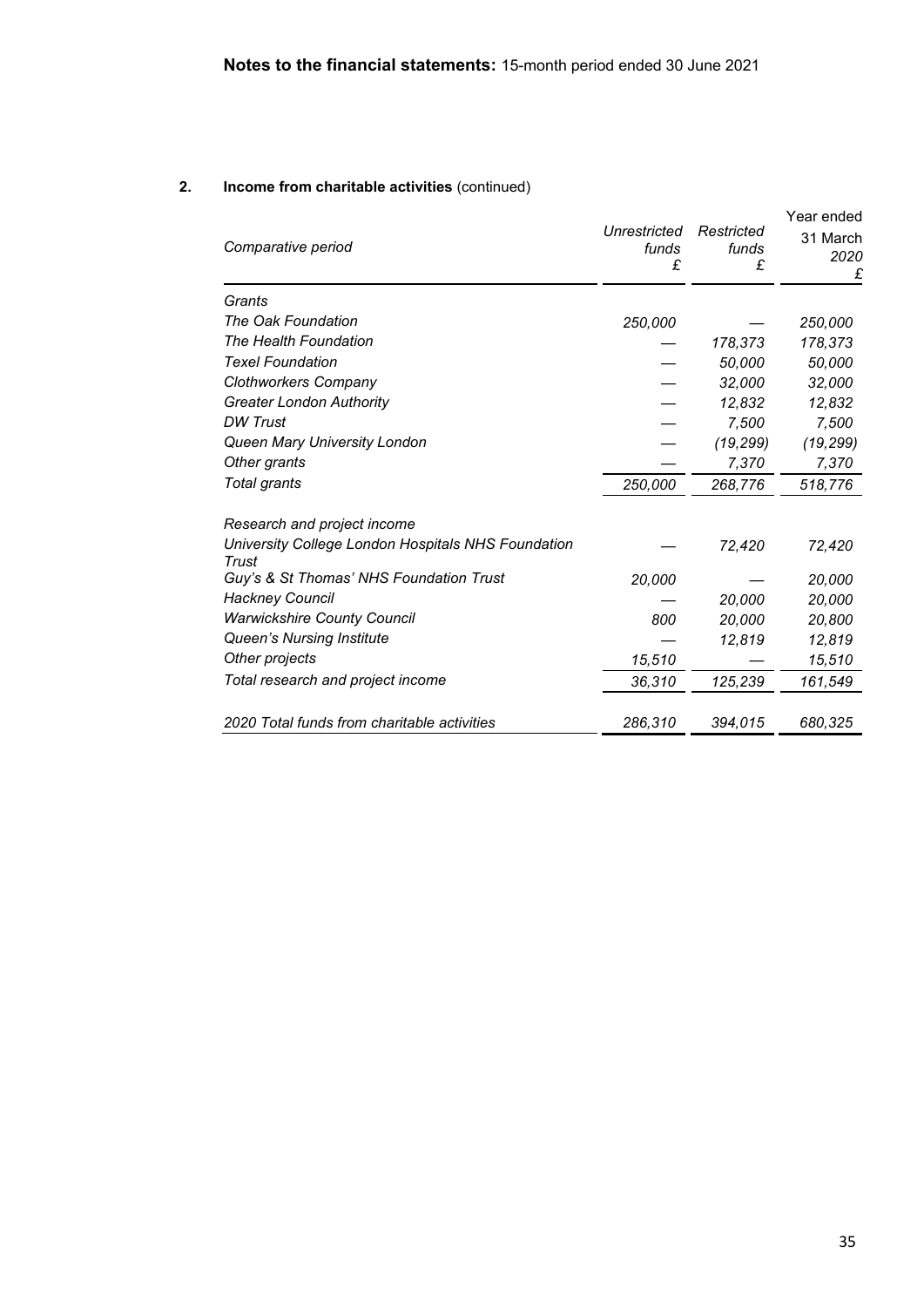# **3. Expenditure**

|                                   |                            |                          | 15-month<br>period to |
|-----------------------------------|----------------------------|--------------------------|-----------------------|
|                                   | Unrestricted<br>funds<br>£ | Restricted<br>funds<br>£ | 30 June<br>2021<br>£  |
| <b>Charitable activities</b>      |                            |                          |                       |
| <b>Direct costs</b>               |                            |                          |                       |
| Pay costs including staff costs   | 95,996                     | 215,192                  | 311,188               |
| Consultants' fees                 | 1,650                      | 296,220                  | 297,870               |
| Staff training                    | 3,259                      | 2,675                    | 5,934                 |
| Printing                          | 222                        | 806                      | 1,028                 |
| Patients' costs                   | 4,412                      | 10,699                   | 15,111                |
| Patients' legal advice            |                            | 26,666                   | 26,666                |
| Hospital Teams - incentive grants |                            | 100,000                  | 100,000               |
| Travel and subsistence            |                            | 1,333                    | 1,333                 |
| Catering                          |                            | 640                      | 640                   |
| Volunteer/Service User expenses   | (125)                      | 6,113                    | 5,988                 |
| Conference provision              |                            | 5,000                    | 5,000                 |
| Marketing and design              |                            | 2,870                    | 2,870                 |
| Stationery                        | 38                         | 3,947                    | 3,985                 |
| Insurance                         |                            | 336                      | 336                   |
| Equipment Costs - PPE             |                            | 39,718                   | 39,718                |
| Total direct costs                | 105,452                    | 712,215                  | 817,667               |
| <b>Support costs</b>              |                            |                          |                       |
| Pay costs including staff costs   | 84,610                     | 57,238                   | 141,848               |
| Staff training                    | 209                        | 114                      | 323                   |
| Marketing and design              |                            | 3,505                    | 3,505                 |
| Insurance                         | 4,920                      |                          | 4,920                 |
| Bank and payroll charges          | 955                        | 181                      | 1,136                 |
| Legal advice (pro-bono)           | 12,562                     |                          | 12,562                |
| Stationery                        | 499                        |                          | 499                   |
| Total support costs               | 103,755                    | 61,038                   | 164,793               |
| Governance costs                  |                            |                          |                       |
| Legal Fees (pro-bono)             | 69,296                     |                          | 69,296                |
| Audit and accountancy fees        | 8,356                      | 2,050                    | 10,406                |
| Total governance costs            | 77,652                     | 2,050                    | 79,702                |
|                                   |                            |                          |                       |
| 2021 Total expenditure            | 286,859                    | 775,303                  | 1,062,162             |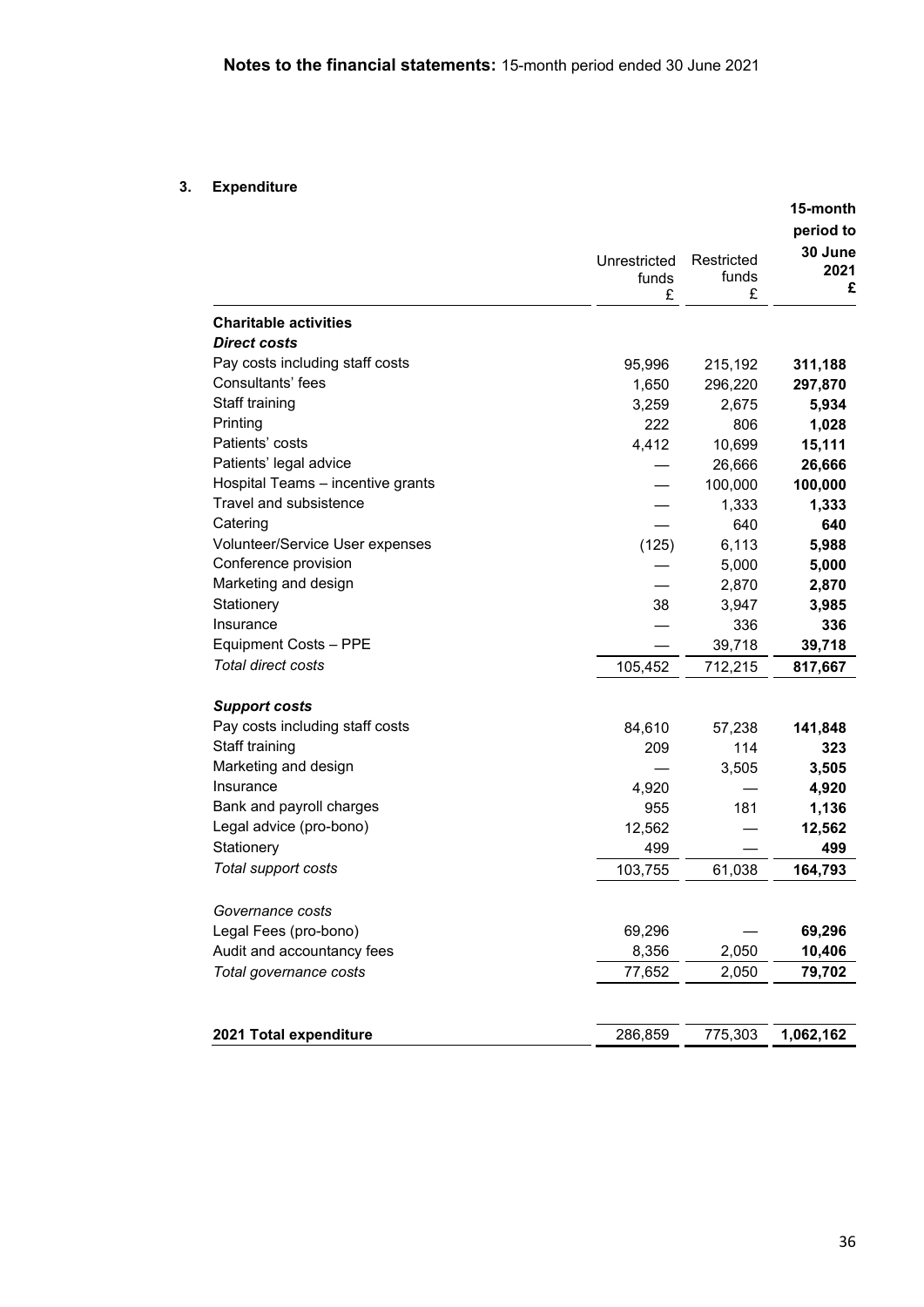# **3. Expenditure** (continued)

|                                                      | Year ended                 |                          |                       |  |
|------------------------------------------------------|----------------------------|--------------------------|-----------------------|--|
| Comparative period                                   | Unrestricted<br>funds<br>£ | Restricted<br>funds<br>£ | 31 March<br>2020<br>£ |  |
| Charitable activities                                |                            |                          |                       |  |
| <b>Direct costs</b>                                  |                            |                          |                       |  |
| Pay costs including staff costs                      | 99,098                     | 208,809                  | 307,907               |  |
| Consultants' fees                                    | 4,961                      | 250,400                  | 255,361               |  |
| Staff training                                       | 8,893                      | 2,048                    | 10,941                |  |
| Printing                                             |                            | 1,503                    | 1,503                 |  |
| Patients' costs                                      | 65                         | 6,184                    | 6,249                 |  |
| Patients' legal advice                               |                            | 11,787                   | 11,787                |  |
| Telephone                                            | 10                         |                          | 10                    |  |
| Travel and subsistence                               | 1,808                      | 3,979                    | 5,787                 |  |
| Catering                                             | 48                         | 3,886                    | 3,934                 |  |
| <b>Volunteer/Service User expenses</b>               | 1,170                      | 4,109                    | 5,279                 |  |
| Conference provision                                 | 21,196                     | 5,000                    | 26,196                |  |
| Marketing and design                                 | 678                        | 6,551                    | 7,229                 |  |
| Stationery                                           |                            | 1,003                    | 1,003                 |  |
| Staff uniforms                                       | 68                         |                          | 68                    |  |
| Total direct costs                                   | 137,995                    | 505,259                  | 643,254               |  |
|                                                      |                            |                          |                       |  |
| Support costs                                        |                            |                          |                       |  |
| Pay costs including staff costs<br>Staff recruitment | 92,733                     | 37,000                   | 129,733               |  |
| Consultants' fees                                    | 2,400                      |                          | 2,400                 |  |
|                                                      | 400                        |                          | 400                   |  |
| Marketing and design                                 |                            | 6,882                    | 6,882                 |  |
| Catering                                             | 3,500                      |                          | 3,500                 |  |
| Legal advice<br>Printing                             | 5,000                      |                          | 5,000                 |  |
| <i><b>Insurance</b></i>                              | 360<br>5,711               |                          | 360                   |  |
| <b>Bank and payroll charges</b>                      |                            |                          | 5,711                 |  |
| <b>Stationery</b>                                    | 870                        |                          | 870                   |  |
|                                                      | 495                        |                          | 495                   |  |
| Total support costs                                  | 111,469                    | 43,882                   | 155,351               |  |
| Governance costs                                     |                            |                          |                       |  |
| Trustees' expenses                                   | 191                        |                          | 191                   |  |
| Audit and accountancy fees                           | 8,273                      |                          | 8,273                 |  |
| Total governance costs                               | 8,464                      |                          | 8,464                 |  |
| 2020 Total expenditure                               | 257,928                    | 549,141                  | 807,069               |  |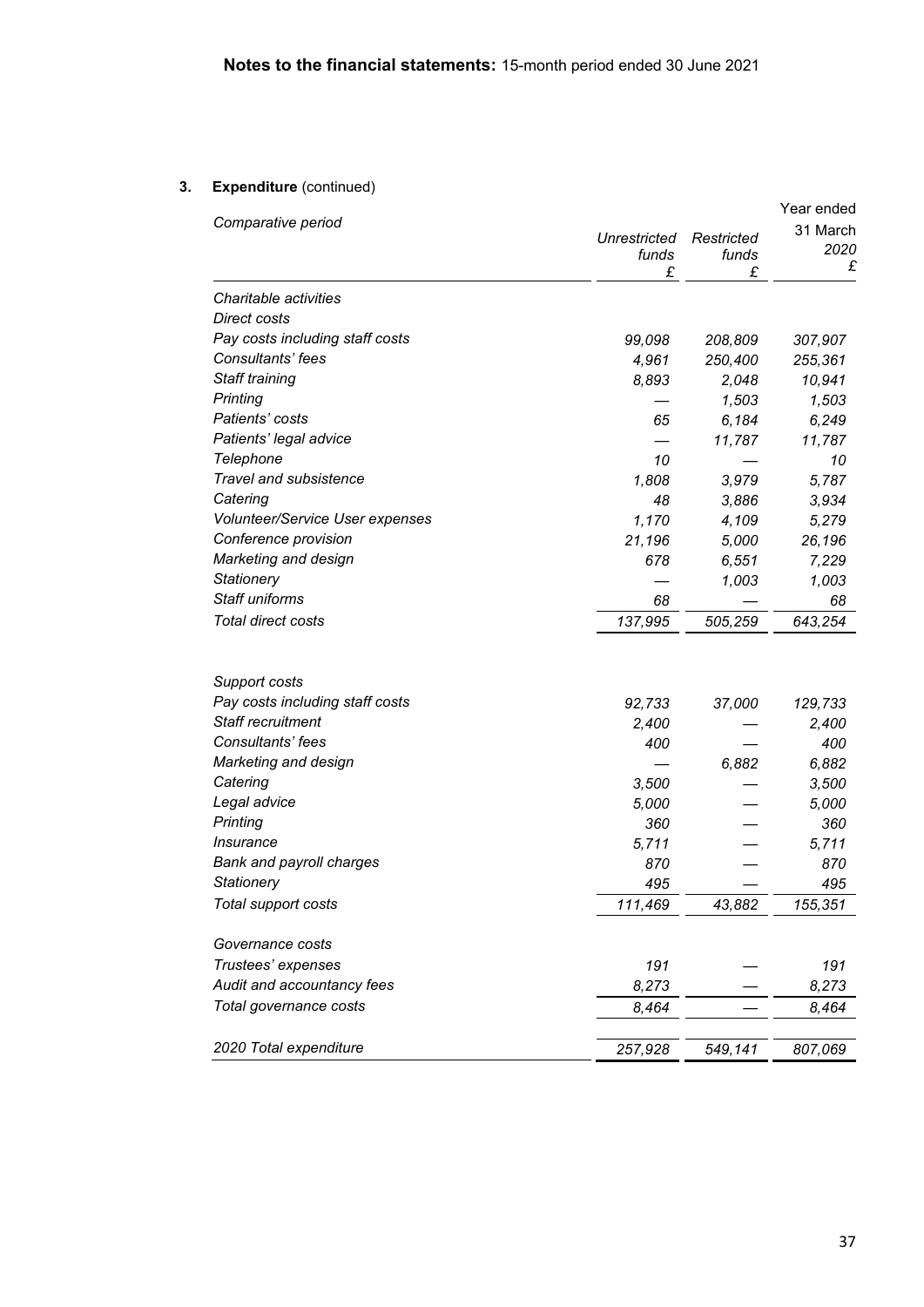### **4. Staff costs including key management personnel**

|                       | 15-month        |                      |
|-----------------------|-----------------|----------------------|
|                       |                 | period to Year ended |
|                       | 30 June<br>2021 | 31 March<br>2020     |
|                       | £               | £                    |
| Wages and salaries    | 409,562         | 392,382              |
| Social security costs | 33,091          | 34,374               |
| Pension contributions | 10,796          | 10,293               |
|                       | 453,449         | 437,049              |

One member of staff was seconded from SLAM's Pathway team to the core team for one day per week from 1 April to mid August 2020 (one in 2020).

In 2021, no wages and salary costs arose from secondments secured from the Civil Service (2020: £22,000).

One employee earned over £80,000 in the 15-month period to 30 June 2021 with their salary band falling between £60,001 - £90,000. On an annualised basis, the salary banding would have between £60,001-£70,000. In the year ended 31 March 2020, the banding was £60,001 - £70,000.

The average monthly number of employees (including key management personnel) during the 15 month period to 30 June 2021 was nine (2020 – nine). On a full time equivalent basis, the number of employees was:

|                                                              | 15-month<br>period to<br>30 June<br>2021<br><b>No</b> | Year ended<br>31 March<br>2020<br>No. |
|--------------------------------------------------------------|-------------------------------------------------------|---------------------------------------|
|                                                              |                                                       |                                       |
| Care Navigators                                              | 0.4                                                   | 1.1                                   |
| Key Management (CEO, Medical Director & Finance Director)    | 1.6                                                   | 1.6                                   |
| Senior Healthcare Navigator Coordinator / Healthcare Advisor | 0.6                                                   | 0.6                                   |
| <b>Senior Nurse</b>                                          | 0.8                                                   | 0.7                                   |
| <b>Communications Officer</b>                                | 0.8                                                   | 0.8                                   |
| <b>Project Manager</b>                                       | 1.0                                                   | 1.0                                   |
| Research and administration                                  | 1.1                                                   | 2.0                                   |
|                                                              | 6.3                                                   | 7.8                                   |

#### **Key management personnel**

Key management personnel are those persons having authority and responsibility for planning, directing and controlling the activities of the Charity and are represented by the Trustees and the Executive Management Team, which comprise the Chief Executive, Finance and Administration Director and the Medical Director.

The number of key management personnel in the 15-month period to 30 June 2021 was three (2020 – three) (Full time equivalent basis:1.6 (2020: 1.6)).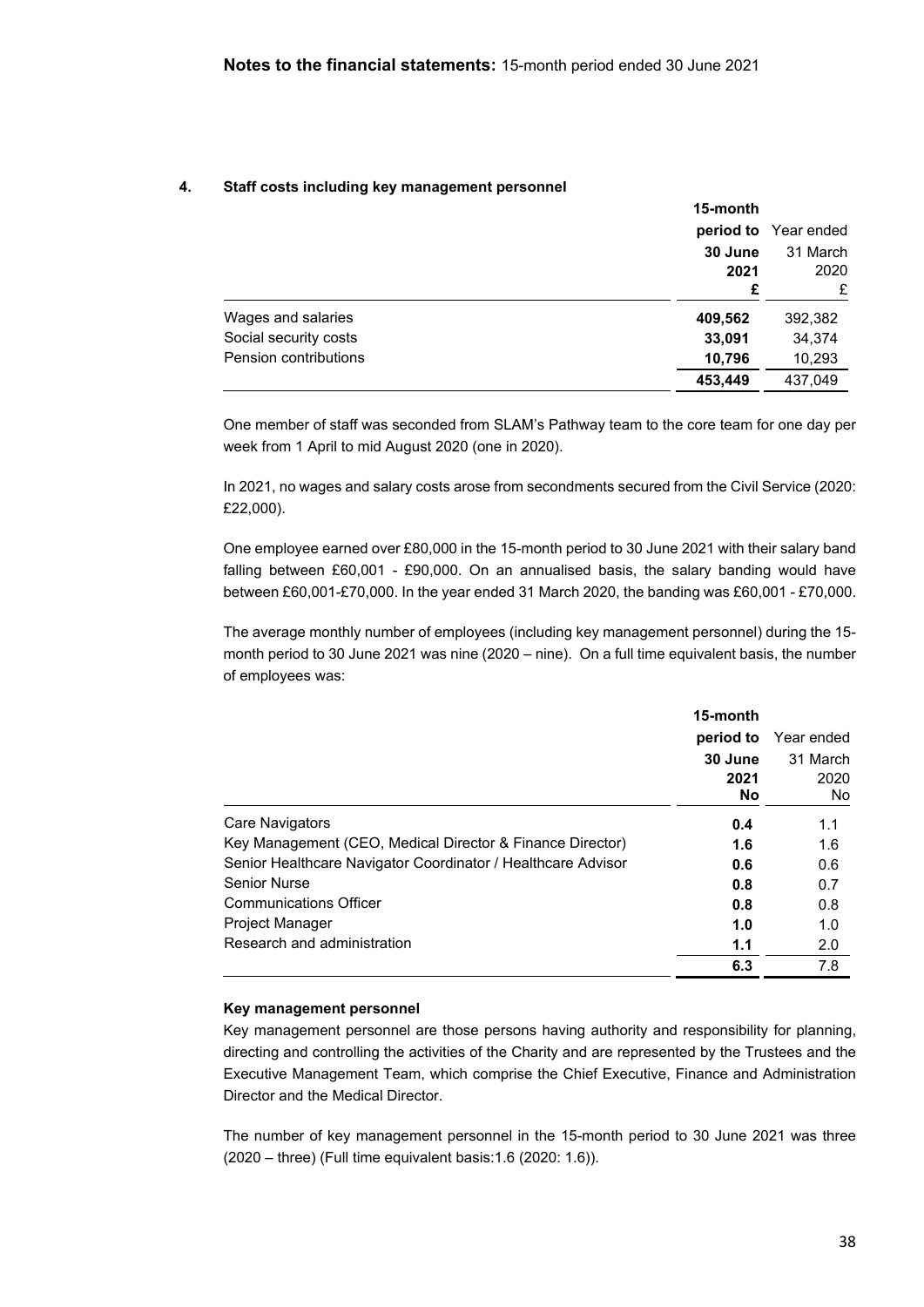# **4. Staff costs including key management personnel** (continued)

The total emoluments received by the key management personnel in the 15-month period was:

| 15-month                                        |                      |
|-------------------------------------------------|----------------------|
|                                                 | period to Year ended |
| 30 June                                         | 31 March             |
| 2021                                            | 2020                 |
| £                                               | £                    |
| <b>Salaries</b><br>165,782                      | 132,234              |
| Employer's NI & Pension contributions<br>20,957 | 16,590               |
| 186,739                                         | 148,824              |

### **Trustees' remuneration**

None of the Trustees nor any persons connected with them received any remuneration as a result of them holding the office of Trustee during the current period or preceding year.

# **5. Net movement in funds**

This is stated after charging:

|                                                      | 15-month        |                      |
|------------------------------------------------------|-----------------|----------------------|
|                                                      |                 | period to Year ended |
|                                                      | 30 June<br>2021 | 31 March<br>2020     |
| Auditors' remuneration<br>. Statutory audit services | 8.490           | 8,200                |

### **6. Trustees' expenses**

No expenses were paid to Trustees during the period (2020: £191 to one Trustee).

### **7. Trustees' indemnity insurance**

The charitable company purchased insurance to cover the Trustees for costs and expenses incurred in respect of claims arising out of an actual or alleged wrongful act committed in good faith. It is not possible to identify separately the cost of the indemnity insurance.

### **8. Taxation**

Pathway is a registered Charity and therefore is not liable to income tax or corporation tax on income derived from its charitable activities, as it falls within the various exemptions available to registered charities.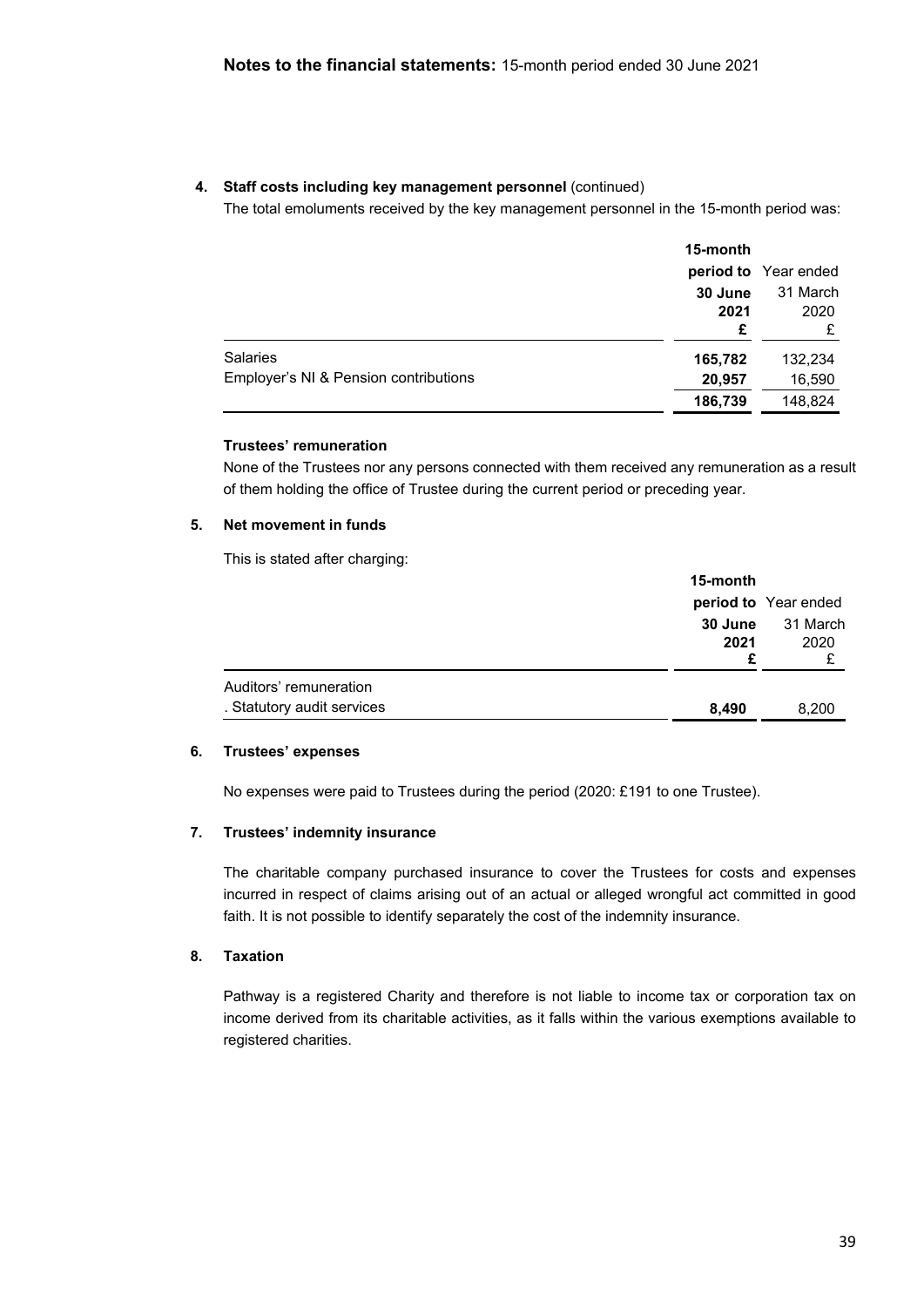## **9. Debtors**

|                | 30 June<br>2021<br>£ | 31 March<br>2020<br>£ |
|----------------|----------------------|-----------------------|
| Trade debtors  | 750                  | 63,708                |
| Accrued income | 30,972               | 652                   |
| Prepayments    | 32,025               | 1,805                 |
|                | 63,747               | 66,165                |

# **10. Creditors: amounts falling due within one year**

|                 | 30 June<br>2021<br>£ | 31 March<br>2020<br>£ |
|-----------------|----------------------|-----------------------|
| Trade creditors | 39,879               | 32,192                |
| Accruals        | 73,779               | 22,570                |
| Deferred income | 31,250               |                       |
|                 | 144,908              | 54,762                |

Deferred income represents Pathway Partnership income where the programme of support will be delivered in 2021/22.

# **11. Unrestricted funds**

|                            | At 1<br>April<br>2020<br>£ | Income<br>F | Expenditure<br>£ | At 30<br>June<br>2021  |
|----------------------------|----------------------------|-------------|------------------|------------------------|
| General unrestricted funds | 327,104                    | 211,190     | (286,859)        | 251,435                |
|                            | At 1<br>April<br>2019<br>£ | Income<br>£ | Expenditure<br>£ | At 31<br>March<br>2020 |
| General unrestricted funds | 260,243                    | 324,789     | (257,928)        | 327,104                |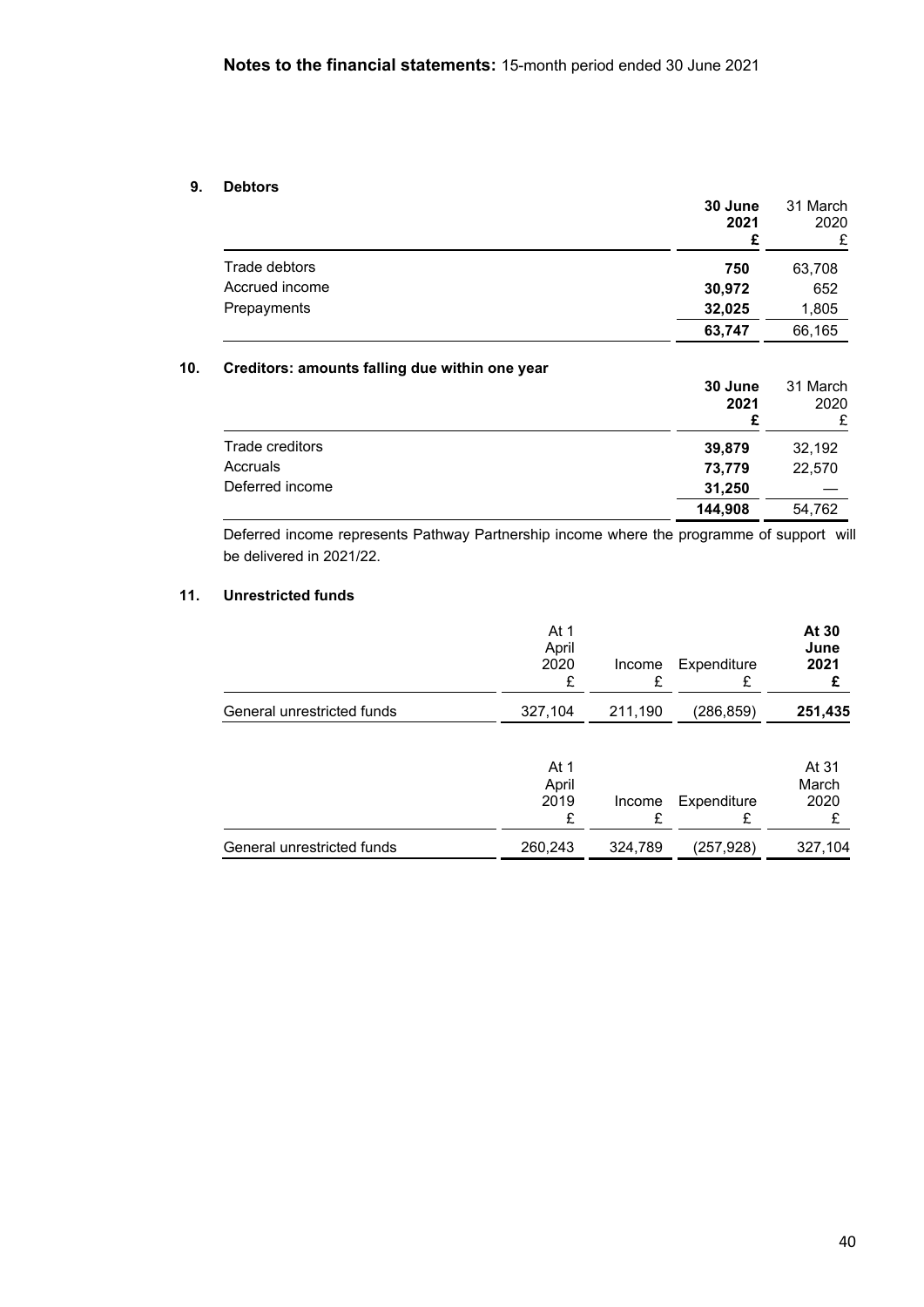# **12. Restricted funds**

|                                                                                            | At 1<br>April<br>2020<br>£ | Income<br>£ | Expenditure<br>£ | At 30<br>June<br>2021<br>£ |
|--------------------------------------------------------------------------------------------|----------------------------|-------------|------------------|----------------------------|
| <b>Greater London Authority</b>                                                            | 4,035                      |             | (2,706)          | 1,329                      |
| The Health Foundation                                                                      | 39,648                     | 230,915     | (240, 397)       | 30,166                     |
| Department of Health                                                                       | 7,464                      |             |                  | 7,464                      |
| Royal Free NHS Foundation Trust                                                            | 35,000                     |             |                  | 35,000                     |
| Justlife Foundation                                                                        | 1,685                      |             | (732)            | 953                        |
| The Coop, Homed and other - Donations for<br><b>Brighton</b>                               | 4,763                      |             | (4, 763)         |                            |
| <b>Texel Foundation</b>                                                                    | 14,071                     | 50,000      | (49, 787)        | 14,284                     |
| London Catalyst                                                                            | 1,528                      | 1,000       | (1,649)          | 879                        |
| <b>Clothworkers Company</b>                                                                | 16,234                     |             | (15, 565)        | 669                        |
| <b>Warwickshire County Council</b>                                                         | 18,925                     |             | (6, 324)         | 12,601                     |
| Mental Health & Rough Sleeping Donation                                                    | 3,132                      |             |                  | 3,132                      |
| Hackney Council                                                                            | 7,261                      |             | (7,025)          | 236                        |
| Crisis UK                                                                                  | 4,135                      | 164,718     | (99, 851)        | 69,002                     |
| The Oak Foundation                                                                         | 18,804                     | 156,031     | (77, 647)        | 97,188                     |
| Queen Mary University London                                                               | 2,350                      |             |                  | 2,350                      |
| <b>Trust for London</b>                                                                    | 44                         | 45,000      | (31, 670)        | 13,374                     |
| <b>AB Charitable Trust</b>                                                                 | 2,765                      |             | (2,765)          |                            |
| <b>Health Education England</b>                                                            | 7,630                      | 10,000-     | (14, 830)        | 2,800                      |
| Grocers' Company                                                                           | 4,500                      |             |                  | 4,500                      |
| University College London Hospitals NHS                                                    |                            |             |                  |                            |
| <b>Foundation Trust</b>                                                                    |                            | 102,694     | (101, 984)       | 710                        |
| Queen's Nursing Institute                                                                  |                            | 25,826      | 25,826           |                            |
| <b>UCLH Friends</b>                                                                        | 818                        |             |                  | 818                        |
| Stephen Clark Charitable Settlement                                                        | 3,629                      |             | (252)            | 3,377                      |
| London Solicitors Company                                                                  | 1,000                      |             |                  | 1,000                      |
| Rayne Foundation                                                                           |                            | 30,000      | (20,000)         | 10,000                     |
| <b>Isla Foundation</b>                                                                     |                            | 18,260      | (7, 259)         | 11,001                     |
| Marie Curie                                                                                |                            | 14,810      |                  | 14,810                     |
| <b>British Geriatrics Society</b>                                                          |                            | 5,700       |                  | 5,700                      |
| <b>NHS England/Innovation</b>                                                              |                            | 199,532     | (17, 126)        | 182,406                    |
| Manchester Health & Social Care Partnership<br>Royal Borough of Kensington & Chelsea (West |                            | 10,000      | (600)            | 9,400                      |
| London ICS)                                                                                |                            | 7,500       | (1,000)          | 6,500                      |
| NHS NE London CSY (Healthy London<br>Partnership)                                          |                            | 31,330      | (31, 330)        |                            |
| Sheffield CCG                                                                              |                            | 10,000      | (4, 971)         | 5,029                      |
| Barking & Dagenham CCG                                                                     |                            | 5,000       | (550)            | 4,450                      |
| <b>Plymouth CCG</b>                                                                        |                            | 4,900       |                  | 4,900                      |
| NE London CCG                                                                              |                            | 480         | (480)            |                            |
| Donation for Mouse Film                                                                    |                            | 10,000      | (8, 214)         | 1,786                      |
| Donations for patients phones UCLH                                                         | 1,258                      |             |                  | 1,258                      |
| Donations for Faculty for Homeless & Inclusion                                             |                            |             |                  |                            |
| Health                                                                                     | 3,648                      |             |                  | 3,648                      |
| <b>Faculty Members donations</b>                                                           |                            | 2,029       |                  | 2,029                      |
|                                                                                            | 204,327                    | 1,135,725   | (775, 303)       | 564,747                    |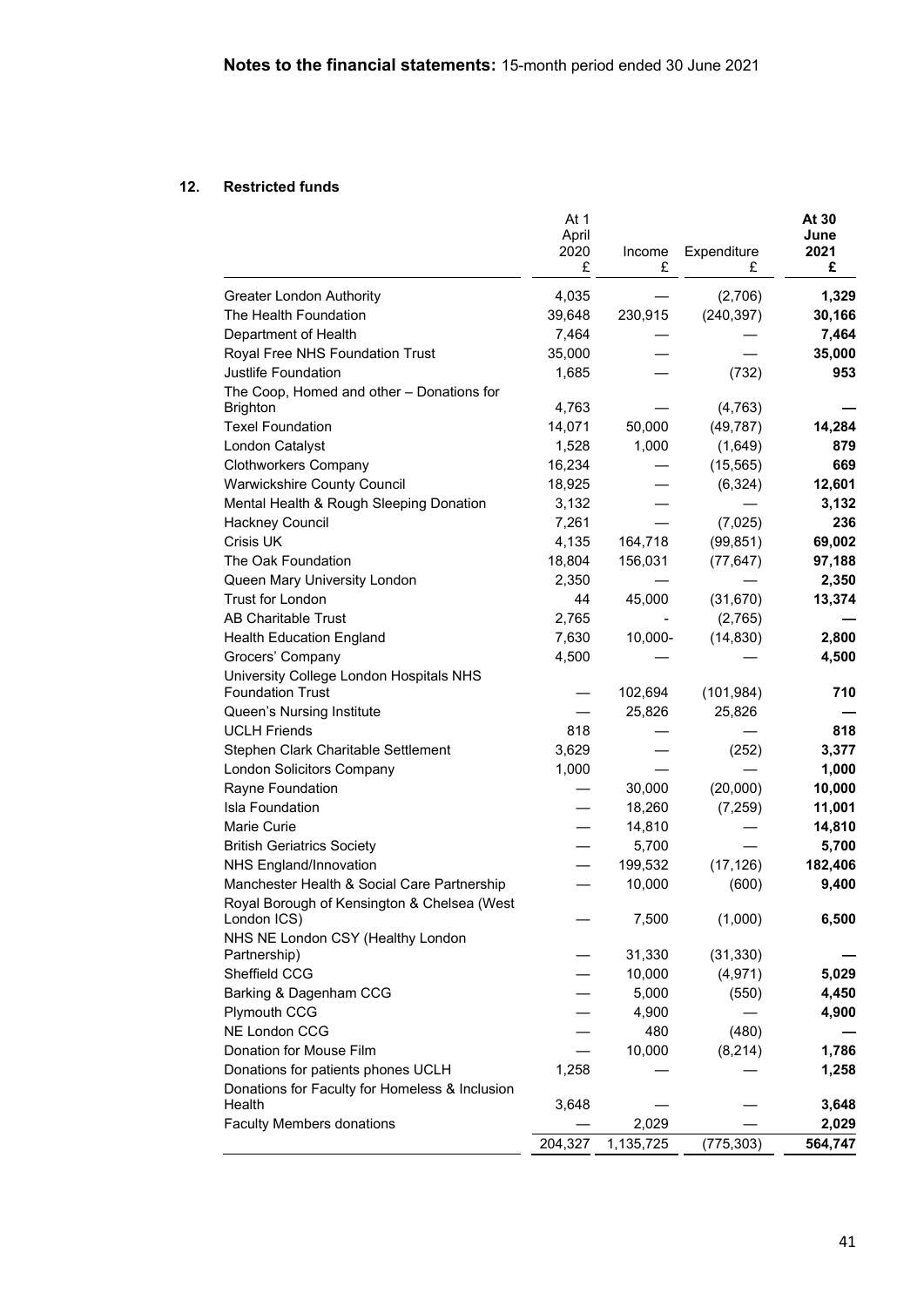|                                           | At 1          |           |             | At 31         |
|-------------------------------------------|---------------|-----------|-------------|---------------|
| Comparative period                        | April<br>2019 | Income    | Expenditure | March<br>2020 |
|                                           | £             | £         | £           | £             |
| <b>Greater London Authority</b>           |               | 12,832    | (8, 797)    | 4,035         |
| The Health Foundation                     |               | 178,373   | (138, 725)  | 39,648        |
| Department of Health                      | 17,564        |           | (10, 100)   | 7,464         |
| Royal Free NHS Foundation Trust           | 35,000        |           |             | 35,000        |
| Justlife Foundation                       | 3,768         |           | (2,083)     | 1,685         |
| The Coop, Homed and other - Donations for |               |           |             |               |
| Brighton                                  | 2.050         | 6.141     | (3, 428)    | 4,763         |
| <b>Texel Foundation</b>                   |               | 50,000    | (35, 929)   | 14,071        |
| London Catalyst                           | 585           | 1,000     | (57)        | 1,528         |
| Clothworkers Company                      |               | 32,000    | (15, 766)   | 16,234        |
| <b>Warwickshire County Council</b>        |               | 20,000    | (1,075)     | 18,925        |
| Mental Health & Rough Sleeping Donation   | 3.132         |           |             | 3.132         |
| Hackney Council                           |               | 20,000    | (12, 739)   | 7,261         |
| John Ellerman Foundation                  | 2,545         |           | (2, 545)    |               |
| Crisis UK                                 | 917           | 5,000     | (1, 782)    | 4,135         |
| The Oak Foundation                        | 138,679       |           | (119, 875)  | 18,804        |
| Lankelly Chase Foundation                 | 26,850        |           | (26, 850)   |               |
| Queen Mary University London              | 28,074        | (19, 299) | (6,425)     | 2,350         |
| <b>Trust for London</b>                   | 1,144         |           | (1, 100)    | 44            |
| <b>AB Charitable Trust</b>                | 12,179        |           | (9, 414)    | 2,765         |
| <b>Health Education England</b>           | 43,058        |           | (35, 428)   | 7,630         |
| <b>DW Trust</b>                           |               | 7,500     | (7, 500)    |               |
| <b>UCLH Charities</b>                     |               | 420       | (420)       |               |
| Tesco Bags of Help                        | 1,136         | 950       | (2.086)     |               |
| Grocers' Company                          | 4,500         |           |             | 4,500         |
| University College London Hospitals NHS   |               |           |             |               |
| <b>Foundation Trust</b>                   | 15,225        | 72,420    | (87, 645)   |               |
| The Burdett Trust for Nursing             | 2,942         |           | (2,942)     |               |
| Queen's Nursing Institute                 |               | 12,819    | (12, 819)   |               |
| <b>UCLH Friends</b>                       | 1,088         |           | (270)       | 818           |
| Stephen Clark Charitable Settlement       | 3.629         |           |             | 3,629         |
| University College London                 | 1,900         |           | (1,900)     |               |
| <b>London Solicitors Company</b>          | 1,000         |           |             | 1,000         |
| Austin & Hope Pilkington Trust            | 100           |           | (100)       |               |
| Donations for patients phones UCLH        | 450           | 1,000     | (192)       | 1,258         |
| Donations for Faculty for Homeless &      |               |           |             |               |
| <b>Inclusion Health</b>                   | 117           | 4,680     | (1, 149)    | 3,648         |
|                                           | 347,632       | 405,836   | (549, 141)  | 204,327       |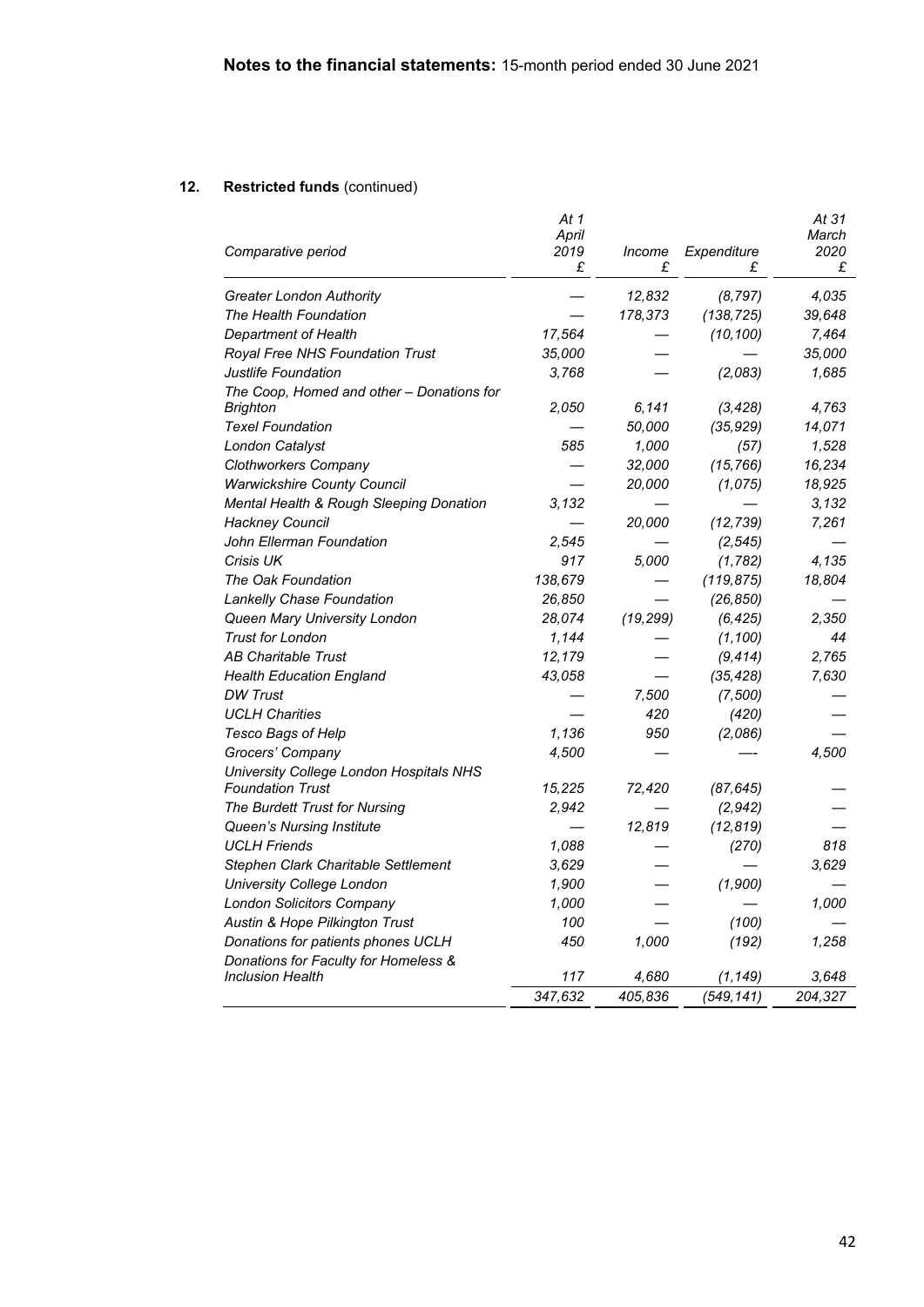### Greater London Authority

The grant paid for support and evaluation of a short-term pilot Pathway Homeless team in St Mary's Hospital funded by Cold Weather Funding. The pilot was cut short due to Covid-19. Work to produce communication material is ongoing.

### The Health Foundation

Funding of £389,430 was awarded to continue the exploration of social franchising and licensing into the validation phase of spreading Pathway's hospital team model and to secure a sustainable funding stream for the core Charity. The funding was for the period March 2019 to August 2020, although an extension to the project was agreed to the end of March 2021 because of the delays caused by the outbreak of Covid-19. A small amount of funding remains which relates to committed legal work associated with branding and updating of the website now renamed Pathway Partnership Programme rather than Social Franchising.

In addition, The Health Foundation provided £25,000 to fund mobile phones for homeless patients to support ongoing communication with them during the pandemic.

#### Department of Health

In October 2013, a grant of £469,145 was secured from the Department of Health's Homeless Hospital Discharge Fund to develop a pilot medical respite centre. Work continued during 2015/16 to develop, launch and implement a pilot project Pathway to Home. Reports of Pathway's work on medical respite were published in 2016, and a seminar to showcase and discuss various studies was held in January 2017. Work continues to investigate ways to develop the medical respite and other step down options for homeless patients leaving hospital.

#### Royal Free NHS Foundation Trust

In December 2017, the Royal Free NHS Foundation Trust agreed that the funds being held for a pilot service in their hospital of £20,000 plus a £15,000 creditor could be used to explore and develop provision for homeless patients leaving the hospital.

#### Justlife Foundation

In April 2014 the collaborative partnership led by Justlife Foundation was awarded funding from Brighton and Hove NHS Clinical Commissioning Group (CCG) to continue the service Pathway+ in Brighton. As lead partner, Justlife Foundation received the funding and paid Pathway on a staged basis. The service was re-tendered during 2016, and Arch Health CIC won the contract from 1 February 2017. The remaining funds held by Pathway from Justlife Foundation for the Brighton service paid for miscellaneous expenses and reflective practice for the team.

#### The Cooperative Society

The Pathway Homeless Hospital Team in Brighton was chosen to be a recipient of the local Cooperative Community funding for the year ending October 2019, and a donation of £6,141 was made to the homeless patients' dignity fund. This paid for a range of items for the patients seen by the Brighton Pathway Team, including clothes, mobile phones, key deposits, travel costs, initial food supplies on discharge from hospital and small treats during the hospital admission such as confectionary and newspapers.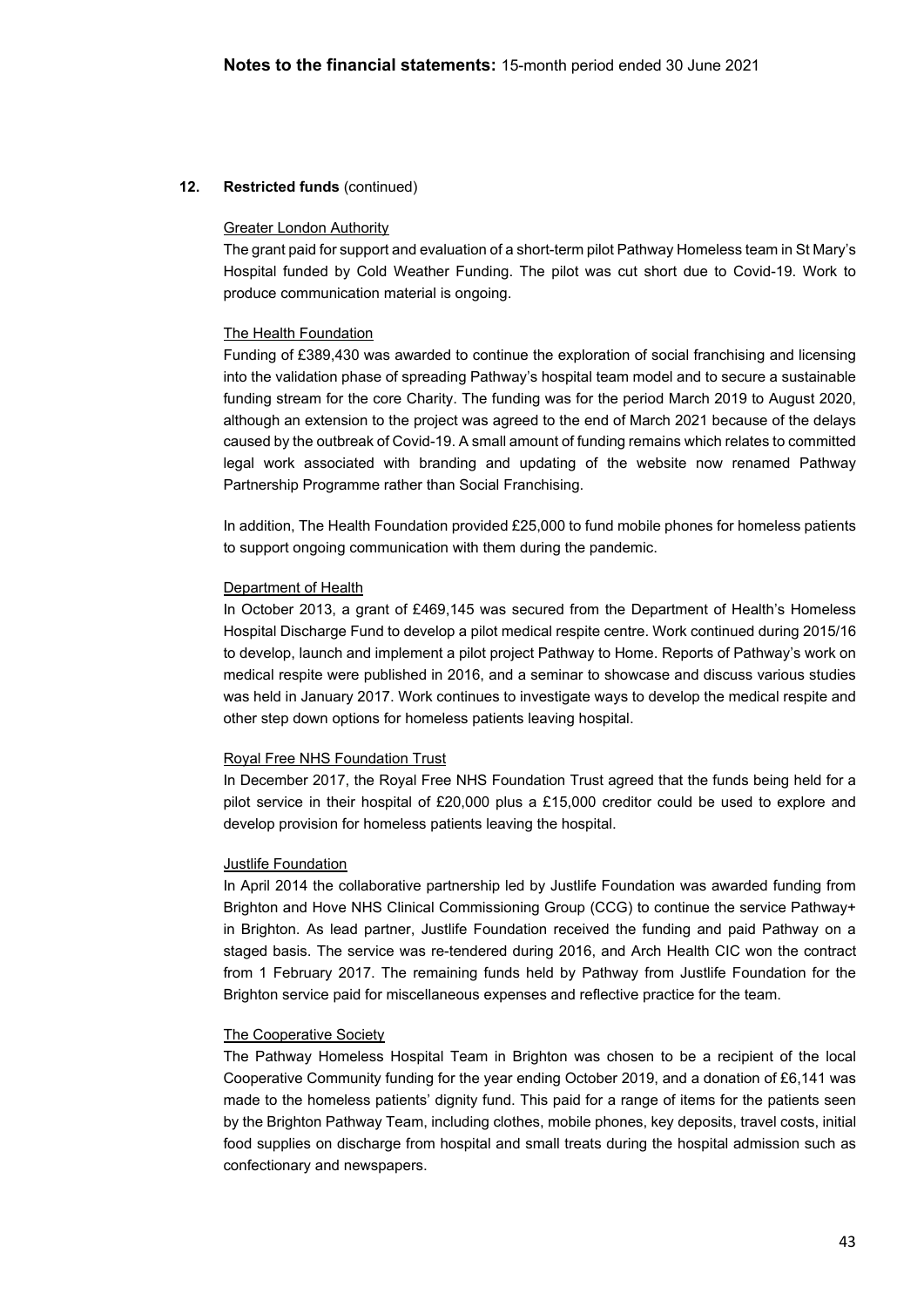### Texel Foundation

A grant of £100,000 over two years was awarded from 1 April 2019 to support the work of the Faculty for Homeless and Inclusion Health, and payments were made quarterly in advance.

#### London Catalyst

The balance of the grant at 1 April 2020 was used to purchase smart phones for homeless people who were identified as needing to self-isolate due to Covid-19 following their relocation to hotels. A phone enables them to have consultations with clinical personnel. In December 2021, a further grant of £1,000 towards patient dignity for use by the Pathway teams in the Royal London Hospital and UCLH.

#### Clothworkers Company

A grant of £32,000 was made in June 2019 to support and train homeless people to teach professionals about homelessness, give voice to the most excluded and speak out about homelessness. Work commenced on this project in autumn 2019.

#### Warwickshire County Council

Funding of £20,000 was provided for the development of needs assessments and associated business cases for Pathway teams at four hospitals across the county. Two needs assessments have been completed and work continues on the remaining two.

#### Hackney Council

Funding of £20,000 was provided for the development of a needs assessment and associated business case for a Pathway team at hospitals serving the borough. The business case was accepted and funding has been secured to create a team in the Homerton Hospital. Hackney CCG signed Pathway's Partnership agreement, and Pathway is supporting the creation of the team.

#### Crisis

At the start of the pandemic there was concern among Pathway clinicians that there was a shortage of suitable PPE equipment. Crisis provided funding of £39,718 for the procurement of some equipment.

Following the negotiations for the merger of Crisis and Pathway and before the formal arrangement had been finalised, Crisis made a core-funding grant of £125,000 for the final quarter of 2020/21. Agreement was received to carry forward the uncommitted balance of £34,800 to be earmarked for the Resilient One project.

The balance of £2,167 of the previous year's grant to support Experts by Experience at the Faculty for Homeless and Inclusion Health's conference has been carried forward for the 2022 conference.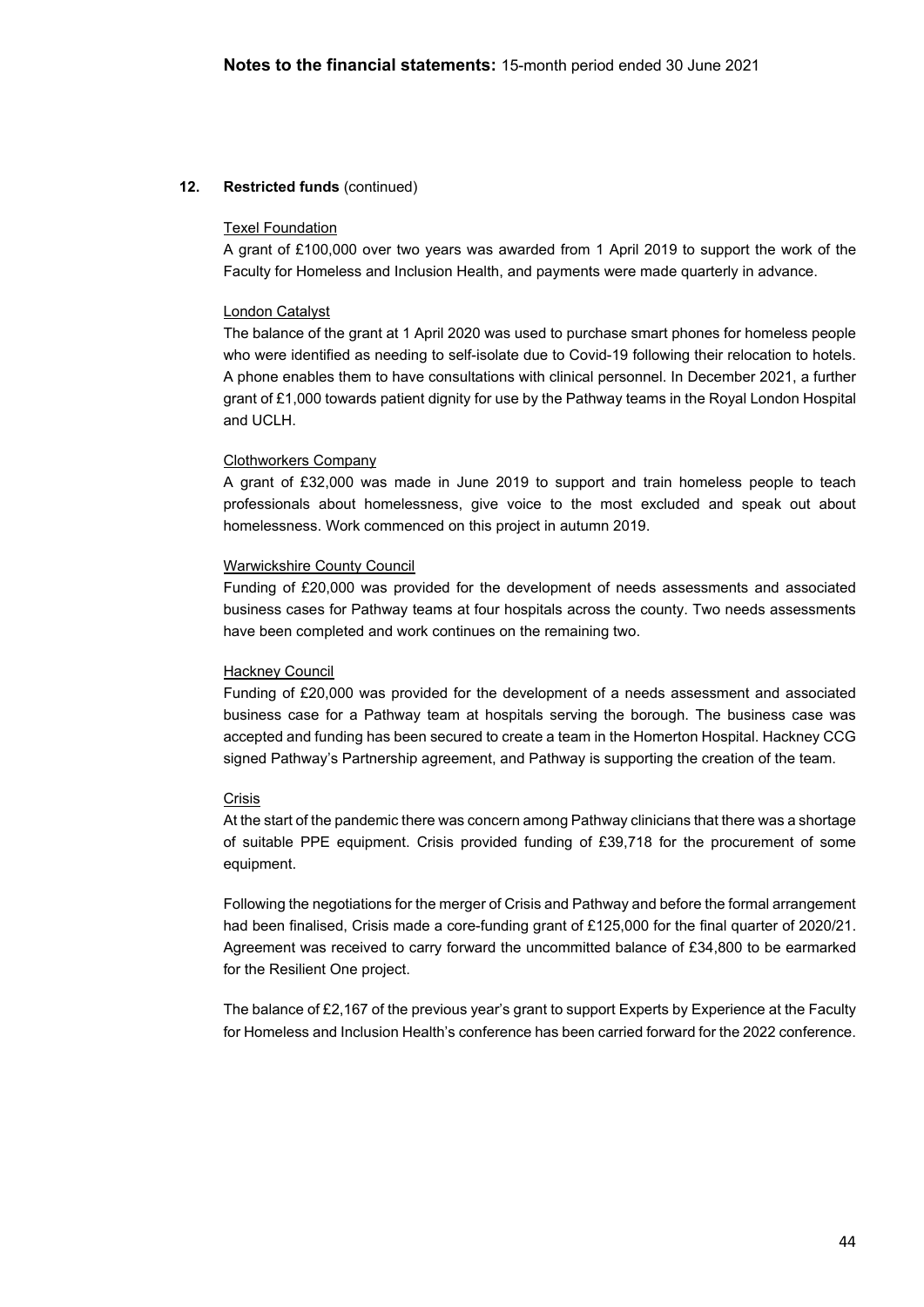### The Oak Foundation

In September 2018 The Oak Foundation approved a grant of £337,668 over two years to build on the research end of life care project for homeless people by developing further, implementing and evaluating the training programme for agencies working with homeless people. The project, entitled Palliative Care Training, commenced in September 2018. There has been slippage in the project and as a result the deadline for the project has been extended, with the second tranche of funding paid in April 2020 following the submission of the first monitoring report. Work continues on the project with the agreement of the funder.

#### Queen Mary University London (QMUL)

In September 2018, QMUL paid £29,600 to Pathway which is a grant awarded by Barts Charity for an assessment of needs for a Pathway team in Newham hospital. Work commenced in December 2018 and a draft needs assessment and business case were completed towards the end of 2019. The cost of GP input was lower than estimated, and £19,299 of unspent funding was repaid to QMUL in February 2020. The remaining balance of funding is being held to publish and launch the final version of the needs assessment.

#### Trust for London

The grant of £135,000 grant awarded in March 2020 is to continue and extend the work further to include two mental health teams. Contracts for services were issued to legal firms in July 2020 and teams are able to access tier 2 legal advice.

#### AB Charitable Trust

In November 2018, AB Charitable Trust awarded a grant of £15,000 for the continued provision of legal advice to homeless people in hospital on housing and other related issues in UCLH and Pathway patients in the south London hospitals. The balance of funding was spent on specialist legal advice related to patients who have 'No recourse to public funds'.

### Health Education England

In March 2016, Health Education England provided a grant of £48,350 towards project 'Resilient 1' the production of an educational film and materials aimed at preventing homelessness among vulnerable young people with severe mental illness. The materials will be used to provide training and participatory engagement resources to the staff of Tier 4 CAMHS units across the UK. Work started on the project in April 2016 and continued following the award of a further grant of £46,525 by Health Education England in 2017/18. Filming on location took place in 2019, and further editing is taking place.

A grant of £17,400 from Health Education England was paid to Pathway in March 2018 for the provision of the 2<sup>nd</sup> National Socially Inclusive Dentistry conference which was held in Birmingham in December 2018. The balance of funding is earmarked for the Oral Health sub-group of the Faculty for Homeless and Inclusion Health.

A grant of £20,000 to develop e-learning modules in inclusion health was paid to Pathway in March 2019, and the modules were finalised in spring 2020.

A grant of £10,000 was paid in November 2020 to map the availability of inclusion health learning resources. Work was completed in April 2021.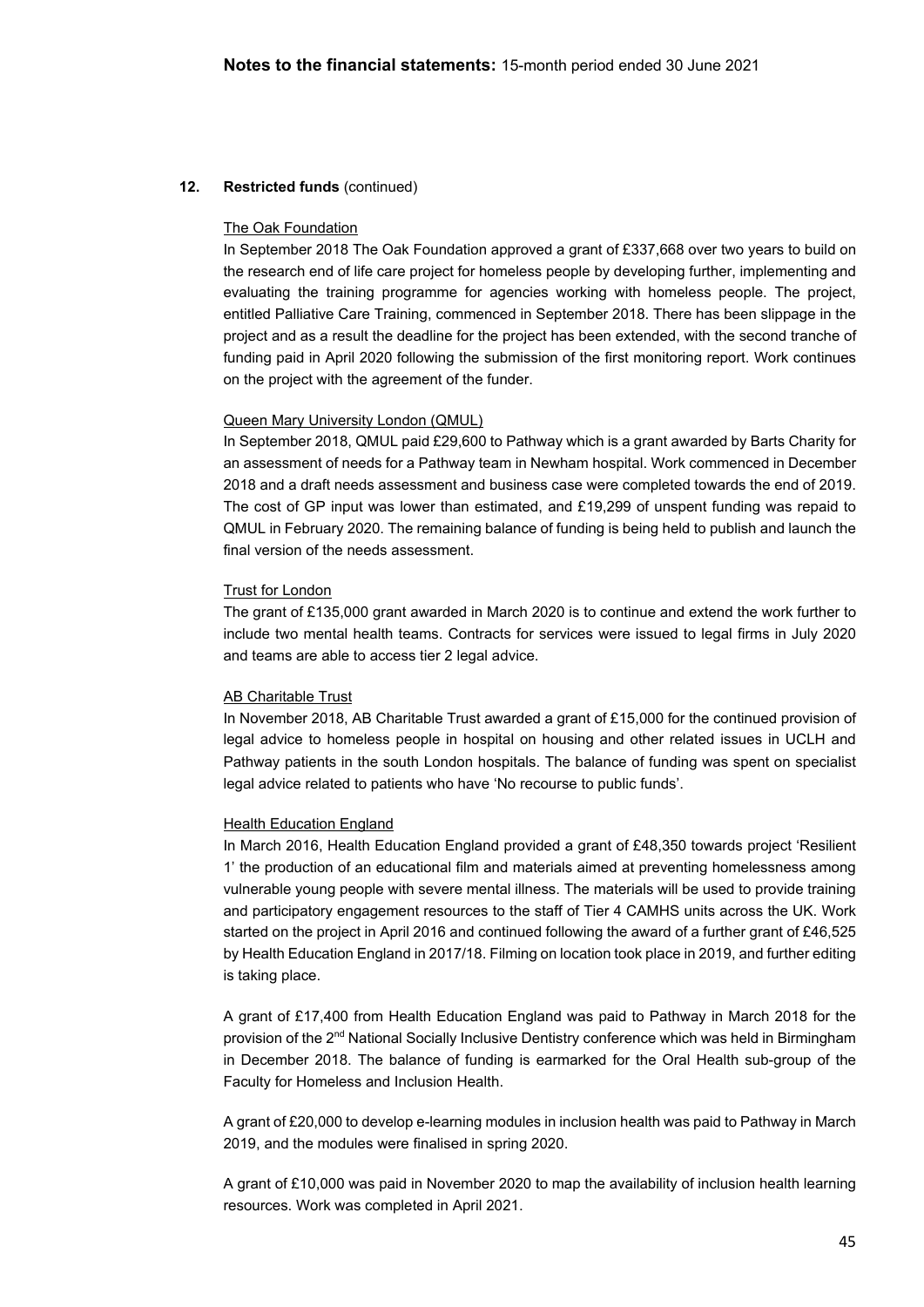### Grocers' Company

In February 2018, the Grocers' Company awarded a grant to Pathway for the development and piloting of a Mental Health and Trauma training resource. Work on the project began in 2018, and pilots of the training module were run throughout 2019. Discussions are continuing how to take this work forward.

### University College London Hospitals NHS Foundation Trust

UCLH NHS Foundation Trust approved a business case in 2013 to fund four sessions a week of a GP for its Pathway led hospital homeless team and also to provide a second nurse for the service. The funding pays for the GP's services, and in 2020-21 they also provided funding for a Care Navigator for six months following which the post became redundant. Funding is being provided for GP sessions until the new integrated care consultant takes up post later in 2021 and that postholder will take clinical responsibility for the UCLH Pathway team.

#### Queen's Nursing Institute

An agreement to second Pathway's Nursing Fellow for one day per week to support partnership working at the Queen's Nursing Institute (QNI) was extended until the end of September 2021.

In addition, £5,000 funding was provided for specialist GP input into the evaluation of the QNI's work on homelessness.

#### UCLH Friends

A grant of £4,880 was agreed to produce and publish a handbook that could be given to homeless patients attending or admitted to UCLH. The booklet was launched in the autumn 2018 and was reprinted in May 2019. Residual funding is held for further reprints of the booklet.

#### Stephen Clarke Charitable Settlement

In October 2018, Pathway received a grant of £4,000 towards the cost of supporting the work of the Pathway team in Bristol.

#### City of London Solicitors' Company

In February 2019, the City of London Solicitors' Company awarded a grant of £1,000 towards the continued provision of legal advice to homeless people in hospital on housing and other related issues in London hospitals where there is a Pathway team.

### Rayne Foundation

In March 2021 funding of £90,000 spread over three years was awarded for the further development of the Resilient work to prevent children and young people under the care of CAMHS from becoming homeless.

#### Isla Foundation and British Geriatrics Society

Funding of £18,260 was received in January 2021 from Isla Foundation and £5,700 in March 2021 from the British Geriatrics Society for work to develop and test a reproducible screening tool and short frailty questionnaire for reporting presence of frailty amongst residents in hostels. The work is expected to be concluded before the end of the calendar year.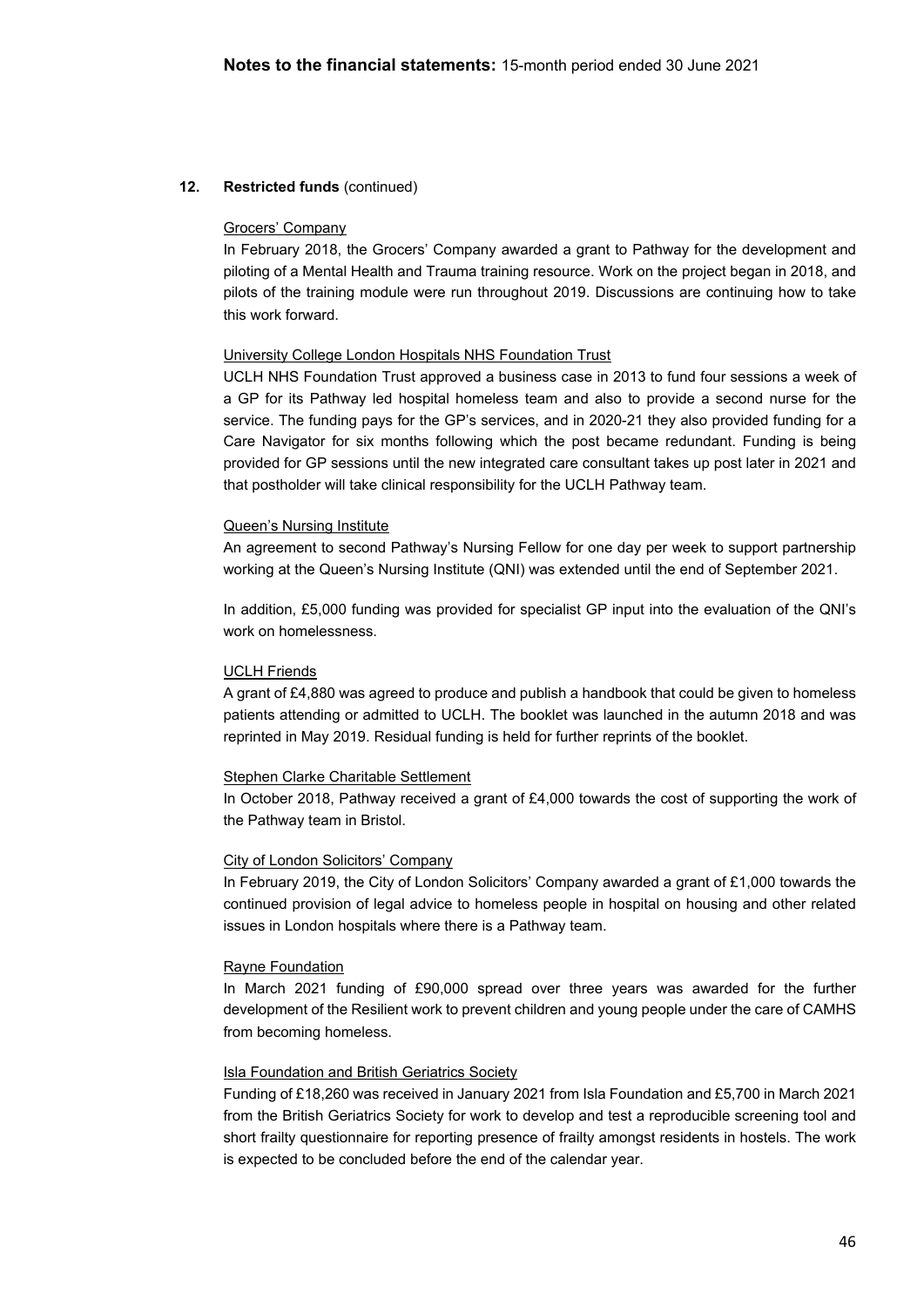### NHS England / Innovation

In March 2021, Pathway received £150,000 grant funding for a project - 'Pathways to inclusive employment' - to work with seven NHS Trusts to recruit people with personal experience of homelessness to train as Health Care Support Workers. The work will include identifying and addressing barriers to employment in the NHS, and to develop a policy and practice toolkit for wider application and adoption of evaluated processes. The project is in partnership with Groundswell and the Royal Society for Public Health who have received separate grant funding and have separate roles. Pathway is responsible for Pathway's to inclusive employment'

In August 2020, a small grant of £9,950 was made for call off policy advice on homeless and inclusion health.

Early in 2021, grant funding of £19,732 was provided to make an information film for NHS staff about the experiences of homeless patients attending hospital called 'Someone Please Listen'. Filming has been delayed due to Covid-19 restrictions but should restart in summer 2021.

In March 2021, grant funding of £19,850 was approved for the further development and testing of webinars about end of life and palliative care for people living in hostels. The testing is being carried out by organisations in Hull and Birmingham.

#### Marie Curie

A grant of £14,810 for work on palliative care for people with unsettled status was made in March 2021. The project has been delayed pending recruitment of a research associate but is planned to begin in September 2021

### Manchester Health and Social Care Partnership

Funding of £10,000 was provided at the beginning of 2021 to provide call off policy advice and support on homeless and inclusion health.

#### Royal Borough of Kensington and Chelsea (West London ICS)

Grant funding of £7,500 received in June 2021 for a study collecting and analysing baseline data about homeless patients attending hospital which will be used to assess what additional services are required in the wider West London area.

#### NHS North East London CSY (Healthy London Partnership)

Funding of £31,330 received for the significant additional work in the first wave of the Covid-19 pandemic by Alex Bax, Pathway's CEO and Pathway Fellows Sam Dorney-Smith and Zana Khan.

#### Sheffield CCG

Funding of £15,000 was provided for the development of a needs assessment and associated business case for a Pathway team at hospitals serving the Sheffield area. The draft needs assessment is currently being revised and should be ready for publication before the autumn.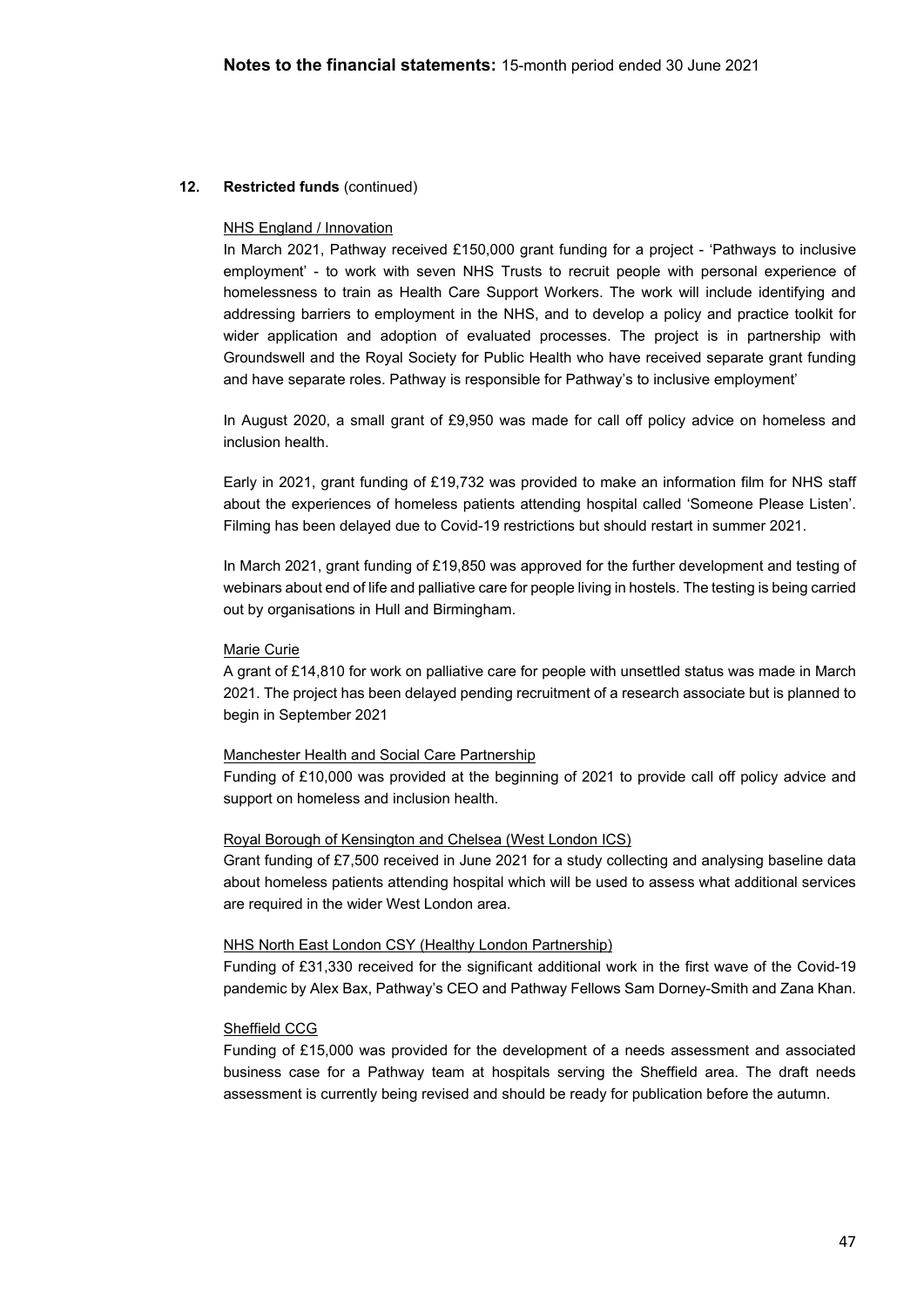### Barking and Dagenham CCG

Funding of £5,000 was provided to support the development of a needs assessment for a Pathway team. The needs assessment was delayed due to the pandemic but is nearing completion.

## Plymouth CCG

Funding of £4,900 was provided to support the development of a needs assessment for a Pathway team. Currently work is underway on a business case for a service.

## Donation for Mouse Film

A legacy donation of £15,000 from the estate of Miss Ros Bax was received in March 2021. Of this, £10,000 was a restricted contribution towards the completion of the training film: The Mouse which is aimed at preventing homelessness in young people accessing CAMHS services.

# **13. Analysis of net assets between funds**

|                            |                            |                          | i otal                         |
|----------------------------|----------------------------|--------------------------|--------------------------------|
|                            | Unrestricted               | Restricted               | 30 June                        |
|                            | funds                      | funds                    | 2021                           |
|                            | £                          | £                        | £                              |
| <b>Current assets</b>      | 296,438                    | 664,654                  | 961,092                        |
| <b>Current liabilities</b> | (45,005)                   | (99,905)                 | (144,908)                      |
| 2021 net assets            | 251,435                    | 564,749                  | 816,184                        |
| Comparatives               | Unrestricted<br>funds<br>£ | Restricted<br>funds<br>£ | Total<br>31 March<br>2020<br>£ |
| Current assets             | 347,000                    | 239,193                  | 586,193                        |
| <b>Current liabilities</b> | (19, 896)                  | (34,866)                 | (54,762)                       |
| 2020 net assets            | 327,104                    | 204,327                  | 531,431                        |
|                            |                            |                          |                                |

### **14. Related party transactions**

No transactions have taken place with organisations in which a member of the board of Trustees has an interest.

### **15. Controlling party**

The Trustees made up the membership of the charitable company. There was no overall controlling party in the period being reported.

From 1 July 2021, Crisis UK is the controlling party by virtue of being the sole member.

### **16. Members' liability**

Each member of the charitable company undertakes to contribute to the assets of the company in the event of it being wound up while he/she is a member or within one year after he/she ceases to be a member, not exceeding £1.

**Total**